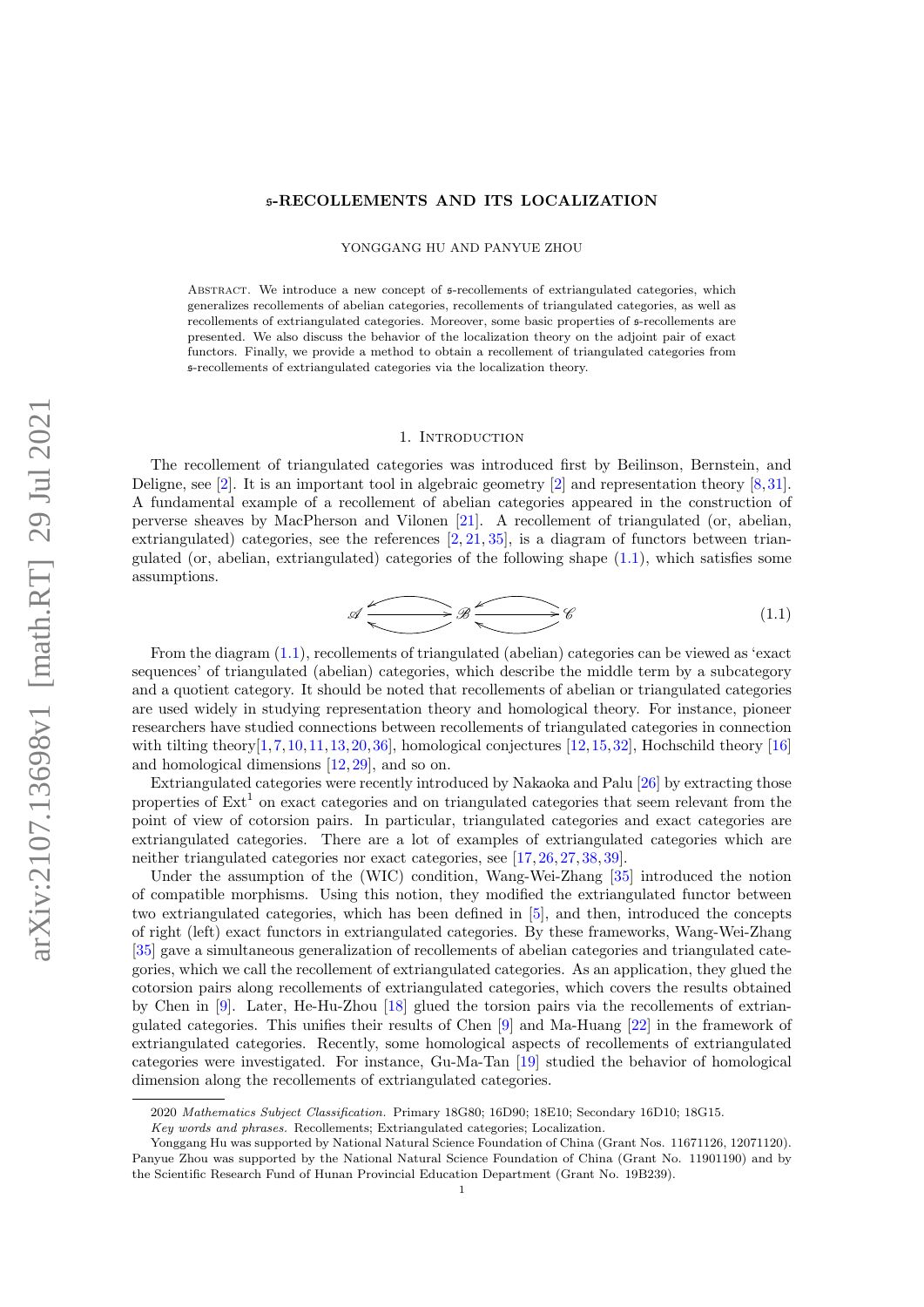## 2 YONGGANG HU AND PANYUE ZHOU

In this paper, we devote to giving a generalization of the recollements of extriangulated categories in the sense of [\[35\]](#page-23-4). Without the (WIC) condition, we introduce a new concept, called s-recollements of extriangulated categories. Moreover, in this definition, we do not need to modify the extriangulated functor (in this paper, we call exact functor) in the sense of [\[5\]](#page-23-22). Because of this point, the notion of s-recollements looks more natural. We present the basic properties of s-recollements, which are also appeared in [\[35\]](#page-23-4). We also show that recollements of abelian and triangulated categories, as well as recollements of extriangulated categories, are all s-recollements. To clarify the relationship among them, we provide the following figure.



On the other hand, we study the localization theory on the adjoint pairs, where the localization theory of extriangulated categories was introduced by [\[27\]](#page-23-19) and unified the Serre quotient of abelian categories and the Verdier quotient of triangulated categories. Under some mild conditions, we prove that each adjoint pair of exact functors between two extriangulated categories induces a new adjoint pair of exact functors between the localizations of extriangulated categories, see Theorem [3.4.](#page-4-0)

Recollements are closely related to localization. It is well-known that there is a bijection between recollements of triangulated categories and torsion torsion-free triples (TTF-triples, for short), see  $[2, 4, 23, 24]$  $[2, 4, 23, 24]$  $[2, 4, 23, 24]$  $[2, 4, 23, 24]$  $[2, 4, 23, 24]$  $[2, 4, 23, 24]$  $[2, 4, 23, 24]$ . Psaroudakis and Vitória  $[28,$  Theorem 4.3] shown that recollements of abelian categories (up to equivalence) are in bijection with its bilocalising TTF classes. Because of these points, one can regard  $\mathscr C$  in the diagram [\(1.1\)](#page-0-0) of triangulated or abelian categories as a localization of  $\mathscr{B}$ . In fact, it is a Verdier quotient or Serre quotient of  $\mathscr{B}$ . Recently, Nakaoka, Ogawa, and Sakai prove that in the context of recollements of extriangulated categories,  $\mathscr C$  is also a localization of  $\mathscr{B}$  in the sense of [\[27\]](#page-23-19). In this note, we prove that this phenomenon still works in the situation of s-recollements, see Proposition [4.11.](#page-17-0)

The paper is organized as follows: we collect some basic definitions and properties of extriangulated categories and s-exact functors in Section 2. In Section 3, we discuss the localization theory of adjoint pairs. In Section 4, we introduce the s-recollement of extriangulated categories and give some basic properties. In Section 5, applying the localization theory into s-recollements, we construct a recollement of triangulated categories from an  $\mathfrak{s}$ -recollement.

### 2. Preliminaries

#### 2.1. Some basic notions and properties in extriangulated categories.

Let us briefly recall some definitions and basic properties of extriangulated categories from [\[26\]](#page-23-17). We omit some details here, but the reader can find them in [\[26\]](#page-23-17).

Let  $\mathscr C$  be an additive category equipped with an additive bifunctor

$$
\mathbb{E}: \mathscr{C}^{op} \times \mathscr{C} \to \mathrm{Ab},
$$

where Ab is the category of abelian groups. For any objects  $A, C \in \mathscr{C}$ , an element  $\delta \in \mathbb{E}(C, A)$  is called an E-extension. Let s be a correspondence which associates an equivalence class

$$
\mathfrak{s}(\delta) = [A \xrightarrow{x} B \xrightarrow{y} C]
$$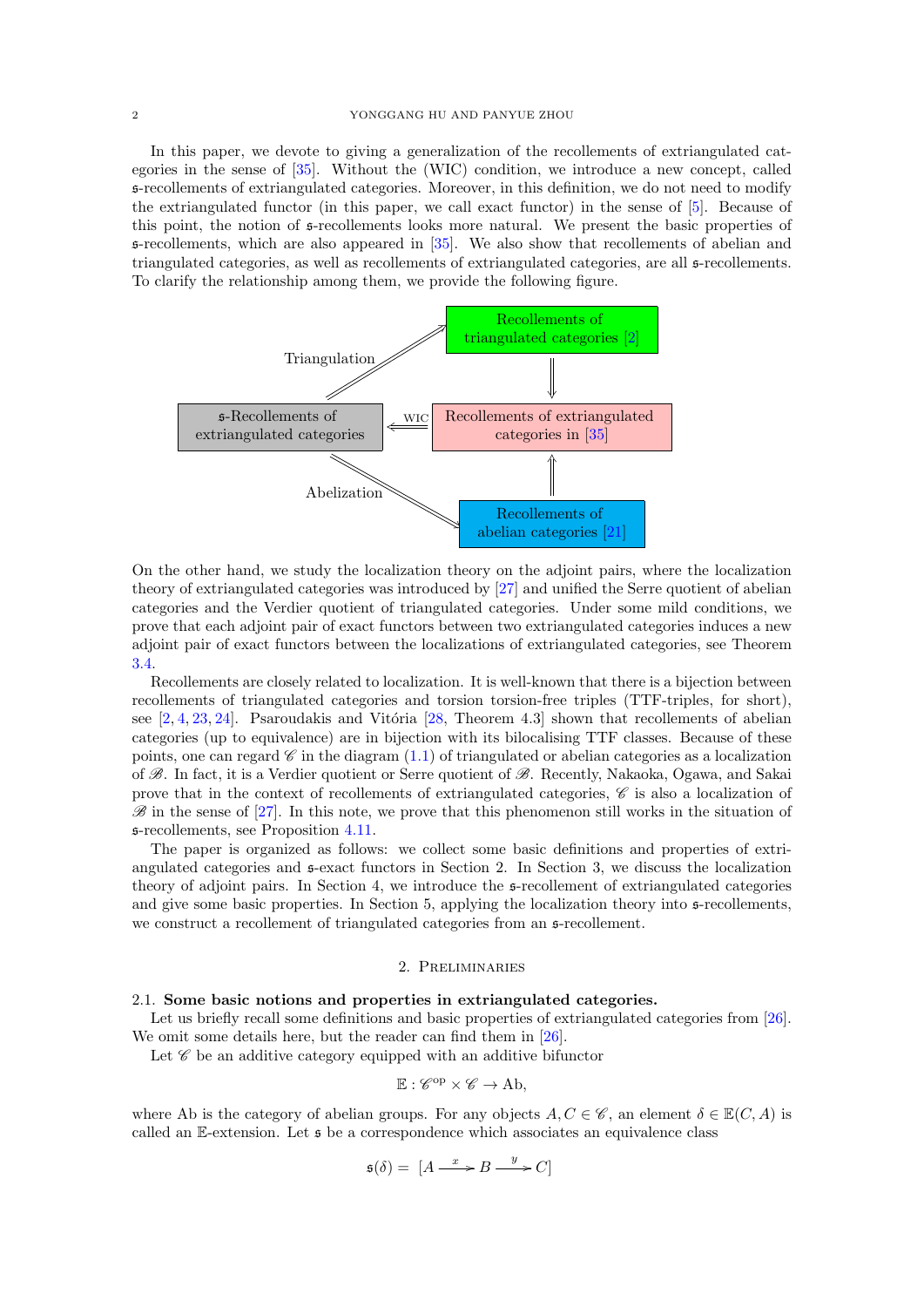to any E-extension  $\delta \in \mathbb{E}(C, A)$ . This s is called a *realization* of E, if it makes the diagrams in [\[26,](#page-23-17) Definition 2.9] commutative. A triplet  $(\mathscr{C}, \mathbb{E}, \mathfrak{s})$  is called an *extriangulated category* if it satisfies the following conditions.

- (1)  $\mathbb{E}: \mathscr{C}^{\mathrm{op}} \times \mathscr{C} \to \mathrm{Ab}$  is an additive bifunctor.
- (2)  $\mathfrak s$  is an additive realization of  $\mathbb E$ .
- (3)  $\mathbb E$  and  $\mathfrak s$  satisfy the compatibility conditions in [\[26,](#page-23-17) Definition 2.12].

Remark 2.1. Note that both exact categories and triangulated categories are extriangulated categories, see [\[26,](#page-23-17) Example 2.13] and extension closed subcategories of triangulated categories are again extriangulated, see [\[26,](#page-23-17) Remark 2.18]. Moreover, there exist extriangulated categories which are neither exact categories nor triangulated categories, see [\[17,](#page-23-18) [26,](#page-23-17) [27,](#page-23-19) [38,](#page-23-20) [39\]](#page-23-21).

We will use the following terminology, which comes from [\[26\]](#page-23-17).

**Definition 2.2.** Let  $(\mathscr{C}, \mathbb{E}, \mathfrak{s})$  be an extriangulated category.

- (1) A sequence  $A \xrightarrow{x} B \xrightarrow{y} C$  is called a *conflation* if it realizes some E-extension  $\delta \in \mathbb{E}(C, A)$ . In this case, x is called an *inflation* and  $\dot{y}$  is called a *deflation*.
- (2) If a conflation  $A \xrightarrow{x} B \xrightarrow{y} C$  realizes  $\delta \in \mathbb{E}(C, A)$ , we call the pair  $(A \xrightarrow{x} B \xrightarrow{y} C, \delta)$ an E-triangle, and write it in the following way.

$$
A \xrightarrow{x} B \xrightarrow{y} C \xrightarrow{-\delta}
$$

We usually do not write this " $\delta$ " if it is not used in the argument.

(3) Let  $A \stackrel{x}{\longrightarrow} B \stackrel{y}{\longrightarrow} C \stackrel{\delta}{\longrightarrow}$  and  $A' \stackrel{x'}{\longrightarrow} B' \stackrel{y'}{\longrightarrow} C' \stackrel{\delta'}{\longrightarrow}$  be any pair of E-triangles. If a triplet  $(a, b, c)$  realizes  $(a, c)$ :  $\delta \rightarrow \delta'$ , then we write it as

$$
A \xrightarrow{x} B \xrightarrow{y} C - \xrightarrow{\delta} \rightarrow
$$
  
\n
$$
\downarrow a \qquad \qquad \downarrow b \qquad \qquad \downarrow c
$$
  
\n
$$
A' \xrightarrow{x'} B' \xrightarrow{y'} C' - \xrightarrow{\delta'} \rightarrow
$$

and call  $(a, b, c)$  a morphism of E-triangles.

- (4) An object  $P \in \mathscr{C}$  is called *projective* if for any E-triangle  $A \stackrel{x}{\longrightarrow} B \stackrel{y}{\longrightarrow} C \stackrel{\delta}{\longrightarrow}$  and any morphism  $c \in \mathscr{C}(P, C)$ , there exists  $b \in \mathscr{C}(P, B)$  satisfying  $yb = c$ . We denote the subcategory of projective objects by  $\mathscr{P} \subseteq \mathscr{C}$ . Dually, the subcategory of injective objects is denoted by  $\mathscr{I} \subseteq \mathscr{C}$ .
- (5) We say that C has enough projective objects if for any object  $C \in \mathscr{C}$ , there exists an Etriangle  $A \stackrel{x}{\longrightarrow} P \stackrel{y}{\longrightarrow} C \stackrel{\delta}{\longrightarrow}$  satisfying  $P \in \mathscr{P}$ . We can define the notion of having enough injectives dually.

For an conflation  $A \xrightarrow{x} B \xrightarrow{y} C$  in an extriangulated category, we write  $C = \text{Cone}(x)$  and call it a cone of x. This is uniquely determined by x up to isomorphisms. Dually we write  $A = \text{CoCone}(y)$ and call it a cocone of  $y$ , which is uniquely determined by  $y$  up to isomorphisms.

Remark 2.3. [\[26,](#page-23-17) Proposition 3.24] Let  $(\mathscr{C}, \mathbb{E}, \mathfrak{s})$  be an extriangulated category. Then

- (a) P is projective object in C if and only if  $\mathbb{E}(P, C)=0$ , for any  $C \in \mathscr{C}$ .
- (b) I is injective object in  $\mathscr C$  if and only if  $\mathbb E(C, I)=0$ , for any  $C \in \mathscr C$ .

We modify the notions of right (left) exact sequences and right (left) exact functors in [\[35\]](#page-23-4).

**Definition 2.4.** Let  $(\mathscr{C}, \mathbb{E}, \mathfrak{s})$  be an extriangulated category. A sequence  $A \stackrel{f}{\longrightarrow} B \stackrel{g}{\longrightarrow} C$  in  $\mathscr{C}$  is said to be *right*  $\mathfrak{s}\text{-}exact$  if there exists an  $\mathbb{E}\text{-}triangle K \xrightarrow{h_2} B \xrightarrow{g} C \rightarrow \text{and a deflation } h_1 : A \rightarrow K$ , such that  $f = h_2 h_1$ . Dually one can also define the *left*  $\mathfrak{s}\text{-}exact$  sequences.

A 4-term E-triangle sequence  $A \xrightarrow{f} B \xrightarrow{g} C \xrightarrow{h} D$  is called  $\mathfrak{s}\text{-}exact$  if there exist E-triangles  $A \xrightarrow{f} B \xrightarrow{g_1} K \dashrightarrow$  and  $K \xrightarrow{g_2} C \xrightarrow{h} D \dashrightarrow$  such that  $g = g_2g_1$ .

**Definition 2.5.** Let  $(\mathscr{A}, \mathbb{E}_{\mathscr{A}}, \mathfrak{s}_{\mathscr{A}})$  and  $(\mathscr{B}, \mathbb{E}_{\mathscr{B}}, \mathfrak{s}_{\mathscr{B}})$  be extriangulated categories. An additive covariant functor  $F: \mathscr{A} \to \mathscr{B}$  is called a *right*  $\mathfrak{s}\text{-}exact$  functor if it satisfies the following conditions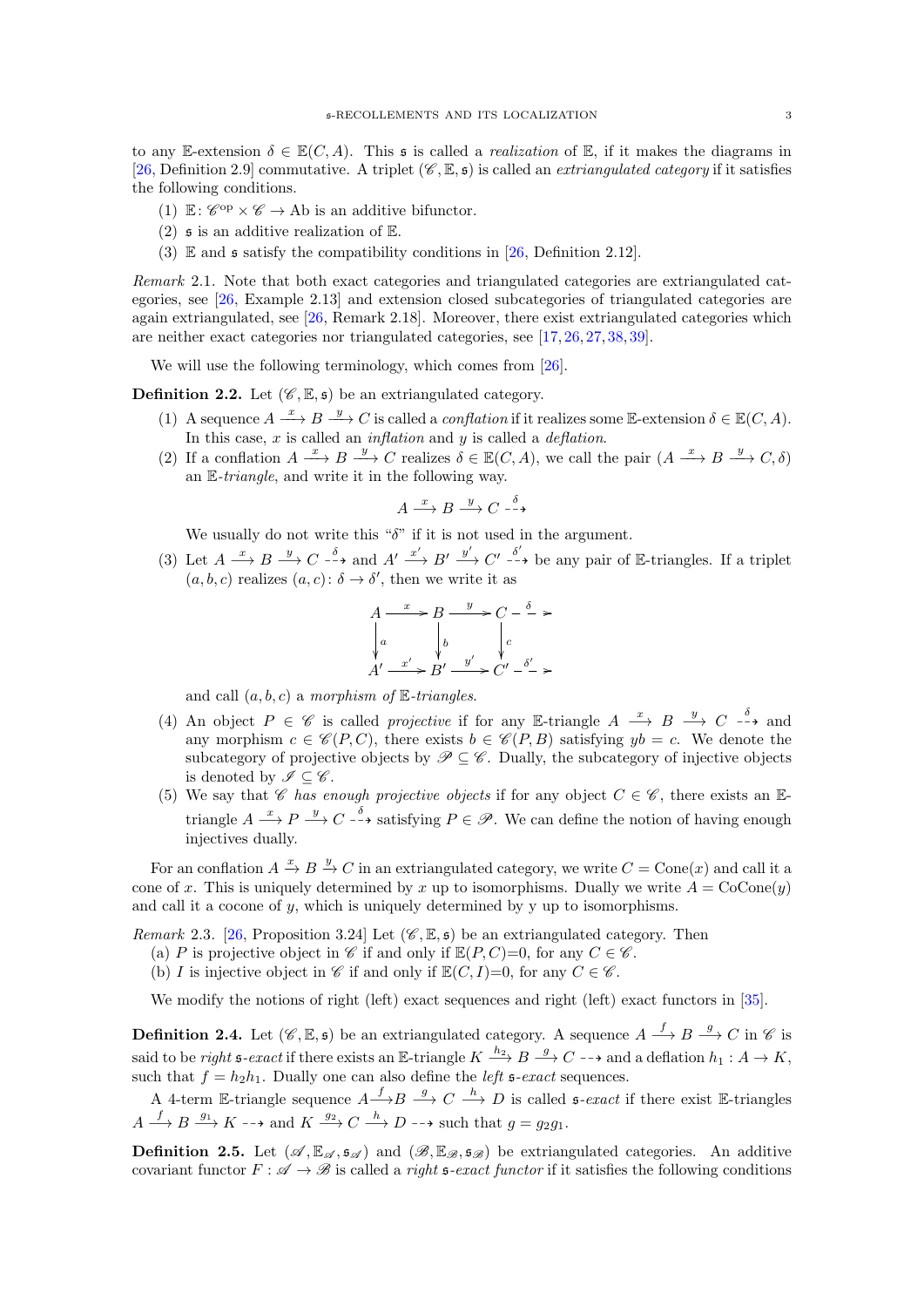- (1) If  $A \stackrel{a}{\longrightarrow} B \stackrel{b}{\longrightarrow} C$  is right exact in  $\mathscr{A}$ , then  $FA \stackrel{Fa}{\longrightarrow} FB \stackrel{Fb}{\longrightarrow} FC$  is right exact in B. (Then for any  $\mathbb{E}_{\mathscr{A}}$ -triangle  $A \stackrel{f}{\longrightarrow} B \stackrel{g}{\longrightarrow} C \stackrel{\delta}{\longrightarrow}$ , there exists an  $\mathbb{E}_{\mathscr{B}}$ -triangle  $A' \stackrel{x}{\longrightarrow}$  $FB \xrightarrow{Fg} FC \dashrightarrow$  such that  $Ff = xy$  and  $y : FA \to A'$  is a deflation. Moreover, A' is uniquely determined up to isomorphism.)
- (2) There exists a natural transformation

$$
\eta = \{ \eta_{(C,A)} : \mathbb{E}_{\mathscr{A}}(C,A) \longrightarrow \mathbb{E}_{\mathscr{B}}(F^{op}C,A') \}_{(C,A) \in \mathscr{A}^{op} \times \mathscr{A}}
$$

such that  $\mathfrak{s}_{\mathscr{B}}(\eta_{(C,A)}(\delta)) = [A' \stackrel{x}{\longrightarrow} FB \stackrel{Fg}{\longrightarrow} FC].$ 

Dually, we define the *left*  $\mathfrak{s}\text{-}exact$  functor between two extriangulated categories.

**Definition 2.6** ([\[5\]](#page-23-22)). Let  $(\mathscr{A}, \mathbb{E}_{\mathscr{A}}, \mathfrak{s}_{\mathscr{A}})$  and  $(\mathscr{B}, \mathbb{E}_{\mathscr{B}}, \mathfrak{s}_{\mathscr{B}})$  be extriangulated categories. We say an additive covariant functor  $F : \mathscr{A} \to \mathscr{B}$  is an  $\mathfrak{s}\text{-}exact$  functor (or, simply exact functor) if there exists a natural transformation

$$
\eta = \{ \eta_{(C,A)} \}_{(C,A) \in \mathscr{A}^{\mathrm{op}} \times \mathscr{A}} : \mathbb{E}_{\mathscr{A}}(-,-) \Rightarrow \mathbb{E}_{\mathscr{B}}(F(-),F(-)).
$$

which satisfies  $\mathfrak{s}_{\mathscr{B}}(\eta_{(C,A)}(\delta)) = [F(A) \stackrel{F(x)}{\longrightarrow} F(B) \stackrel{F(y)}{\longrightarrow} F(C)].$  for any  $\mathfrak{s}_{\mathscr{A}}(\delta) = [A \stackrel{x}{\longrightarrow} B \stackrel{y}{\longrightarrow} C].$ 

It is easy to obtain the following result.

**Proposition 2.7.** Let  $(\mathscr{A}, \mathbb{E}_{\mathscr{A}}, \mathfrak{s}_{\mathscr{A}})$  and  $(\mathscr{B}, \mathbb{E}_{\mathscr{B}}, \mathfrak{s}_{\mathscr{B}})$  be extriangulated categories. An additive covariant functor  $F : \mathscr{A} \to \mathscr{B}$  is exact if and only if F is both left s-exact and s-right exact.

We recall some properties about adjoint pairs, which can be found in [\[14\]](#page-23-31) and [\[34\]](#page-23-32).

<span id="page-3-0"></span>**Lemma 2.8.** Let  $(F, G)$  be an adjoint pair of additive categories with  $F : \mathscr{A} \to \mathscr{B}$  and  $G : \mathscr{B} \to \mathscr{A}$ . Denote by  $\eta : id_{\mathscr{A}} \to GF$  the unit map and by  $\varepsilon : FG \to id_{\mathscr{B}}$  the counit map.

- (1) F is fully faithful if and only if the unit map  $\eta$  is a natural isomorphism.
- (2) G is fully faithful if and only if the counit map  $\varepsilon$  is a natural isomorphism.
- (3) Both the following composites are the identities

$$
F(X) \xrightarrow{F(\eta_X)} FGF(X) \xrightarrow{\varepsilon_{F(X)}} F(X)
$$
  

$$
G(Y) \xrightarrow{\eta_{G(Y)}} GFG(Y) \xrightarrow{G(\varepsilon_Y)} G(Y).
$$

- (4) If F is fully faithful, then  $F\eta_X = \varepsilon_{FX}^{-1}$  and  $G\varepsilon_Y = \eta_{GY}^{-1}$ , for any  $X \in \mathscr{A}$  and  $Y \in \mathscr{B}$ .
- (5) If G is fully faithful, then  $F\eta_X = \varepsilon_{FX}^{-1}$  and  $G\varepsilon_Y = \eta_{GY}^{-1}$ , for any  $X \in \mathscr{A}$  and  $Y \in \mathscr{B}$ .

## 3. Localization theory of adjoint pairs

<span id="page-3-1"></span>Let  $\mathscr A$  be an additive category. We denote by  $\mathscr M_{\mathscr A}$  the class of all morphisms in  $\mathscr A$ . If a class of morphisms  $\mathscr{I} \subseteq \mathscr{M}_{\mathscr{A}}$  is closed by compositions and contains all identities in  $\mathscr{A}$ , then we may regard  $\mathscr{I} \subset \mathscr{A}$  as a (not full) subcategory satisfying  $Ob(\mathscr{I}) = Ob(\mathscr{A})$ . With this view in mind, we write  $\mathscr{I}(X,Y) = \{f \in \mathscr{A}(X,Y) | f \in \mathscr{I}\}\$  for any X,  $Y \in \mathscr{A}$ . We denote by Iso $\mathscr{A}$  the class of all isomorphisms in  $\mathscr{A}$ .  $N_{\mathscr{I}}$  denotes the full subcategory consisting of objects  $N \in \mathscr{A}$  such that both  $N \to 0$  and  $0 \to N$  belong to  $\mathscr{I}$ . It is obvious that  $N_{\mathscr{I}} \subseteq \mathscr{A}$  is an additive subcategory.  $\overline{\mathscr{A}} = \mathscr{A}/[N_{\mathscr{I}}]$  denotes the ideal quotient of  $\mathscr{A}$ .  $\overline{\mathscr{I}}$  denotes a set of morphisms in the ideal quotient  $\mathscr{A}/[N_{\mathscr{I}}]$  obtained from  $\mathscr{I}$  by taking closure with respect to the composition with isomorphisms in  $\mathscr A$ .

Now, let  $(\mathscr{A}, \mathbb{E}, \mathfrak{s})$  be an extriangulated category and  $\mathscr{I} \subseteq \mathscr{M}_{\mathscr{A}}$  a set of morphisms which satisfies the following conditions.

- (M0)  $\mathscr I$  contains all isomorphisms in  $\mathscr A$ , and closed by compositions. Also,  $\mathscr I$  is closed by taking finite direct sums. Namely, if  $f_i \in \mathscr{I}(X_i, Y_i)$ , for  $i = 1, 2$ , then  $f_1 \oplus f_2 \in \mathscr{I}(X_1 \oplus Y_1)$  $X_2, Y_1 \oplus Y_2$ ).
- (MR1)  $\overline{\mathscr{I}}$  satisfies 2-out-of-3 with respect to compositions.
- $(MR2)$   $\overline{\mathscr{I}}$  is a multiplicative system.
- (MR3) Let  $A \xrightarrow{x} B \xrightarrow{y} C \xrightarrow{-\delta}$  and  $A' \xrightarrow{x'} B' \xrightarrow{y'} C' \xrightarrow{-\delta}$  be any pair of E-triangles, and let  $a \in \mathscr{I}(A, A'), c \in \mathscr{I}(C, C')$  be any pair of morphisms satisfying  $a_*\delta = c^*\delta'$ . If a and c belong to  $\mathscr{I}$ , then there exists  $\mathbf{b} \in \mathscr{I}(B, B')$  which satisfies  $\mathbf{b} \circ \overline{x} = \overline{x'} \circ a$  and  $c \circ \overline{y} = \overline{y'} \circ \mathbf{b}$ .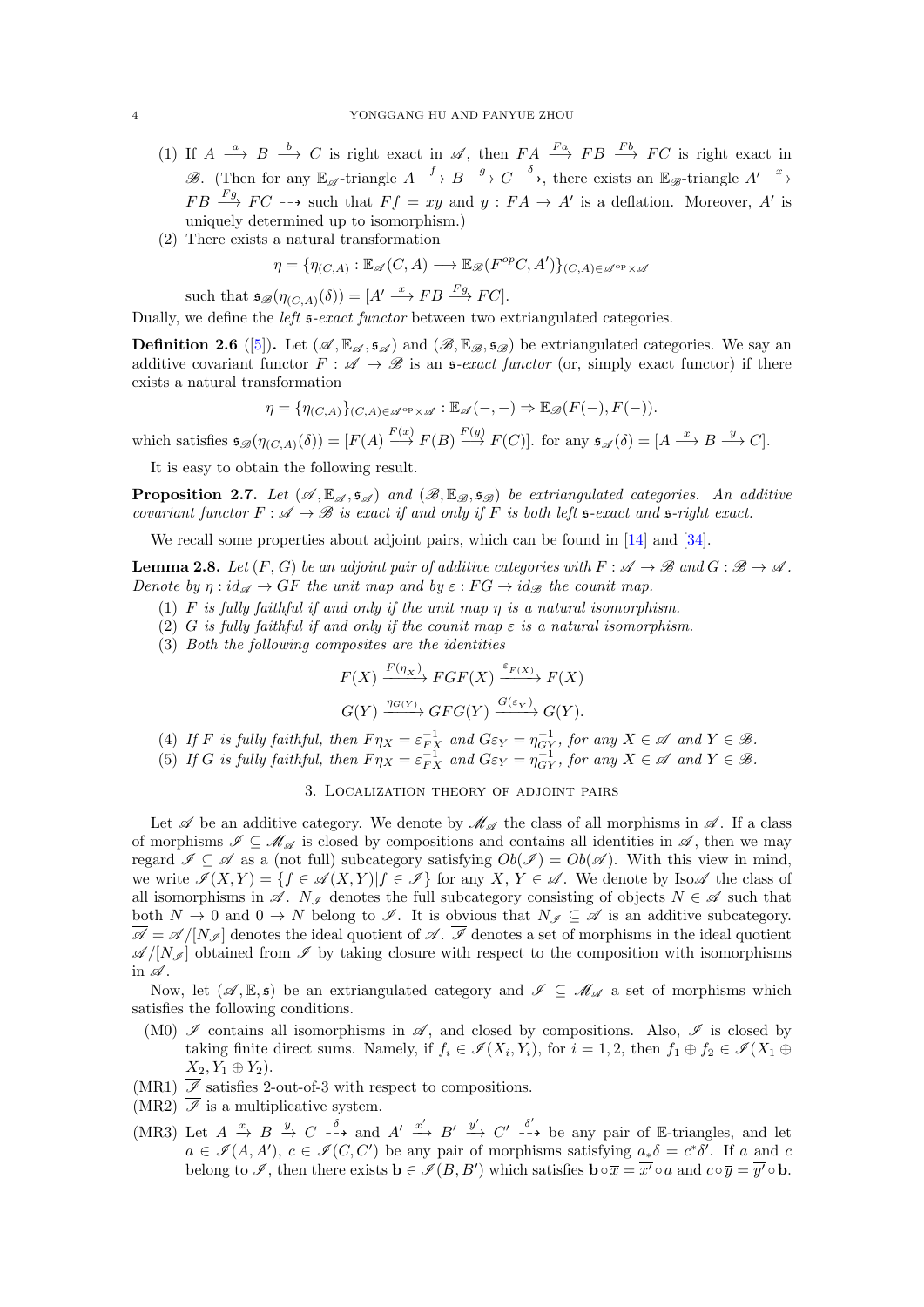(MR4)  $\{v \circ \overline{x} \circ u \mid x \text{ is an inflation}, u, v \in \mathscr{I}\}\subseteq \overline{\mathscr{M}_{\mathscr{A}}}$  is closed by compositions.  $\{v \circ \overline{y} \circ u\}$ **u** | y is an deflation, **u**,  $\mathbf{v} \in \mathcal{I}$   $\subseteq \overline{\mathcal{M}_{\mathcal{A}}}$  is closed by compositions.

<span id="page-4-1"></span>**Theorem 3.1.** [\[25\]](#page-23-33) Let  $(\mathscr{A}, \mathbb{E}, \mathfrak{s})$  be an extriangulated category and  $\mathscr{I} \subseteq \mathscr{M}_{\mathscr{A}}$  a set of morphisms which satisfies (M0), (MR1), (MR2), (MR3) and (MR4). Then the localization of  $\mathscr A$  by  $\mathscr I$  gives an extriangulated category  $(\mathscr{A}, \mathbb{E}, \tilde{\mathfrak{s}})$  equipped with an exact functor  $Q : \mathscr{A} \to \widetilde{\mathscr{A}}$  with a natural transformation  $\mu : \mathbb{E} \Rightarrow \mathbb{E} \circ (Q^{op} \times Q)$ , which is universal among exact functors inverting  $\mathcal{I}$ .

Remark 3.2. In details, the exact functor  $Q : \mathscr{A} \to \widetilde{\mathscr{A}}$  is a composition of the quotient functor  $p: \mathscr{A} \to \overline{\mathscr{A}}$  and the the localization  $\overline{Q}: \overline{\mathscr{A}} \to \widetilde{\mathscr{A}}$  by the multiplicative system  $\overline{\mathscr{I}}$ . In this view, the objects of  $\widetilde{\mathscr{A}}$  is same as  $\overline{\mathscr{A}}$  and the morphism set Hom  $\widetilde{\mathscr{A}}(\overline{X}, \overline{Y})$  is a set of equivalence classes of right roofs which are the diagrams of the form



or simply written as the right fractions  $\overline{f}/\overline{s}$ , where  $\overline{s} \in \overline{\mathscr{I}}$  and  $\overline{f} \in \text{Hom}_{\overline{\mathscr{A}}}(\overline{Z}, \overline{Y})$ .

<span id="page-4-2"></span>Corollary 3.3. Let  $(\mathscr{A}, \mathbb{E}_{\mathscr{A}}, \mathfrak{s}_{\mathscr{A}})$  and  $(\mathscr{B}, \mathbb{E}_{\mathscr{B}}, \mathfrak{s}_{\mathscr{B}})$  be extriangulated categories and  $\mathscr{I}_{\mathscr{A}} \subseteq \mathscr{M}_{\mathscr{A}}$ and  $\mathscr{I}_{\mathscr{B}} \subseteq \mathscr{M}_{\mathscr{B}}$  two sets of morphisms which satisfy (M0), (MR1), (MR2), (MR3) and (MR4). If the exact functor  $F: \mathscr{A} \to \mathscr{B}$  sends  $\mathscr{I}_{\mathscr{A}}$  to  $\mathscr{I}_{\mathscr{B}}$ , then there exists an exact functor  $\widetilde{F}: \widetilde{\mathscr{A}} \to \widetilde{\mathscr{B}}$ and the following commutative diagram



**Proof.** For any  $f \in \mathcal{I}_{\mathscr{A}}, Q_{\mathscr{B}}F(f)$  is an isomorphism in  $\widetilde{\mathscr{B}}$ . Then, by Theorem [3.1,](#page-4-1) there exists an exact functor  $\widetilde{F} : \widetilde{\mathscr{A}} \to \widetilde{\mathscr{B}}$  such that  $\widetilde{F}Q_{\mathscr{A}} = Q_{\mathscr{B}}F$ . an exact functor  $\widetilde{F}: \widetilde{\mathscr{A}} \to \widetilde{\mathscr{B}}$  such that  $\widetilde{F} Q_{\mathscr{A}} = Q_{\mathscr{B}} F$ .

<span id="page-4-0"></span>**Theorem 3.4.** Let  $(\mathscr{A}, \mathbb{E}_{\mathscr{A}}, \mathfrak{s}_{\mathscr{A}})$  and  $(\mathscr{B}, \mathbb{E}_{\mathscr{B}}, \mathfrak{s}_{\mathscr{B}})$  be extriangulated categories and  $\mathscr{I}_{\mathscr{A}} \subseteq \mathscr{M}_{\mathscr{A}}$ and  $\mathscr{I}_{\mathscr{B}} \subseteq \mathscr{M}_{\mathscr{B}}$  two sets of morphisms which satisfy  $\overline{\mathscr{I}_{\mathscr{A}}} = p(\mathscr{I}_{\mathscr{A}}), \overline{\mathscr{I}_{\mathscr{B}}} = p(\mathscr{I}_{\mathscr{B}}),$  (M0), (MR1), (MR2), (MR3) and (MR4). If  $F : \mathscr{A} \to \mathscr{B}$  sends  $\mathscr{I}_{\mathscr{A}}$  to  $\mathscr{I}_{\mathscr{B}}$  and F admits a right adjoint functor G such that G is exact and  $G : \mathcal{B} \to \mathcal{A}$  sends  $\mathcal{I}_{\mathcal{B}}$  to  $\mathcal{I}_{\mathcal{A}}$ , then there exists an adjoint pair  $(\widetilde{F},$  $\widetilde{G}$ ), where both  $\widetilde{F}$  and  $\widetilde{G}$  are exact functors.

**Proof.** From Corollary [3.3,](#page-4-2) we have two exact functor  $F : \widetilde{\mathscr{A}} \to \widetilde{\mathscr{B}}$  and  $F : \widetilde{\mathscr{B}} \to \widetilde{\mathscr{A}}$  such that the following diagrams commutate



For any  $X \in N_{\mathscr{I}_{\mathscr{A}}}$ , both  $X \to 0$  and  $0 \to X$  are belong to  $\mathscr{I}_{\mathscr{A}}$ . Since  $F(\mathscr{I}_{\mathscr{A}}) \subseteq \mathscr{I}_{\mathscr{B}}$ , both  $F(X) \to 0$  and  $0 \to F(X)$  are belong to  $\mathscr{I}_{\mathscr{B}}$ . Then  $F(N_{\mathscr{I}_{\mathscr{A}}}) \subseteq N_{\mathscr{I}_{\mathscr{B}}}$ . Hence, F induces the quotient group homomorphism

$$
\frac{\text{Hom}_{\mathscr{A}}(X,Y)}{[N_{\mathscr{I}_{\mathscr{A}}}](X,Y)} \longrightarrow \frac{\text{Hom}_{\mathscr{B}}(F(X), F(Y))}{[N_{\mathscr{I}_{\mathscr{B}}}](F(X), F(Y))}.
$$

Similarly,  $G(N_{\mathscr{I}_{\mathscr{B}}}) \subseteq N_{\mathscr{I}_{\mathscr{A}}}$  and G induces the quotient group homomorphism

$$
\frac{\text{Hom}_{\mathscr{B}}(X,Y)}{[N_{\mathscr{I}_{\mathscr{B}}}](X,Y)} \longrightarrow \frac{\text{Hom}_{\mathscr{A}}(G(X),G(Y))}{[N_{\mathscr{I}_{\mathscr{A}}}](G(X),G(Y))}.
$$

Next, we prove that  $(\widetilde{F}, \widetilde{G})$  is an adjoint pair. We divided the proof into several steps.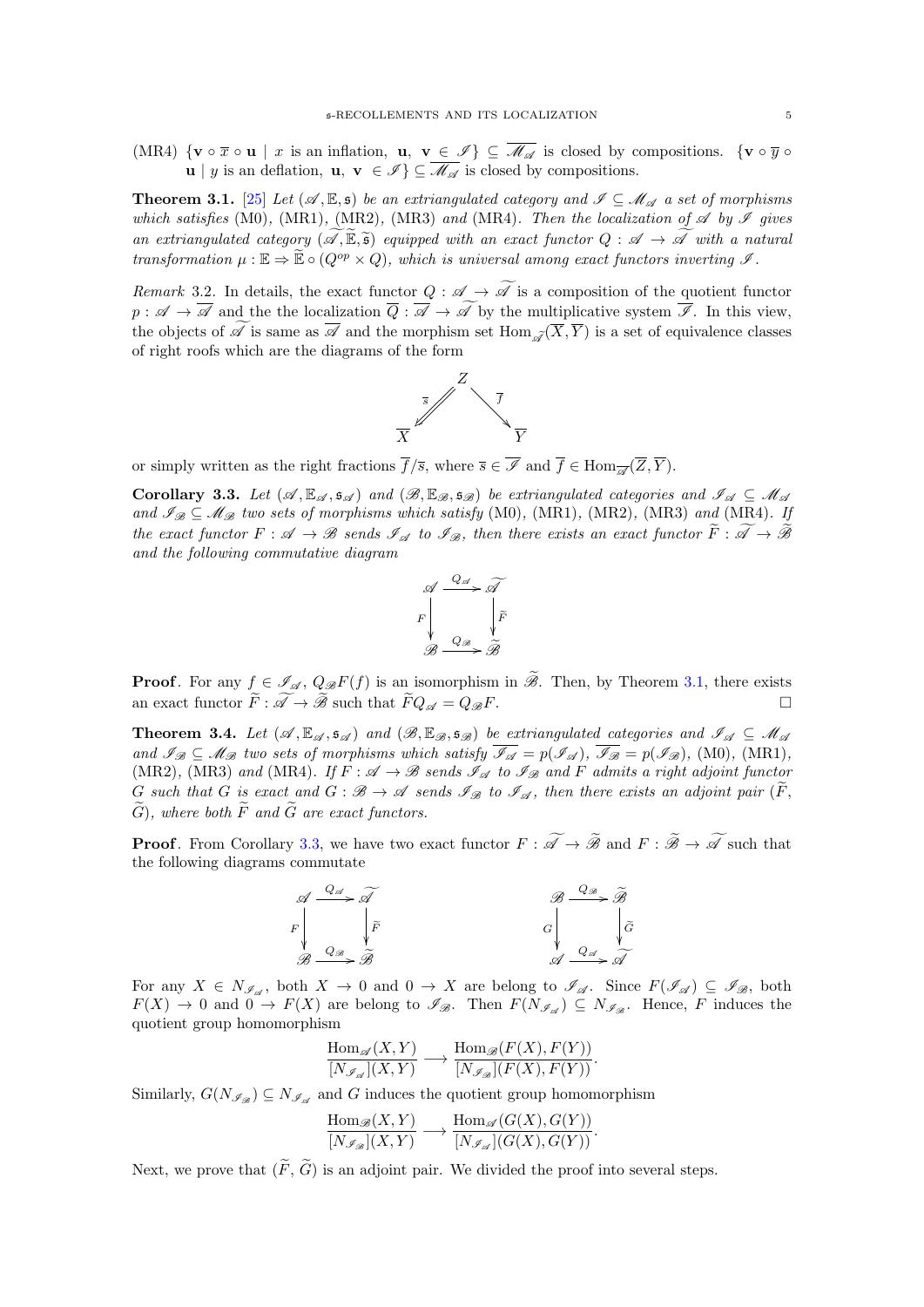Step 1. Now, we construct the following map

$$
\Phi_{\overline{X},\overline{Y}}:\text{Hom}_{\widetilde{\mathscr{B}}}(\widetilde{F}(\overline{X}),\overline{Y})\longrightarrow \text{Hom}_{\widetilde{\mathscr{A}}}(\overline{X},\widetilde{G}(\overline{Y}))
$$

Note that

$$
\text{Hom}_{\widetilde{\mathcal{B}}}(\widetilde{F}(\overline{X}), \overline{Y}) = \text{Hom}_{\widetilde{\mathcal{B}}}(\widetilde{F}(Q_{\mathscr{A}}(X)), \overline{Y})
$$
\n
$$
= \text{Hom}_{\widetilde{\mathcal{B}}}(Q_{\mathscr{B}}(F(X)), \overline{Y})
$$
\n
$$
= \text{Hom}_{\widetilde{\mathcal{B}}}(\overline{F(X)}, \overline{Y})
$$

Similarly, we have  $\text{Hom}_{\widetilde{\mathscr{A}}}(X, G(Y)) = \text{Hom}_{\widetilde{\mathscr{A}}}(X, G(Y)).$ 

Let  $f/\overline{s} \in \text{Hom}_{\widetilde{\mathscr{B}}}(F(X), Y)$ , where  $f \in \mathscr{A}(\overline{\bullet}, Y)$  and  $\overline{s} \in \mathscr{I}_{\mathscr{A}}(\overline{\bullet}, F(X))$ . Since  $\mathscr{I}_{\mathscr{B}}$  is a multiplicative system and  $\overline{G(\mathscr{I}_{\mathscr{B}})} \subseteq \overline{\mathscr{I}_{\mathscr{A}}}$ , taking the homotopy pullback of  $\overline{\eta_X}$  and  $\overline{G(s)}$ , we have the following commutative diagram



where  $\eta_X$  is an unit map,  $y \in \mathscr{I}_{\mathscr{A}}(A, X)$  and  $\overline{f'} = G(f)x$ . Then we define  $\Phi_{\overline{X}, \overline{Y}}(\overline{f}/\overline{s}) = G(f)x/\overline{y}$ . In order to show that the definition of  $\Phi_{\overline{X},\overline{Y}}$  is well-defined, let  $f_1/\overline{s_1} = f_2/\overline{s_2}$ . Then there is a commutative diagram



From this diagram, we take a reduction of fractions  $\overline{f_1}/\overline{s_1}$  and  $\overline{f_2}/\overline{s_2}$  to a common denominator. Then we have

$$
\overline{f_1}/\overline{s_1} - \overline{f_2}/\overline{s_2} = \overline{f_1t_1}/\overline{u} - \overline{f_2t_2}/\overline{u} = (\overline{f_1t_1} - \overline{f_2t_2})/\overline{u} = (\overline{f_1t_1 - f_2t_2})/\overline{u} = 0/\overline{u} = 0
$$

Hence, exists an object  $N \in N_{\mathscr{I}_{\mathscr{B}}}$  such that  $f_1t_1 - f_2t_2$  factors through N that is, there is a commutative diagram.



From the right fractions  $\overline{f_1t_1}/\overline{u}$  and  $\overline{f_2t_2}/\overline{u}$ , we have the following two diagrams

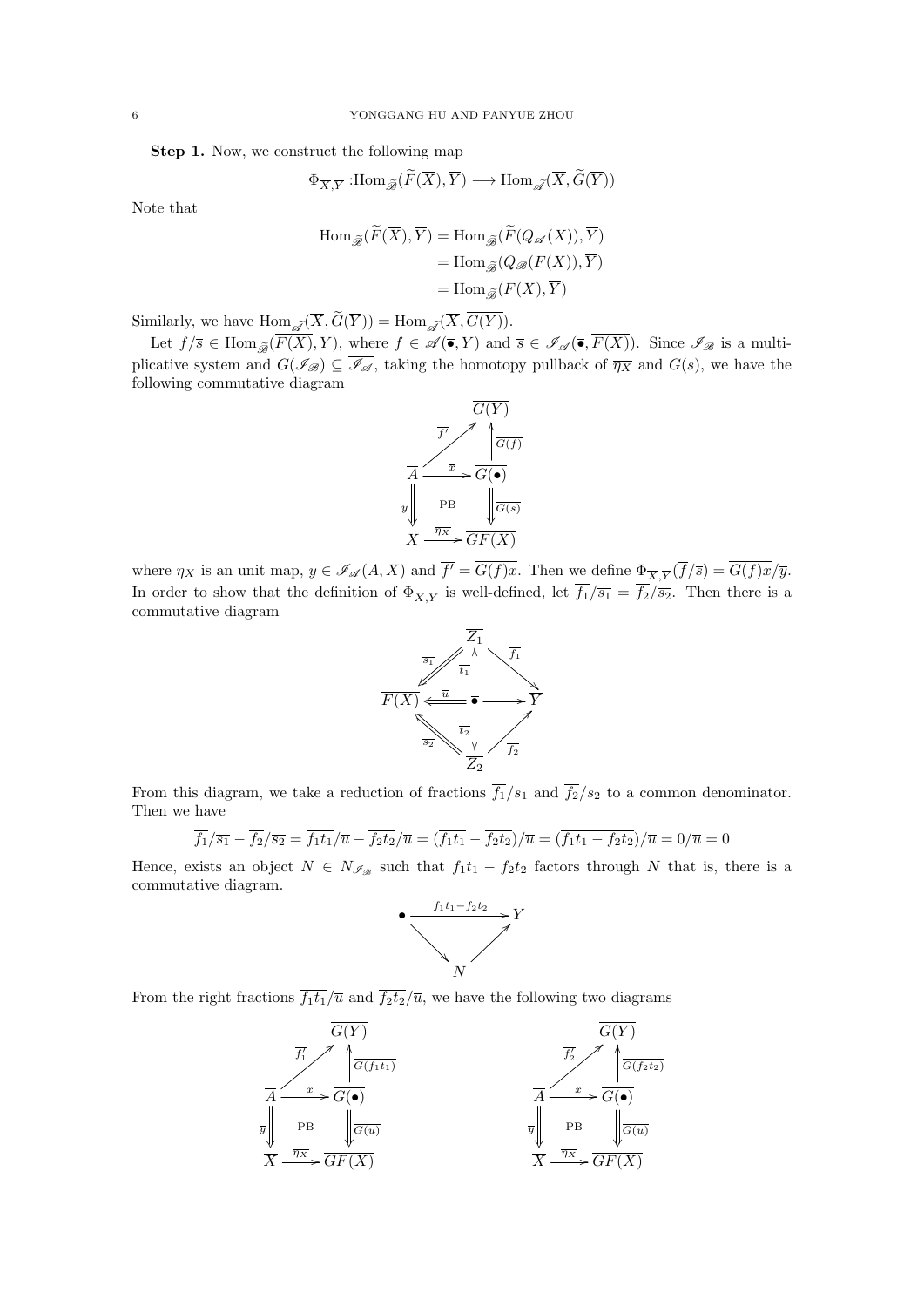Then we have

$$
\Phi_{\overline{X},\overline{Y}}(\overline{f_1}/\overline{s_1}) - \Phi_{\overline{X},\overline{Y}}(\overline{f_2}/\overline{s_2}) = \Phi_{\overline{X},\overline{Y}}(\overline{f_1t_1}/\overline{u}) - \Phi_{\overline{X},\overline{Y}}(\overline{f_2t_2}/\overline{u})
$$
  
\n
$$
= \overline{G(f_1t_1)x}/\overline{y} - \overline{G(f_2t_2)x}/\overline{y}
$$
  
\n
$$
= (\overline{G(f_1t_1)x} - \overline{G(f_2t_2)x})/\overline{y}
$$
  
\n
$$
= (\overline{G(f_1t_1 - f_2t_2)} \circ \overline{x})/\overline{y}
$$
  
\n
$$
= (0 \circ \overline{x})/\overline{y}
$$
  
\n
$$
= 0
$$

where  $\overline{G(f_1t_1-f_2t_2)}=0$  is because  $G(f_1t_1-f_2t_2)$  factors through  $G(N)$  and  $G(N) \in N_{\mathscr{I}_{\mathscr{A}}}$ . Thus,  $\Phi_{\overline{X},\overline{Y}}$  is well-defined.

Step 2. Now, we construct the following map

$$
\Psi_{\overline{X},\overline{Y}} \hspace{1pt}:\hspace{1pt} \text{Hom}_{\widetilde{\mathscr{A}}}(\overline{X},\widetilde{G}(\overline{Y})) \longrightarrow \text{Hom}_{\widetilde{\mathscr{B}}}(\widetilde{F}(\overline{X}),\overline{Y}).
$$

Let  $\overline{g}/\overline{t} \in \text{Hom}_{\widetilde{\mathscr{A}}}(\overline{X},\overline{G(Y)}),$  where  $\overline{g} \in \overline{\mathscr{A}}(\overline{\mathbf{\Phi}},\overline{G(Y)})$  and  $\overline{t} \in \overline{\mathscr{I}_{\mathscr{A}}}(\overline{\mathbf{\Phi}},\overline{X}).$  Since  $F(\mathscr{I}_{\mathscr{A}}) \subseteq \mathscr{I}_{\mathscr{B}},$ we define that  $\Psi_{\overline{X},\overline{Y}}(\overline{g}/\overline{t}) = \varepsilon_Y F(g)/F(t)$ , where  $\varepsilon : FG \to id$  is the counit map. In order to show that the definition of  $\Psi_{\overline{X},\overline{Y}}$  is well-defined, let  $\overline{g_1}/\overline{t_1} = \overline{g_2}/\overline{t_2}$ . Then there is a commutative diagram



From this diagram, we take a reduction of fractions  $\overline{g_1}/\overline{t_1}$  and  $\overline{g_2}/\overline{t_2}$  to a common denominator. Then we have

$$
\overline{g_1}/\overline{t_1} - \overline{g_2}/\overline{t_2} = \overline{g_1 s_1}/\overline{u} - \overline{g_2 s_2}/\overline{u} = (\overline{g_1 s_1} - \overline{g_2 s_2})/\overline{u} = (\overline{g_1 s_1 - g_2 s_2})/\overline{u} = 0/\overline{u} = 0
$$

Hence, exists an object  $N' \in N_{\mathscr{I}_{\mathscr{A}}}$  such that  $g_1s_1 - g_2s_2$  factors through  $N'$  that is, there is a commutative diagram.



Note that

$$
\Psi_{\overline{X},\overline{Y}}(\overline{g_1}/\overline{t_1}) - \Psi_{\overline{X},\overline{Y}}(\overline{g_2}/\overline{t_2}) = \Psi_{\overline{X},\overline{Y}}(\overline{g_1s_1}/\overline{u}) - \Psi_{\overline{X},\overline{Y}}(\overline{g_2s_2}/\overline{u})
$$
  
\n
$$
= \overline{\varepsilon_Y F(g_1s_1)}/\overline{F(u)} - \overline{\varepsilon_Y F(g_2s_2)}/\overline{F(u)}
$$
  
\n
$$
= (\overline{\varepsilon_Y} \circ \overline{F(g_1s_1 - g_2s_2)})/\overline{F(u)}
$$
  
\n
$$
= (\overline{\varepsilon_Y} \circ 0)/\overline{F(u)}
$$
  
\n
$$
= 0
$$

Here,  $\overline{F(g_1s_1-g_2s_2)}=0$  is because  $F(g_1s_1-g_2s_2)$  factors through  $F(N')$  and  $F(N_{\mathscr{I}_{\mathscr{A}}})\subseteq N_{\mathscr{I}_{\mathscr{B}}}$ . Thus,  $\Psi_{\overline{X},\overline{Y}}$  is well-defined.

**Step 3.** Next, we shall check that  $\Psi_{\overline{X},\overline{Y}}\Phi_{\overline{X},\overline{Y}}(\overline{f}/\overline{s}) = \overline{f}/\overline{s}$ , for any  $\overline{f}/\overline{s} \in \text{Hom}_{\widetilde{\mathscr{B}}}(F(X),\overline{Y})$ , where  $\overline{f} \in \overline{\mathscr{A}}(\overline{\bullet}, \overline{Y})$  and  $\overline{s} \in \overline{\mathscr{I}_{\mathscr{B}}}(\overline{\bullet}, \overline{F(X)})$ .

By the calculation, we have that

$$
\Psi_{\overline{X},\overline{Y}}\Phi_{\overline{X},\overline{Y}}(\overline{f}/\overline{s}) = \Psi_{\overline{X},\overline{Y}}(\overline{G(f)x}/\overline{y})
$$
  
= 
$$
\overline{\varepsilon_Y FG(f)F(x)}/\overline{F(y)}
$$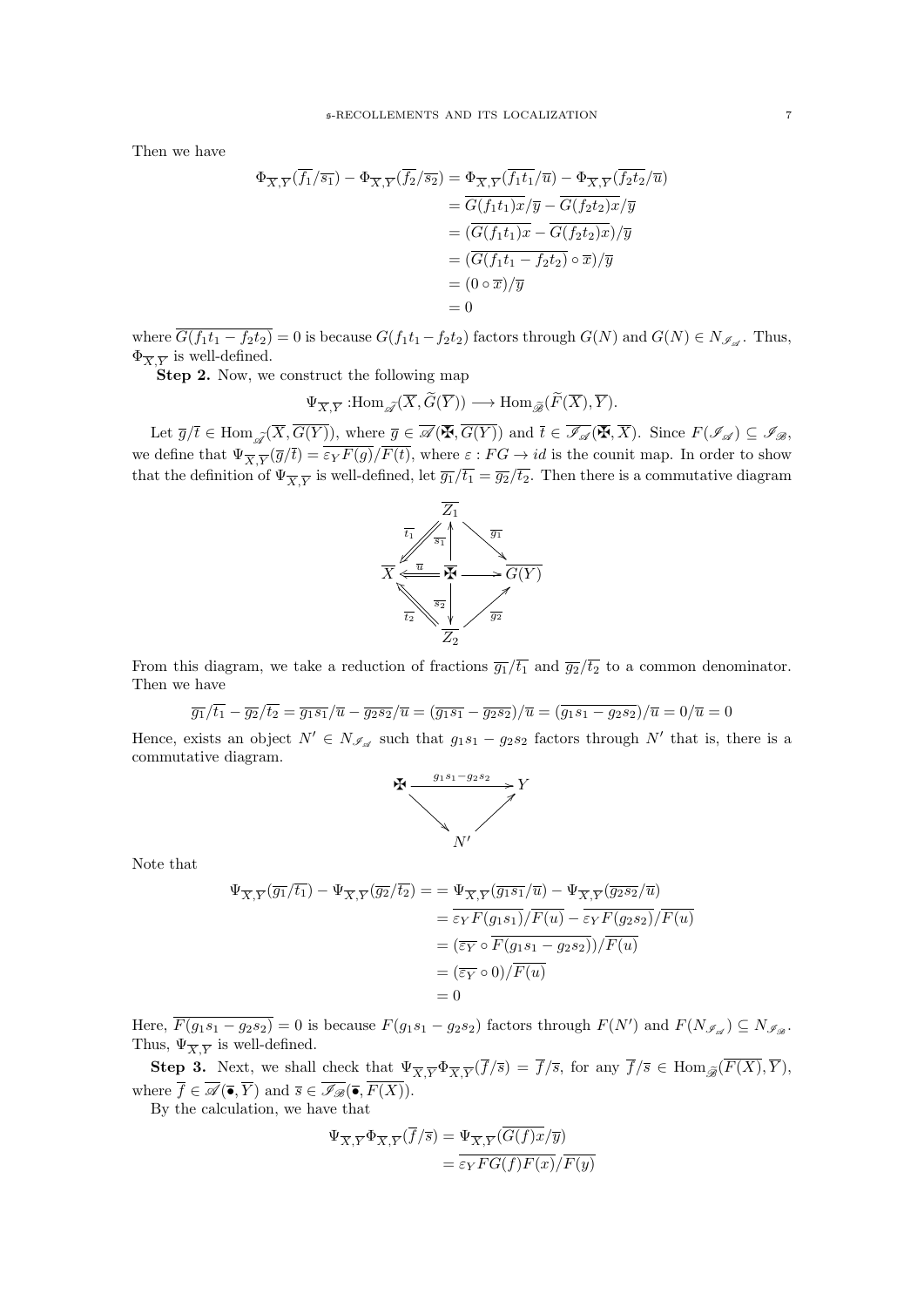where  $\bar{x}, \bar{y}$  come from the following commutative diagram

$$
\overline{A} \xrightarrow{\overline{x}} \overline{G(\bullet)}
$$
\n
$$
\overline{y} \parallel \overline{PB} \parallel \overline{G(s)}
$$
\n
$$
\overline{X} \xrightarrow{\overline{\eta_X}} \overline{GF(X)}
$$

For convenience, we put the following commutative diagrams

$$
\begin{array}{ccc}\n\overline{FG(\bullet)} & \xrightarrow{\overline{FG(f)}} \overline{FG(Y)} \\
\hline\n\overline{\bullet} & & \downarrow & \downarrow & \downarrow & \downarrow \\
\hline\n\overline{\bullet} & & & \downarrow & \downarrow & \downarrow & \downarrow \\
\hline\n\overline{\bullet} & & & & \downarrow & \downarrow & \downarrow & \downarrow \\
\hline\n\overline{\bullet} & & & & \downarrow & \downarrow & \downarrow & \downarrow \\
\hline\n\overline{\bullet} & & & & \downarrow & \downarrow & \downarrow & \downarrow \\
\hline\n\overline{\bullet} & & & & \downarrow & \downarrow & \downarrow & \downarrow \\
\hline\n\overline{\bullet} & & & & \downarrow & \downarrow & \downarrow & \downarrow \\
\hline\n\overline{\bullet} & & & & \downarrow & \downarrow & \downarrow & \downarrow \\
\hline\n\overline{\bullet} & & & & \downarrow & \downarrow & \downarrow & \downarrow \\
\hline\n\overline{\bullet} & & & & \downarrow & \downarrow & \downarrow & \downarrow \\
\hline\n\overline{\bullet} & & & & \downarrow & \downarrow & \downarrow & \downarrow \\
\hline\n\overline{\bullet} & & & & \downarrow & \downarrow & \downarrow & \downarrow \\
\hline\n\end{array}
$$

Then, by Lemma [2.8](#page-3-0) (3), we have

$$
\overline{\varepsilon_{F(X)}} \circ \overline{FG(s)} \circ \overline{F(x)} = (\overline{\varepsilon_{F(X)}} \circ \overline{F(\eta_X)}) \circ \overline{F(y)} = \overline{F(y)}
$$

$$
\overline{s} \circ \overline{\varepsilon_{\bullet}} \circ \overline{F(x)} = \overline{\varepsilon_{F(X)}} \circ (\overline{FG(s)} \circ \overline{F(x)}) = (\overline{\varepsilon_{F(X)}} \circ \overline{F(\eta_X)}) \circ \overline{F(y)} = \overline{F(y)}
$$

$$
\overline{\varepsilon_{Y}} \circ \overline{FG(f)} \circ \overline{F(x)} = \overline{f} \circ \overline{\varepsilon_{\bullet}} \circ \overline{F(x)}.
$$

By the above equations, we have the following commutative diagram



where  $\overline{s'} = \overline{\varepsilon_{F(X)}} \circ FG(s) \circ F(x)$ ,  $\overline{f'} = \overline{\varepsilon_Y} \circ FG(f) \circ F(x)$  and  $\overline{v} = \overline{\varepsilon_z} \circ F(x)$ . It implies that  $\overline{f'}/\overline{s'} = \overline{f}/\overline{s}$ . Hence, we have

$$
\Psi_{\overline{X},\overline{Y}}\Phi_{\overline{X},\overline{Y}}(\overline{f}/\overline{s}) = \frac{\overline{\varepsilon_Y FG(f)F(x)}/\overline{F(y)}}{\varepsilon_Y FG(f)F(x)/(\overline{\varepsilon_{F(X)}} \circ \overline{FG(f)} \circ \overline{F(x)})}
$$

$$
= \frac{\overline{f'}/\overline{s'}}{\overline{f}/\overline{s'}}
$$

$$
= \overline{f}/\overline{s}
$$

**Step 4.** Now, we check that  $\Phi_{\overline{X},\overline{Y}}\Psi_{\overline{X},\overline{Y}}(\overline{g}/\overline{t}) = \overline{g}/\overline{t}$ , for any  $\overline{g}/\overline{t} \in \text{Hom}_{\widetilde{\mathscr{A}}}(X,G(Y))$ , where  $\overline{g} \in \overline{\mathscr{A}}(\overline{\mathbf{\mathbb{F}}}, \overline{G(Y)})$  and  $\overline{t} \in \overline{\mathscr{I}_{\mathscr{A}}}(\overline{\mathbf{\mathbb{F}}}, \overline{X})$ .

By the calculation, we have that

$$
\Phi_{\overline{X},\overline{Y}}\Psi_{\overline{X},\overline{Y}}(\overline{g}/\overline{t}) = \Phi_{\overline{X},\overline{Y}}(\varepsilon_Y F(g)/F(t))
$$

$$
= \overline{G(\varepsilon_Y)GF(g)x}/\overline{y}
$$

where  $\bar{x}, \bar{y}$  come from the following commutative diagram

$$
\overline{A} \xrightarrow{\overline{x}} \overline{GF(\overline{M})}
$$
\n
$$
\overline{y} \parallel \overline{PB} \qquad \qquad \sqrt{\overline{GF(t)}}
$$
\n
$$
\overline{X} \xrightarrow{\overline{\eta_X}} \overline{GF(X)}
$$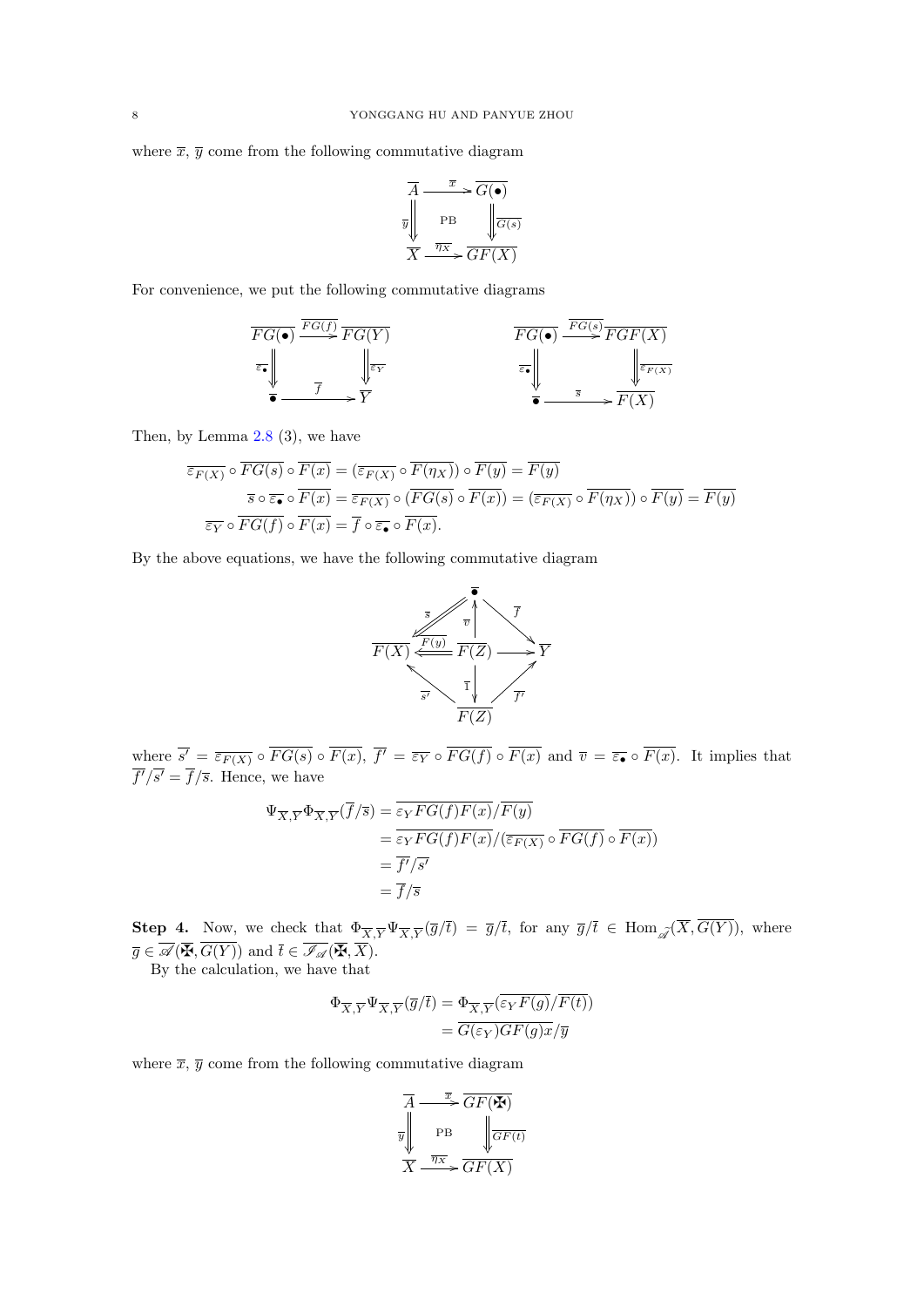where  $\eta_X$  is an unit map,  $y \in \mathcal{I}_{\mathcal{A}}(A, X)$ . By Lemma [2.8](#page-3-0) (3), we have the following commutative diagram

$$
\begin{array}{ccc}\n\overline{X} & \xrightarrow{\overline{g}} & \overline{G(Y)} & \xrightarrow{\overline{1}} & \overline{G(Y)} \\
\hline\n\overline{\eta}_{\overline{X}} & & \overline{\eta}_{G(Y)} & & \overline{1} \\
\hline\n\overline{GF(X)} & \xrightarrow{\overline{GF(g)}} & & \xrightarrow{\overline{GFG(Y)}} & & \xrightarrow{\overline{G(Y)}} & \\
\hline\n\overline{GF(X)} & \xrightarrow{\overline{GFG(Y)}} & & \xrightarrow{\overline{G(FY)}} & & \\
\end{array}
$$

Then we have that  $\overline{g} = \overline{G(\varepsilon_Y)} \circ \overline{GF(g)} \circ \overline{\eta_{\overline{R}}}$ .

Since  $\overline{\mathscr{I}_{\mathscr{A}}}$  is a multiplicative system, taking the homotopy pullback of  $\overline{y}$  and  $\overline{t}$ , we get the following commutative diagram



Then we can obtain the following diagram



Moreover, we have the equations  $\overline{GF(t)} \circ \overline{\eta_{\mathbf{F}}} \circ \overline{s} = \overline{\eta_X} \circ \overline{t} \circ \overline{s} = \overline{GF(t)} \circ \overline{x} \circ \overline{u}$ , which come from the following commutative diagrams



Since  $\overline{\mathscr{I}_{\mathscr{A}}}$  is a multiplicative system, we get a morphism  $\overline{k} \in \overline{\mathscr{I}_{\mathscr{A}}}$  such that there is a diagram



with  $\overline{\eta_{\mathbf{H}}} \circ \overline{s} \circ \overline{k} = \overline{x} \circ \overline{u} \circ \overline{k}$ .

Now, we have the following equations

$$
\Phi_{\overline{X},\overline{Y}}\Psi_{\overline{X},\overline{Y}}(\overline{g}/\overline{t}) - \overline{g}/\overline{t}
$$
\n
$$
= \overline{G(\varepsilon_Y)GF(g)x}/\overline{y} - \overline{g}/\overline{t}
$$
\n
$$
= (\overline{G(\varepsilon_Y)} \circ \overline{GF(g)} \circ \overline{x})/\overline{y} - (\overline{G(\varepsilon_Y)} \circ \overline{GF(g)} \circ \overline{\eta_{\overline{X}}})/\overline{t}
$$
\n
$$
= (\overline{G(\varepsilon_Y)} \circ \overline{GF(g)} \circ \overline{x} \circ \overline{u} \circ \overline{k})/(\overline{y} \circ \overline{u} \circ \overline{k}) - (\overline{G(\varepsilon_Y)} \circ \overline{GF(g)} \circ \overline{\eta_{\overline{X}}} \circ \overline{s} \circ \overline{k})/(\overline{t} \circ \overline{s} \circ \overline{k})
$$
\n
$$
= 0
$$

Thus,  $\Phi_{\overline{X},\overline{Y}}\Psi_{\overline{X},\overline{Y}}(\overline{g}/\overline{t})=\overline{g}/\overline{t}.$ 

Step 5. It remains to prove that  $\Psi$  is a natural transformation.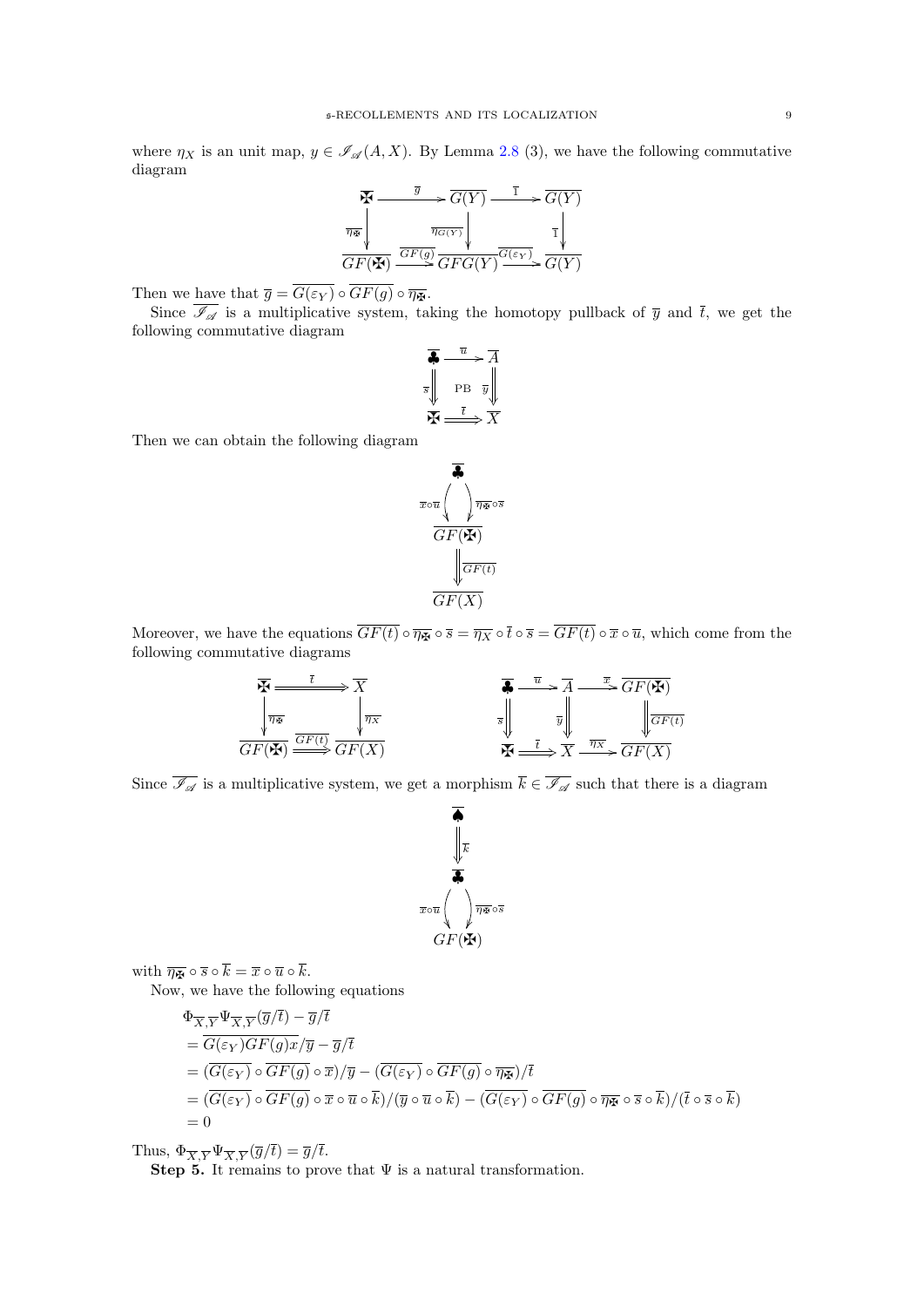For any  $\overline{f}/\overline{s} \in \text{Hom}_{\widetilde{\mathscr{A}}}(\overline{X_1}, \overline{X_2})$ , we shall prove the following diagram is commutative

$$
\begin{array}{c}\n\operatorname{Hom}_{\widetilde{\mathscr{A}}}(\overline{X_2},\overline{G(Y)}) \xrightarrow{\Psi_{\overline{X_2},\overline{Y}}} \operatorname{Hom}_{\widetilde{\mathscr{B}}}(\overline{F(X_2)},\overline{Y}) \\
\operatorname{Hom}_{\widetilde{\mathscr{A}}}(\overline{f}/\overline{s},\overline{G(Y)}) \Big| \qquad \qquad \qquad \qquad \downarrow \qquad \qquad \qquad \downarrow \qquad \qquad \qquad \downarrow \qquad \qquad \downarrow \qquad \qquad \downarrow \qquad \qquad \downarrow \qquad \qquad \downarrow \qquad \qquad \downarrow \qquad \qquad \downarrow \qquad \qquad \downarrow \qquad \qquad \downarrow \qquad \qquad \downarrow \qquad \qquad \downarrow \qquad \qquad \downarrow \qquad \downarrow \qquad \downarrow \qquad \downarrow \qquad \qquad \downarrow \qquad \downarrow \qquad \downarrow \qquad \downarrow \qquad \downarrow \qquad \downarrow \qquad \downarrow \qquad \downarrow \qquad \downarrow \qquad \downarrow \qquad \downarrow \qquad \downarrow \qquad \downarrow \qquad \downarrow \qquad \downarrow \qquad \downarrow \qquad \downarrow \qquad \downarrow \qquad \downarrow \qquad \downarrow \qquad \downarrow \qquad \downarrow \qquad \downarrow \qquad \downarrow \qquad \downarrow \qquad \downarrow \qquad \downarrow \qquad \downarrow \qquad \downarrow \qquad \downarrow \qquad \downarrow \qquad \downarrow \qquad \downarrow \qquad \downarrow \qquad \downarrow \qquad \downarrow \qquad \downarrow \qquad \downarrow \qquad \downarrow \qquad \downarrow \qquad \downarrow \qquad \downarrow \qquad \downarrow \qquad \downarrow \qquad \downarrow \qquad \downarrow \qquad \downarrow \qquad \downarrow \qquad \downarrow \qquad \downarrow \qquad \downarrow \qquad \downarrow \qquad \downarrow \qquad \downarrow \qquad \downarrow \qquad \downarrow \qquad \downarrow \qquad \downarrow \qquad \downarrow \qquad \downarrow \qquad \downarrow \qquad \downarrow \qquad \downarrow \qquad \downarrow \qquad \downarrow \qquad \downarrow \qquad \downarrow \qquad \downarrow \qquad \downarrow \qquad \downarrow \qquad \downarrow \qquad \downarrow \qquad \downarrow \qquad \downarrow \qquad \downarrow \qquad \downarrow \qquad \downarrow \qquad \downarrow \qquad \down
$$

Let  $\overline{g}/\overline{t} \in \text{Hom}_{\widetilde{\mathscr{A}}}(\overline{X_2}, \overline{G(Y)})$ . We have that

$$
\Psi_{\overline{X_1}, \overline{Y}} \text{Hom}_{\widetilde{\mathscr{A}}}(\overline{f}/\overline{s}, G(Y))(\overline{g}/\overline{t}) = \Psi_{\overline{X_1}, \overline{Y}}(\overline{g}/\overline{t} \circ \overline{f}/\overline{s})
$$
  
\n
$$
= \Psi_{\overline{X_1}, \overline{Y}}(\overline{g}\overline{u}/\overline{s}\overline{k})
$$
  
\n
$$
= \overline{\varepsilon_Y F(g)F(u)}/\overline{F(s)F(k)}
$$

where  $\overline{u} \in \overline{\mathscr{A}}$  and  $\overline{k} \in \overline{\mathscr{I}_{\mathscr{A}}}$  come from the following commutative diagram



Moreover, we have the equation  $\overline{F(f)} \circ \overline{F(k)} = \overline{F(t)} \circ \overline{F(u)}$ . Hence, we have the following commutative diagram



Thus, we have

$$
\Psi_{\overline{X_1}, \overline{Y}} \text{Hom}_{\widetilde{\mathscr{A}}}(\overline{f}/\overline{s}, \overline{G(Y)})(\overline{g}/\overline{t}) = \frac{\overline{\varepsilon_Y F(g)F(u)}/\overline{F(s)F(k)}}{\overline{\varepsilon_Y F(g)}/\overline{F(t)} \circ \overline{F(f)}/\overline{F(s)}} \n= \text{Hom}_{\widetilde{\mathscr{B}}}(\overline{F(f)}/\overline{F(s)}, \overline{Y}) \Psi_{\overline{X_2}, \overline{Y}}(\overline{g}/\overline{t}).
$$

Hence,  $\Psi$  is natural in the first variable.

For any  $\overline{f}/\overline{s} \in \text{Hom}_{\widetilde{\mathscr{B}}}(Y_1, Y_2)$ , we also need to prove that the following diagram is commutative.

$$
\begin{CD} \operatorname{Hom}_{\widetilde{\mathscr{A}}}(\overline{X},\overline{G(Y_1)}) @>\Psi_{\overline{X},\overline{Y_1}}>> \operatorname{Hom}_{\widetilde{\mathscr{B}}}(\overline{F(X)},\overline{Y_1})\\ \operatorname{Hom}_{\widetilde{\mathscr{A}}}(\overline{X},\overline{G(f)}/\overline{G(s)}) @VV{\overline{\Psi_{\overline{X},\overline{Y_2}}}}>> \operatorname{Hom}_{\widetilde{\mathscr{B}}}(\overline{F(X)},\overline{f/s})\\ \operatorname{Hom}_{\widetilde{\mathscr{A}}}(\overline{X},\overline{G(Y_2)}) @>\Psi_{\overline{X},\overline{Y_2}}>> \operatorname{Hom}_{\widetilde{\mathscr{B}}}(\overline{F(X)},\overline{Y_2}) \end{CD}
$$

Let  $\overline{g}/\overline{t} \in \text{Hom}_{\widetilde{\mathscr{A}}}(\overline{X_2}, \overline{G(Y)})$ . On one hand, by the definition, we have that

$$
\Psi_{\overline{X}, \overline{Y_2}} \text{Hom}_{\widetilde{\mathscr{A}}}(\overline{X}, \overline{G(f)}/\overline{G(s)}) (\overline{g}/\overline{t}) = \Psi_{\overline{X}, \overline{Y_2}}(\overline{G(f)}/\overline{G(s)} \circ \overline{g}/\overline{t})
$$
  
\n
$$
= \Psi_{\overline{X}, \overline{Y_2}}((\overline{G(f)} \circ \overline{u})/(\overline{t} \circ \overline{k}))
$$
  
\n
$$
= (\overline{\varepsilon_{Y_2}} \circ \overline{FG(f)} \circ \overline{F(u)})/(\overline{F(t)} \circ \overline{F(k)})
$$
  
\n
$$
= (\overline{f} \circ \overline{\varepsilon_{Z_2}} \circ \overline{F(u)})/(\overline{F(t)} \circ \overline{F(k)})
$$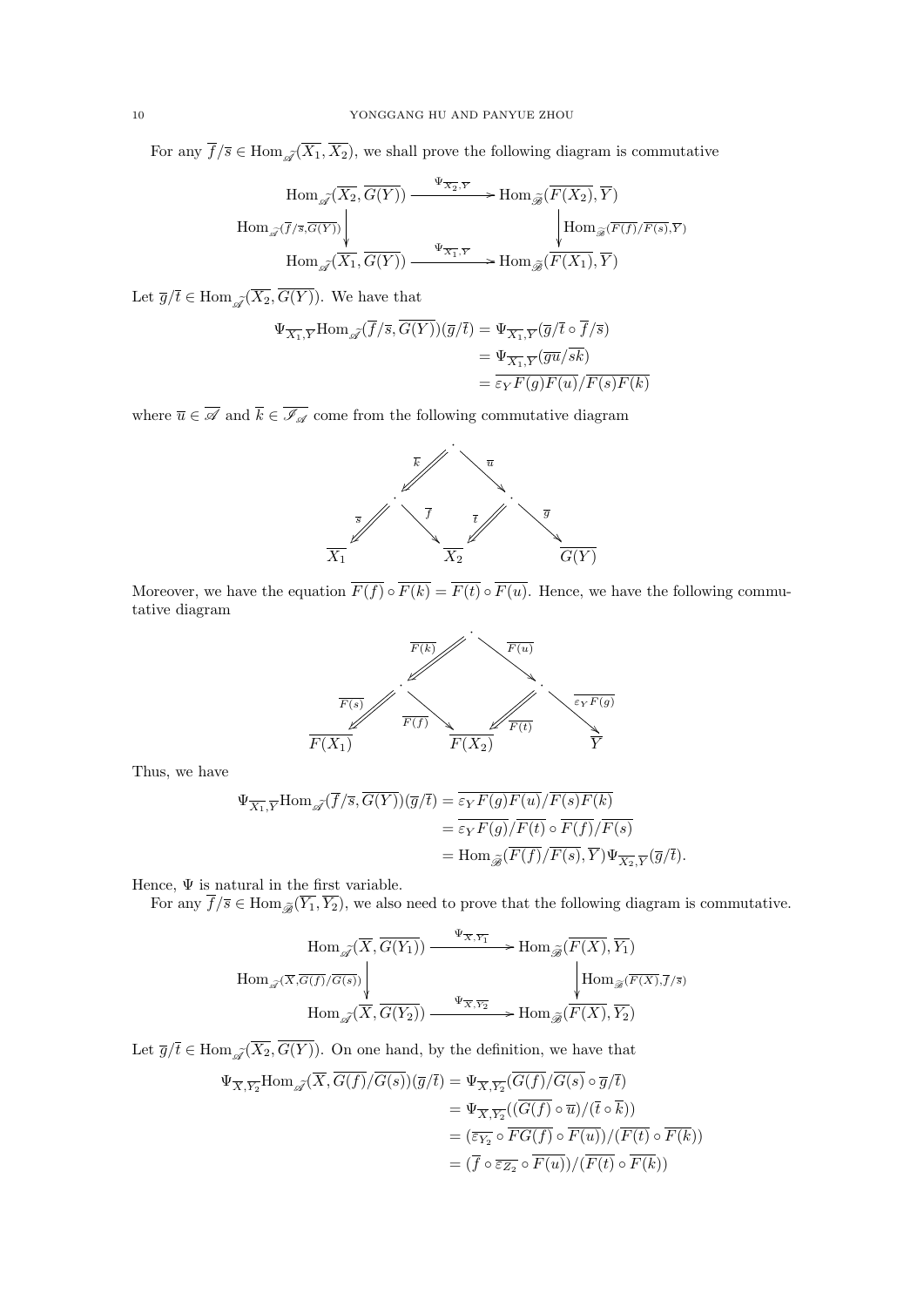where the composition  $\overline{G(f)}/\overline{G(s)} \circ \overline{q}/\overline{t} = (\overline{G(f)} \circ \overline{u})/(\overline{t} \circ \overline{k})$  comes from the following commutative diagram,



<span id="page-10-0"></span>and the last equation comes from the following commutative square.



Moreover, from diagram  $(3.1)$ , we have the equation

<span id="page-10-1"></span>
$$
\overline{FG(s)} \circ \overline{F(u)} = \overline{F(g)} \circ \overline{F(k)} \tag{3.2}
$$

On the other hand, by the definition, we have that

$$
\text{Hom}_{\widetilde{\mathscr{B}}}(\overline{F(X)}, \overline{f}/\overline{s})\Psi_{\overline{X}, \overline{Y_1}}(\overline{g}/\overline{t}) = \text{Hom}_{\widetilde{\mathscr{B}}}(\overline{F(X)}, \overline{f}/\overline{s})((\overline{\epsilon_{Y_1}} \circ \overline{F(g)})/\overline{F(t)})
$$

$$
= \overline{f}/\overline{s} \circ ((\overline{\epsilon_{Y_1}} \circ \overline{F(g)})/\overline{F(t)})
$$

$$
= (\overline{f} \circ \overline{u'})/(\overline{F(t)} \circ \overline{k'})
$$

where the last equation comes from the following commutative diagram



Thus, we have the equation

<span id="page-10-2"></span>
$$
\overline{s} \circ \overline{u'} = \overline{\varepsilon_{Y_1}} \circ \overline{F(g)} \circ \overline{k'}.
$$
\n(3.3)

By the natural transformation  $\varepsilon : FG \to id$ , we have the equation

<span id="page-10-3"></span>
$$
\overline{s} \circ \overline{\varepsilon_{Z_2}} = \overline{\varepsilon_{Y_1}} \circ FG(s). \tag{3.4}
$$

Since  $\overline{\mathscr{I}_{\mathscr{B}}}$  is a multiplicative system, we take the homotopy pullback of  $F(k)$  and  $\overline{k'}$ . Then we obtain the following commutative square

$$
\overline{F} \xrightarrow{\overline{w}} \overline{F(Z_3)}
$$
\n
$$
\overline{v} \xrightarrow{\overline{w}} \text{PB} \xrightarrow{\overline{F(Z_3)}}
$$
\n
$$
\overline{Z_4} \xrightarrow{\underline{k'}} \overline{F(Z_1)}
$$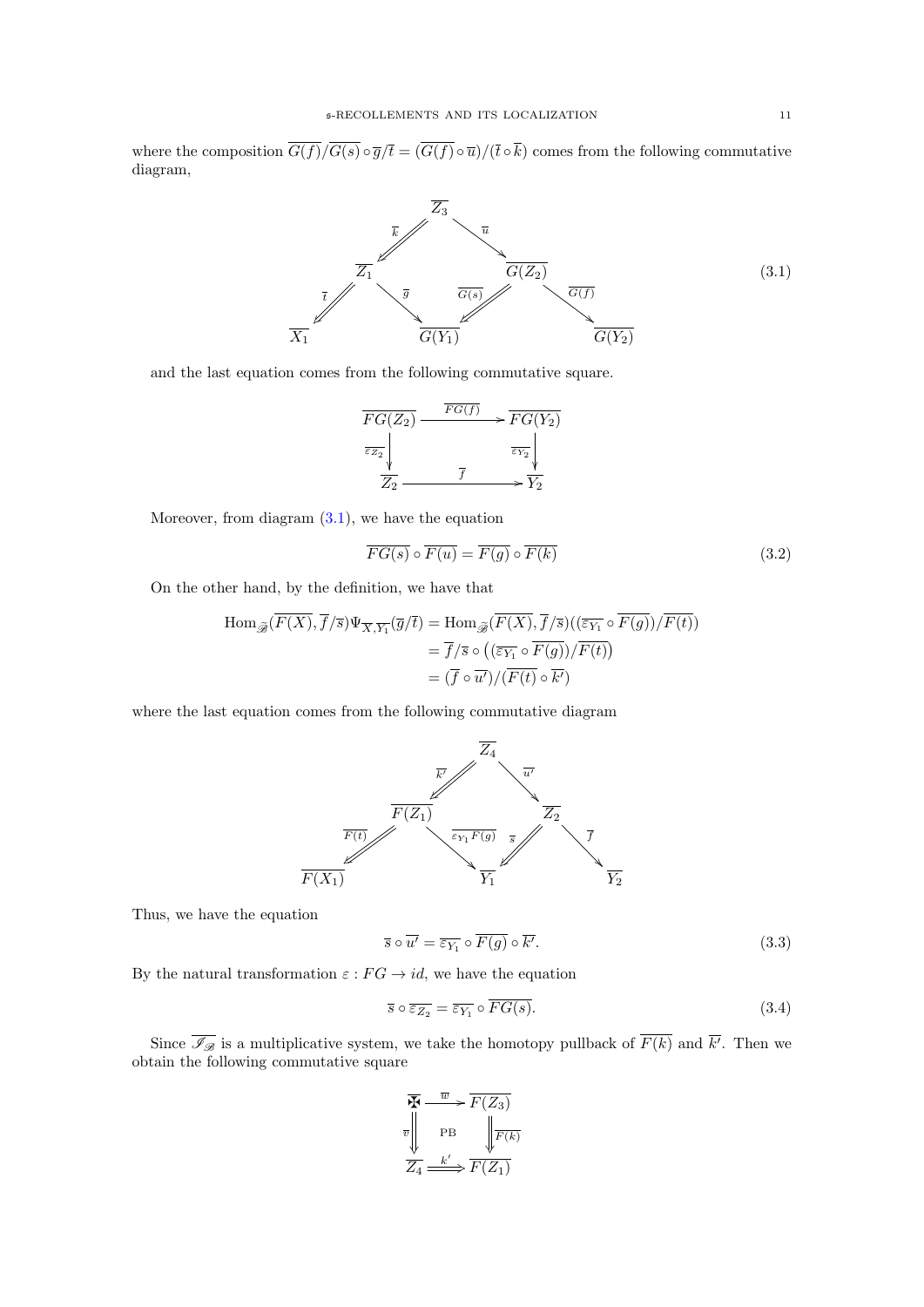By the above square and equations  $(3.2)$ ,  $(3.3)$ , and  $(3.4)$ , we have the following diagram



such that

$$
\overline{s} \circ \overline{\varepsilon_{Z_2}} \circ \overline{F(u)} \circ \overline{w} = \overline{\varepsilon_{Y_1}} \circ \overline{FG(s)} \circ \overline{F(u)} \circ \overline{w}
$$

$$
= \overline{\varepsilon_{Y_1}} \circ \overline{F(g)} \circ \overline{F(k)} \circ \overline{w}
$$

$$
= \overline{\varepsilon_{Y_1}} \circ \overline{F(g)} \circ \overline{k'} \circ \overline{v}
$$

$$
= \overline{s} \circ \overline{u'} \circ \overline{v}
$$

Since  $\overline{\mathscr{I}_{\mathscr{B}}}$  is a multiplicative system, there exists a morphism  $\overline{h} \in \overline{\mathscr{I}_{\mathscr{B}}}(\overline{\spadesuit}, \overline{\clubsuit})$  such that the following diagram



satisfies

<span id="page-11-0"></span>
$$
\overline{\varepsilon_{Z_2}} \circ \overline{F(u)} \circ \overline{w} \circ \overline{h} = \overline{u'} \circ \overline{v} \circ \overline{h}.
$$
 (3.5)

At last, we show that  $\Psi_{\overline{X},\overline{Y_2}}\text{Hom}_{\mathscr{A}}(X,G(f)/G(s))(\overline{g}/\overline{t}) = \text{Hom}_{\mathscr{B}}(F(X),f/\overline{s})\Psi_{\overline{X},\overline{Y_1}}(\overline{g}/\overline{t}).$ Indeed, by equation  $(3.5)$ , we see that

$$
\Psi_{\overline{X},\overline{Y_2}}\text{Hom}_{\widetilde{\mathscr{A}}}(\overline{X},\overline{G(f)}/\overline{G(s)})(\overline{g}/\overline{t}) - \text{Hom}_{\widetilde{\mathscr{B}}}(\overline{F(X)},\overline{f}/\overline{s})\Psi_{\overline{X},\overline{Y_1}}(\overline{g}/\overline{t})
$$
\n
$$
= (\overline{f} \circ \overline{\varepsilon_{Z_2}} \circ \overline{F(u)})/(\overline{F(t)} \circ \overline{F(k)}) - (\overline{f} \circ \overline{u'})/(\overline{F(t)} \circ \overline{k'})
$$
\n
$$
= (\overline{f} \circ \overline{\varepsilon_{Z_2}} \circ \overline{F(u)} \circ \overline{w} \circ \overline{h})/(\overline{F(t)} \circ \overline{F(k)} \circ \overline{w} \circ \overline{h}) - (\overline{f} \circ \overline{u'} \circ \overline{v} \circ \overline{h})/(\overline{F(t)} \circ \overline{k'} \circ \overline{v} \circ \overline{h})
$$
\n
$$
= (\overline{f} \circ \overline{\varepsilon_{Z_2}} \circ \overline{F(u)} \circ \overline{w} \circ \overline{h})/(\overline{F(t)} \circ \overline{k'} \circ \overline{v} \circ \overline{h}) - (\overline{f} \circ \overline{u'} \circ \overline{v} \circ \overline{h})/(\overline{F(t)} \circ \overline{k'} \circ \overline{v} \circ \overline{h})
$$
\n
$$
= (\overline{f} \circ \overline{u'} \circ \overline{v} \circ \overline{h})/(\overline{F(t)} \circ \overline{k'} \circ \overline{v} \circ \overline{h}) - (\overline{f} \circ \overline{u'} \circ \overline{v} \circ \overline{h})/(\overline{F(t)} \circ \overline{k'} \circ \overline{v} \circ \overline{h})
$$
\n
$$
= 0
$$

Hence,  $\Psi$  is natural in the second variable.

This completes the proof.  $\hfill \square$ 

<span id="page-11-1"></span>Corollary 3.5. Keep the same notions and assumptions as Theorem [3.4](#page-4-0). The following hold.

- (1) If G is fully faithful, then so does  $\widetilde{G}$ .
- (2) If F is fully faithful, then so does  $\widetilde{F}$ .

**Proof.** (1) It suffices to show that the counit map  $\tilde{\epsilon}$ :  $\tilde{F}\tilde{G} \rightarrow id$  is a natural isomorphism.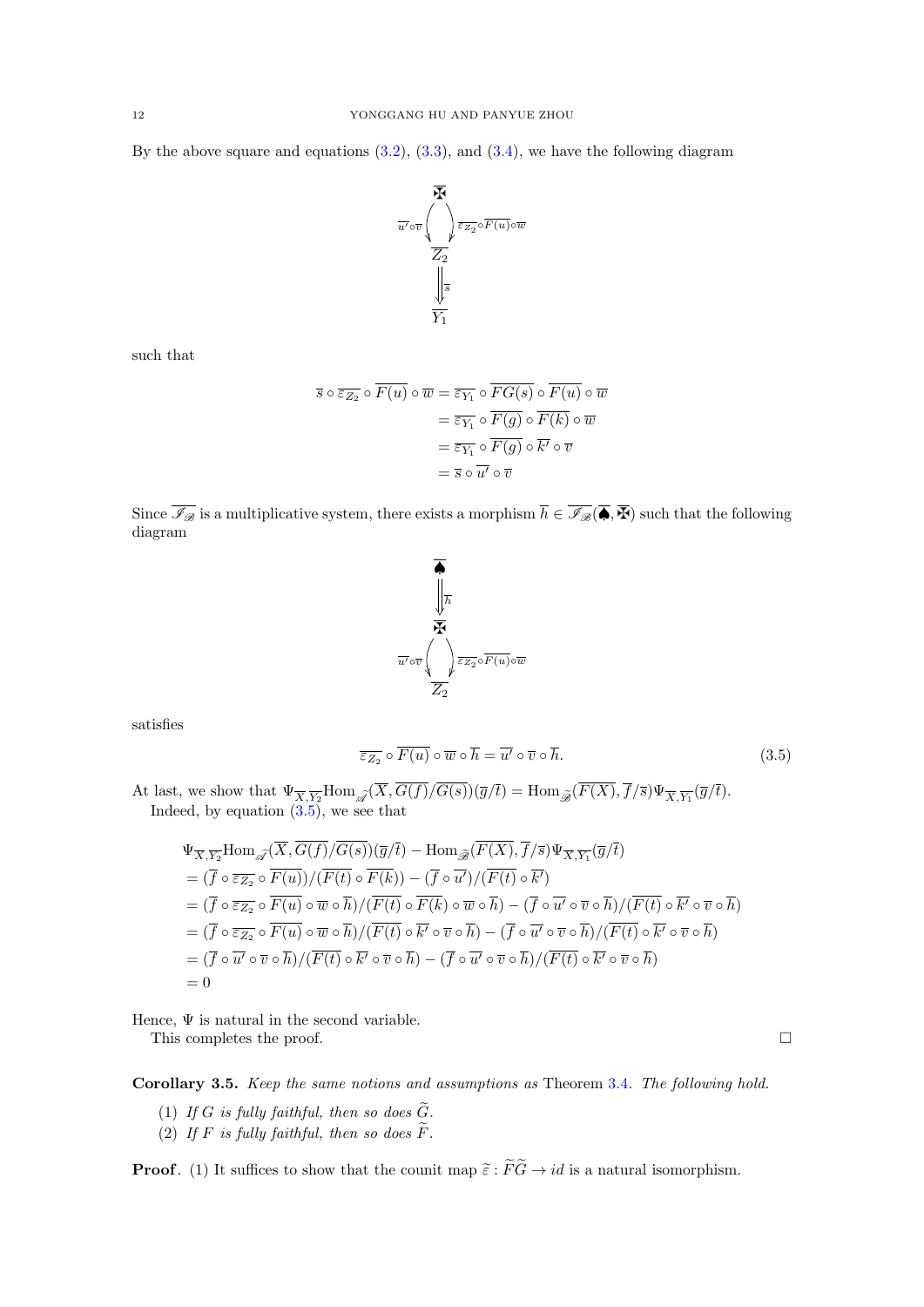By the definition of  $\tilde{\varepsilon}$ , for any  $\overline{Y} \in \tilde{\mathscr{B}}$ , we have  $\tilde{\varepsilon}_{\overline{Y}} = \Phi \frac{-1}{G(Y), \overline{Y}} (\overline{id}_{G(Y)}) / \overline{id}_{G(Y)}) = \overline{\varepsilon}_{\overline{Y}} / \overline{id}_{FG(Y)}$ . Indeed, this comes from the following commutative



where  $\overline{f} = \overline{G(\varepsilon_Y)} \circ \overline{\eta_{G(Y)}} = \overline{id_{G(Y)}}$  by Lemma [2.8](#page-3-0) (3). Since G is fully faithful,  $\varepsilon_Y$  is an isomorphism. Denote by  $\varepsilon_Y^{-1}$  the inverse of  $\varepsilon_Y$ .

Let  $\widetilde{\varepsilon}_{\overline{Y}}^{-1}$  $\overline{\epsilon}_{\overline{Y}}^{-1} = \varepsilon_{Y}^{-1}/\overline{id_{Y}}$ . We can check that  $\widetilde{\epsilon}_{\overline{Y}} \circ \widetilde{\epsilon}_{\overline{Y}}^{-1}$  $\frac{\widetilde{C}^{-1}}{Y} = \overline{id_{FG(Y)}} / \overline{id_{FG(Y)}}$  and  $\widetilde{\varepsilon}_{\overline{Y}}^{-1}$  $\frac{\tilde{\epsilon}-1}{Y} \circ \tilde{\epsilon}_{\overline{Y}} = id_Y/ id_Y.$ Thus, the counit map  $\widetilde{\varepsilon}: \widetilde{F}\widetilde{G} \to id$  is a natural isomorphism.

(2) It suffices to show that the unit map  $\tilde{\eta}: id \to \tilde{G}\tilde{F}$  is a natural isomorphism.

By the definition of  $\tilde{\eta}$ , for any  $X \in \mathscr{A}$ , we have  $\tilde{\eta}_{\overline{X}} = \Phi_{\overline{X}, \overline{F(X)}}(id_{F(X)}/id_{F(X)}) = \overline{\eta_{X}}/id_{X}$ . Indeed, this comes from the following commutative



where  $\overline{f} = \overline{G(id_{F(X)})} \circ \overline{\eta_X} = \overline{\eta_X}$  by Lemma [2.8](#page-3-0) (3). Since F is fully faithful,  $\eta_X$  is an isomorphism. Denote by  $\eta_X^{-1}$  the inverse of  $\eta_X$ .

Let  $\widetilde{\eta}_{\overline{X}}^{-1}$  $\frac{(-1)}{X} = \eta_X^{-1} / id_{GF(X)}$ . We can check that  $\widetilde{\eta}_X \circ \widetilde{\eta}_X^{-1}$  $\tilde{u}_{\overline{X}}^{-1} = \overline{id_{GF(X)}} / \overline{id_{GF(X)}}$  and  $\tilde{\eta}_{\overline{X}}^{-1}$  $\frac{\widetilde{X}^{-1}}{X} \circ \widetilde{\eta}_{\overline{X}} =$  $\overline{id_X}/\overline{id_X}$ . Thus, the unit map  $\widetilde{\eta}: id \to \widetilde{G}F$  is a natural isomorphism.

# 4. s-recollements and its properties

**Definition 4.1.** Let  $\mathscr A$ ,  $\mathscr B$  and  $\mathscr C$  be three extriangulated categories. A weak  $\mathfrak s$ -recollement of  $\mathscr B$ relative to  $\mathscr A$  and  $\mathscr C$ , denoted by  $(\mathscr A, \mathscr B, \mathscr C)$ , is a diagram of additive functors

$$
\mathscr{A} \xrightarrow{\phantom{a}i_* \phantom{a}} i_* \longrightarrow \mathscr{B} \xrightarrow{\phantom{a}j^* \phantom{a}} i_* \longrightarrow \mathscr{C} \tag{4.1}
$$

which satisfies the following conditions:

- (SR1)  $(i^*, i_*, i^!)$  and  $(j_!, j^*, j_*)$  are adjoint triples, where  $i_*$  and  $j^*$  are exact functors.
- $(SR2) j^*i_* = 0.$
- (SR3)  $i_*$ ,  $j_!$  and  $j_*$  are fully faithful.
- (SR4) For each  $X \in \mathcal{B}$ , there exist a left s-exact sequence

<span id="page-12-0"></span>
$$
i_*i^!X \xrightarrow{\theta_X} X \xrightarrow{\vartheta_X} j_*j^*X
$$
\n(4.2)

and a right s-exact sequence

<span id="page-12-1"></span>
$$
j_!j^*X \xrightarrow{v_X} X \xrightarrow{v_X} i_*i^*X \tag{4.3}
$$

with  $Cone(\theta_X) \in \text{Ker} i^!$  and  $Cocone(\nu_X) \in \text{Ker} i^*$ , where all maps in these sequences are given by the adjunction morphisms.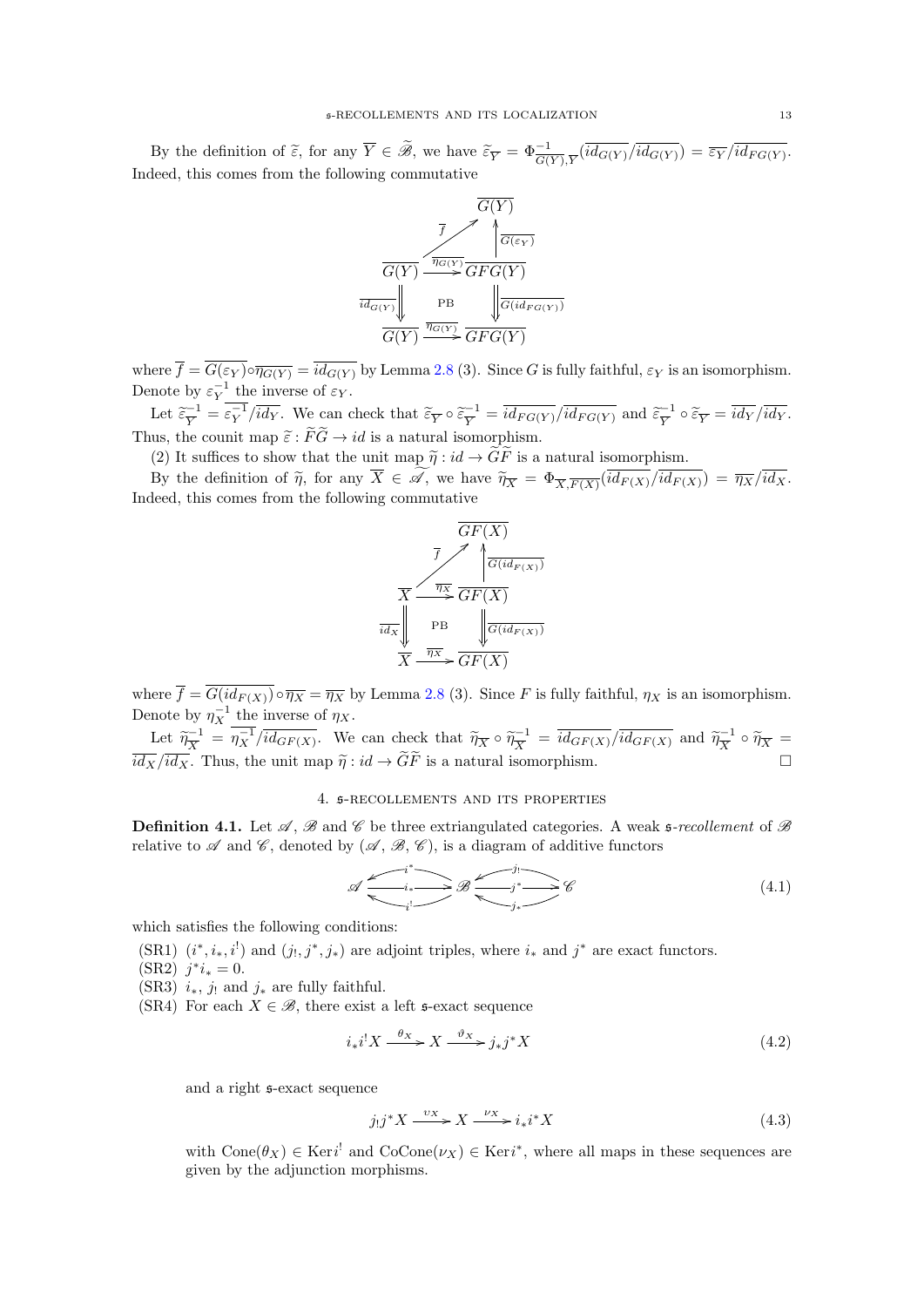A weak s-recollement  $(\mathscr{A}, \mathscr{B}, \mathscr{C})$  is said to be an s-recollement if moreover it satisfies the following condition:

 $(SR5) \ \text{Ker} \, i^! \bigcap \text{Ker} \, j^* = 0 \text{ or } \text{Ker} \, i^* \bigcap \text{Ker} \, j^* = 0.$ 

<span id="page-13-0"></span>**Lemma 4.2.** Let  $(\mathcal{A}, \mathcal{B}, \mathcal{C})$  be a weak s-recollement of extriangulated categories. Then the sequences  $(4.2)$  and  $(4.3)$  can be extended to the following 4-terms  $\mathfrak{s}\text{-}exact$  sequences

$$
i_*i^!X \xrightarrow{\theta_X} X \xrightarrow{\vartheta_X} j_*j^*X \longrightarrow Z
$$
  

$$
K \longrightarrow j_!j^*X \xrightarrow{\upsilon_X} X \xrightarrow{\upsilon_X} i_*i^*X
$$

with  $K$  and  $Z$  lie in  $Kerj^*$ .

**Proof.** It is enough to show the existence of the first 4-terms  $\mathfrak{s}$ -exact sequence since the second 4-terms s-exact sequence can be obtained by similar argument. By (SR4), there exists a left s-exact sequence

$$
i_*i^!X \xrightarrow{\theta_X} X \xrightarrow{\vartheta_X} j_*j^*X
$$

with  $Cone(\theta_X) \in \ker i^!$ . Then we have two  $\mathbb{E}_{\mathscr{B}}$ -triangles

$$
i_*i^!X \xrightarrow{\theta_X} X \xrightarrow{f_1} \text{Cone}(\theta_X) \longrightarrow
$$
  
\n
$$
\text{Cone}(\theta_X) \xrightarrow{f_2} j_*j^*X \to Z \longrightarrow.
$$

Applying the exact functor  $j^*$  to the above two  $\mathbb{E}_{\mathscr{B}}$ -triangles, we have the following  $\mathbb{E}_{\mathscr{C}}$ -triangles

$$
j^*i_*i^!X \xrightarrow{j^*(\theta_X)} j^*X \xrightarrow{j^*(f_1)} j^*(\text{Cone}(\theta_X)) \longrightarrow
$$
  

$$
j^*(\text{Cone}(\theta_X)) \xrightarrow{j^*(f_2)} j^*j_*j^*X \longrightarrow j^*Z \longrightarrow.
$$

Since  $j^*i_*i^!X = 0$ , we know that  $j^*(f_1)$  is an isomorphism. Note that  $j_*$  is fully faithful. It yields that  $j^*(\vartheta_X)$  is an isomorphism. It follows that  $j^*(f_2)$  is an isomorphism since  $j^*(\vartheta_X)$  =  $j^{*}(f_{2})j^{*}(f_{1})$ . Therefore,  $j^{*}Z = 0$ . It completes the proof. Similarly, we can obtain the second sequence.

<span id="page-13-3"></span>**Lemma 4.3.** Let  $(\mathcal{A}, \mathcal{B}, \mathcal{C})$  be an s-recollement of extriangulated categories. Then  $\text{Ker}(j^* = \text{Im} i_*)$ .

**Proof.** By (NER2), we know that Im $i_* \subseteq \text{Ker } j_*$ . Assume that  $X \in \text{Ker } j_*$ . Then by (SR4) and Lemma [4.2,](#page-13-0) there exist two 4-terms  $\epsilon$ -exact sequences:

<span id="page-13-2"></span><span id="page-13-1"></span>
$$
i_*i^!X \xrightarrow{\theta_X} X \longrightarrow 0 \longrightarrow Z \tag{4.4}
$$

$$
K \longrightarrow 0 \longrightarrow X \xrightarrow{\nu_X} i_* i^* X \tag{4.5}
$$

with K and Z lie in  $\text{Ker }j^*$ ,  $\text{Cone}(\theta_X) \in \text{Ker }i^!$  and  $\text{CoCone}(\nu_X) \in \text{Ker }i^*$ . By s-exact sequences  $(4.4)$  and  $(4.5)$ , we have the following  $\mathbb{E}_{\mathscr{B}}$ -triangles

$$
\text{Cone}(\theta_X) \xrightarrow{f_2} 0 \to Z \dashrightarrow
$$
  

$$
K \to 0 \to \text{CoCone}(\nu_X) \dashrightarrow.
$$

Applying the exact functor  $j^*$  to the above two  $\mathbb{E}_{\mathscr{B}}$ -triangles, we have the following  $\mathbb{E}_{\mathscr{C}}$ -triangles

$$
j^*(\text{Cone}(\theta_X)) \xrightarrow{j^*(f_2)} 0 \to j^*(Z) \dashrightarrow
$$
  

$$
j^*(K) \to 0 \to j^*(\text{CoCone}(\nu_X)) \dashrightarrow.
$$

Since K and Z lie in Ker $j^*$ ,  $j^*(Z) = 0 = j^*(K) = 0$ . Thus,  $j^*(\text{Cone}(\theta_X)) = 0 = j^*(\text{CoCone}(\nu_X))$ . That is  $Cone(\theta_X) \in \text{Ker} i^! \bigcap \text{Ker} j^*$  and  $Cocone(\nu_X) \in \text{Ker} i^* \bigcap \text{Ker} j^*$ . By (SR5), we have that  $Cone(\theta_X) = 0$  or  $Cocone(\nu_X) = 0$ . Suppose that  $Cone(\theta_X) = 0$ . From the  $\mathbb{E}_{\mathscr{B}}$ -triangle  $i_*i^!X \xrightarrow{\theta_X}$  $X \to \text{Cone}(\theta_X) \dashrightarrow$ , we have the isomorphism  $X \cong i_*i^!X$ . Thus,  $X \in \text{Im}i_*$ . By similar arguments, we get the desired result when  $\text{CoCone}(\nu_X) = 0$ . It completes the proof.

<span id="page-13-4"></span>**Proposition 4.4.** Let  $(\mathcal{A}, \mathcal{B}, \mathcal{C})$  be a weak s-recollement of extriangulated categories. If  $\mathcal{A}, \mathcal{B},$  $\mathscr C$  are abelian categories, then  $(\mathscr A, \mathscr B, \mathscr C)$  is a recollement of abelian categories.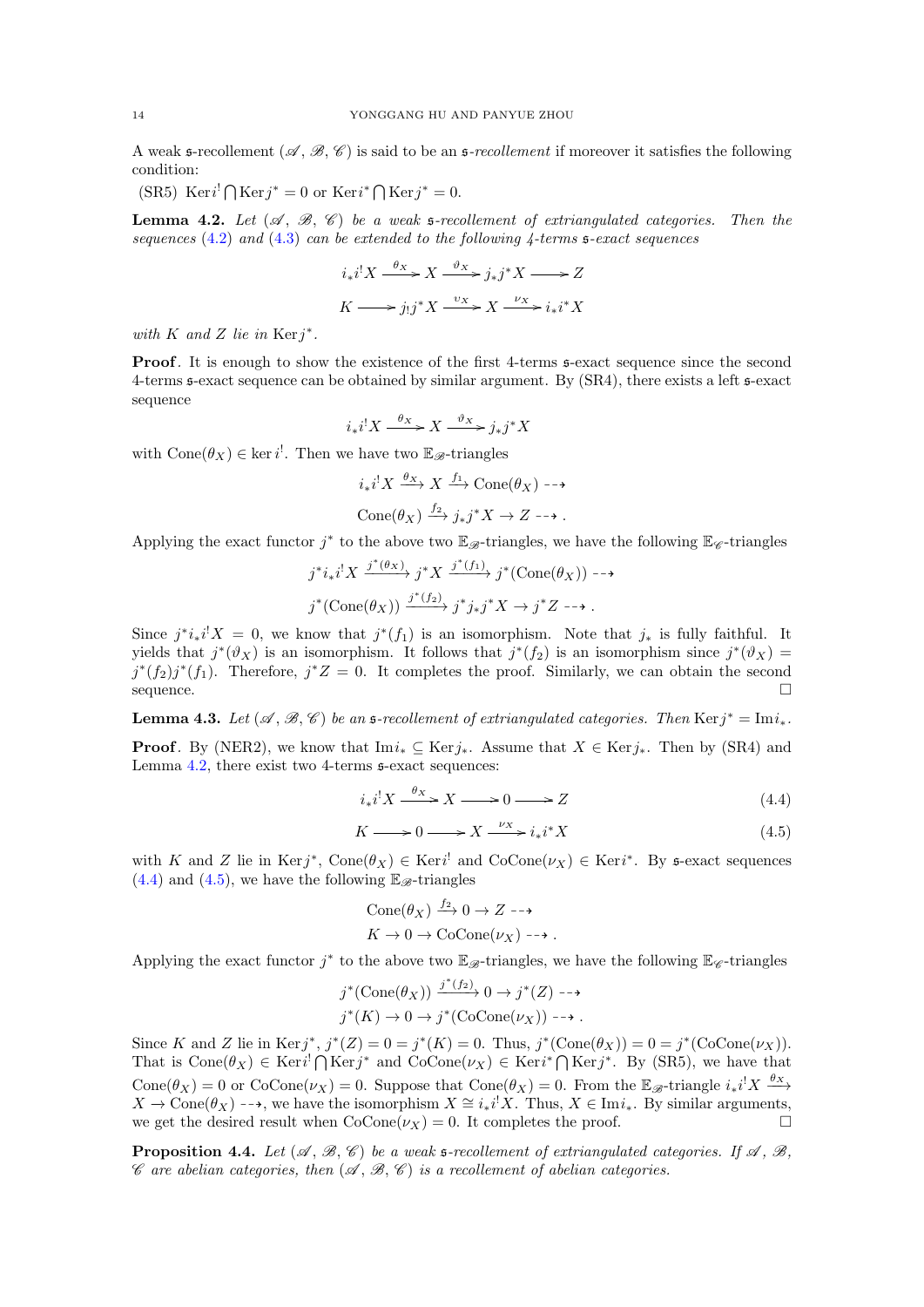**Proof.** By Lemma [4.3,](#page-13-3) it suffices to show that in this case, weak  $\epsilon$ -recollement satisfies (SR5). For any  $X \in \text{Ker} i^! \bigcap \text{Ker} j^*$ , by Lemma [4.2,](#page-13-0) we get an exact sequences

$$
0 \longrightarrow i_*i^!X \xrightarrow{\theta_X} X \xrightarrow{\vartheta_X} j_*j^*X \longrightarrow Z \longrightarrow 0.
$$

Since  $i_*i^!X = 0 = j_*j^*X$ , be the exactness, we know that  $X = 0$ . Similarly, we can prove that  $Ker i^* \bigcap Ker j^* = 0$ . It completes the proof.

<span id="page-14-0"></span>**Lemma 4.5.** Let  $(\mathcal{A}, \mathcal{B}, \mathcal{C})$  be a weak s-recollement. Then the following statements hold.

- (1)  $i^*j_! = 0;$
- (2)  $i^!j_*=0.$

**Proof.** (1) Let  $X \in \mathscr{C}$ . Since  $j^*i_* = 0$ , we have the following

$$
\begin{aligned} \text{Hom}_{\mathscr{C}}(i^*j_!(X), i^*j_!(X)) &\cong \text{Hom}_{\mathscr{B}}(j_!(X), i_*i^*j_!(X)) \\ &\cong \text{Hom}_{\mathscr{B}}(X, j^*i_*i^*j_!(X)) \\ &= 0. \end{aligned}
$$

Thus,  $i^*j_! = 0$ . Similarly, one can prove (2).

<span id="page-14-1"></span>**Proposition 4.6.** Let  $(\mathscr{A}, \mathscr{B}, \mathscr{C})$  be an s-recollement of extriangulated categories and  $X \in \mathscr{B}$ . Then the following statements hold.

(1) If  $i^!$  is exact, there exists an  $\mathbb{E}_{\mathscr{B}}$ -triangle

$$
i_*i^!X \xrightarrow{\theta_X} X \xrightarrow{\vartheta_X} j_*j^*X --\n>
$$

where  $\theta_X$  and  $\vartheta_X$  are given by the adjunction morphisms.

(2) If  $i^*$  is exact, there exists an  $\mathbb{E}_{\mathscr{B}}$ -triangle

$$
j_!j^*X \xrightarrow{v_X} X \xrightarrow{v_X} i_*i^*X --\n>
$$

where  $v_x$  and  $v_x$  are given by the adjunction morphisms.

**Proof.** (1) Assume that  $i^!$  is exact. By (SR4) and Lemma [4.2,](#page-13-0) there exists an  $\mathfrak{s}$ -exact sequence

 $i_*i^!X \xrightarrow{\theta_X} X \xrightarrow{\vartheta_X} j_*j^*X \longrightarrow Z$ 

with  $Cone(\theta_X) \in \text{ker } i^!$  and  $Z \in \text{Ker } j^*$ . Then we have two  $\mathbb{E}_{\mathscr{B}}$ -triangles

$$
i_*i^!X \xrightarrow{\theta_X} X \xrightarrow{f_1} \text{Cone}(\theta_X) \longrightarrow
$$
  
\n
$$
\text{Cone}(\theta_X) \xrightarrow{f_2} j_*j^*X \to Z \longrightarrow.
$$

Applying  $i^!$  to the bottom  $\mathbb{E}_{\mathscr{B}}$ -triangle, we get the following  $\mathbb{E}_{\mathscr{C}}$ -triangle

$$
i^!
$$
Cone $(\theta_X)$   $\xrightarrow{j^*(f_2)} i^! j_* j^* X \to i^! Z \dashrightarrow$ .

Since Cone $(\theta_X) \in \text{ker } i^!$  and  $i^! j_* j^* X = 0$  (by Lemma [4.5](#page-14-0) (2)), we have  $i^! Z = 0$ . By Lemma [4.3,](#page-13-3) there exists  $Z' \in \mathscr{A}$  such that  $Z \cong i_*(Z')$ . Since  $i_*$  is fully faithful,  $Z' \cong i^!i_*(Z') \cong i^!Z = 0$ . Thus,  $Z \cong 0$ . It implies that  $f_2: Cone(\hat{\theta}_X) \to j_*j^*X$  is an isomorphism. Then we get the desired  $\mathbb{E}_{\mathscr{B}}\text{-triangle }i_*i^!X \xrightarrow{\theta_X} X \to j_*j^*X \dashrightarrow$ .

(2) It follows from a similar argument as in the statement (1).  $\Box$ 

<span id="page-14-2"></span>**Corollary 4.7.** Let  $(\mathcal{A}, \mathcal{B}, \mathcal{C})$  be an s-recollement of extriangulated categories and  $X \in \mathcal{B}$ . If  $\mathcal{A}$ ,  $\mathscr{B}$ , and  $\mathscr{C}$  are triangulated categories, then  $(\mathscr{A}, \mathscr{B}, \mathscr{C})$  is a recollement of triangulated categories.

**Proof.** Since  $i_*$  and  $j^*$  are exact, by [\[23,](#page-23-28) Lemma 5.3.6], we have that  $i^*$  and  $i^!$  are also exact. By Proposition [4.6,](#page-14-1)  $(\mathscr{A}, \mathscr{B}, \mathscr{C})$  is a recollement of triangulated categories.

WIC Condition Let  $\mathscr A$  be an extriangulated category.

- (1) Let  $f: X \to Y$  and  $g: Y \to Z$  be any composable pair of morphisms in  $\mathscr{A}$ . If gf is an inflation, then  $f$  is an inflation.
- (2) Let  $f: X \to Y$  and  $g: Y \to Z$  be any composable pair of morphisms in  $\mathscr{A}$ . If gf is a deflation, then  $q$  is a deflation.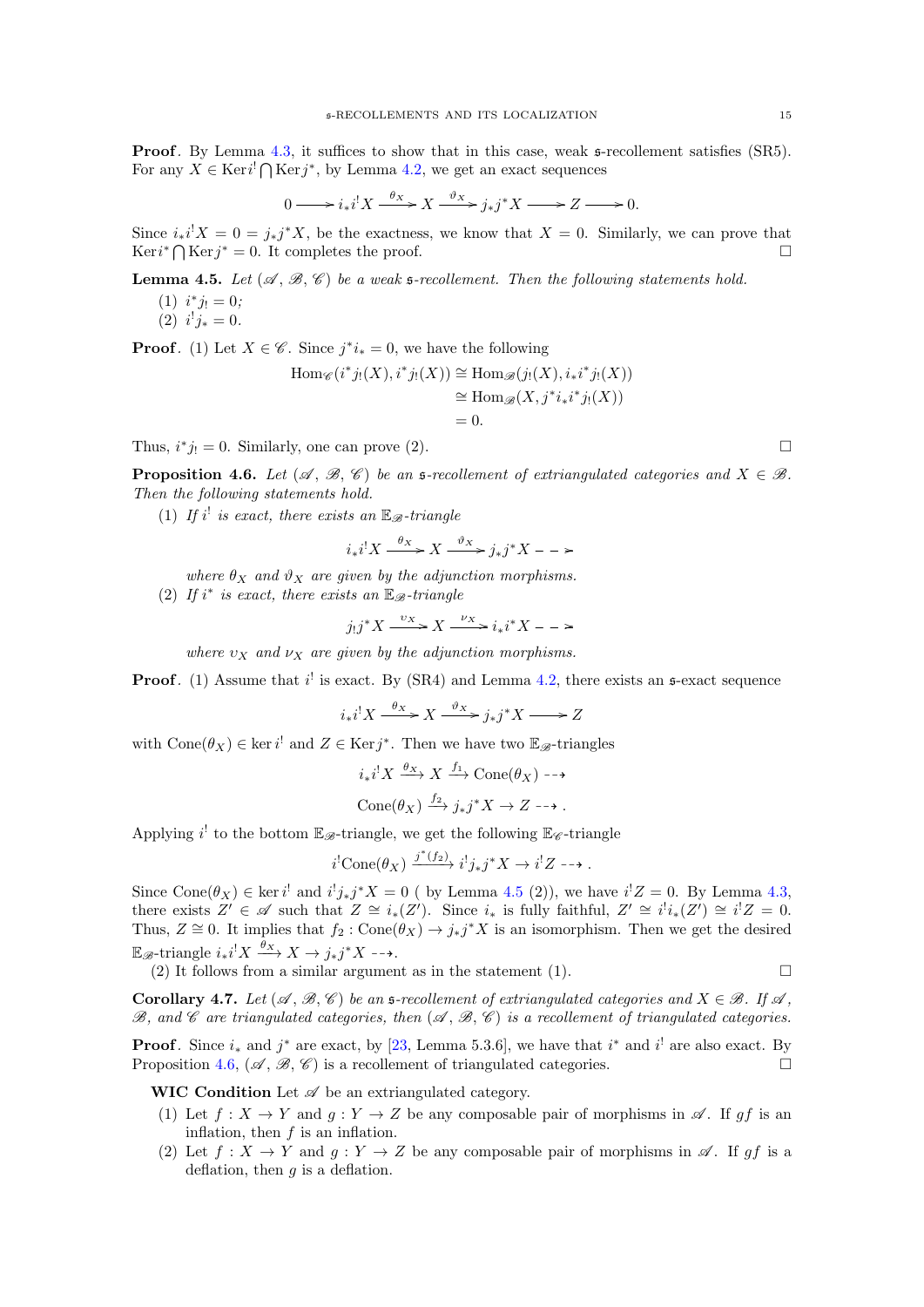**Definition 4.8** ([\[35\]](#page-23-4)). A morphism f in  $\mathscr C$  is called *compatible*, if "f is both an inflation and a deflation" implies that  $f$  is an isomorphism.

It is clear that all morphisms are compatible in an exact category. While, the compatible morphisms in a triangulated category  $\mathscr C$  are just the isomorphisms in  $\mathscr C$ .

Now, we will remark that each recollement of extriangulated categories in the sense of [\[35,](#page-23-4) Definition 3.1 is an  $\mathfrak s$ -recollement under (WIC) Condition.

Proposition 4.9. Under (WIC) Conditions, each recollement of extriangulated categories in the sense of  $[35,$  Definition 3.1] is an  $\mathfrak{s}\text{-}$  recollement.

**Proof.** Let  $(\mathcal{A}, \mathcal{B}, \mathcal{C})$  be a recollement of extriangulated categories in the sense of [\[35,](#page-23-4) Definition 3.1]. By Definition 3.1 in the reference [\[35\]](#page-23-4), for any  $X \in \mathscr{B}$ , there exist a a left exact  $\mathbb{E}_{\mathscr{B}}$ -triangle sequence

$$
i_*i^!X \xrightarrow{\theta_X} X \xrightarrow{\vartheta_X} j_*j^*X \longrightarrow i_*A
$$

and a right exact  $\mathbb{E}_{\mathscr{B}}$ -triangle sequence

$$
i_*A' \longrightarrow j_!j^*X \xrightarrow{v_X} X \xrightarrow{v_X} i_*i^*X
$$

with A and A' lie in  $\mathscr A$ . Then there are four  $\mathbb{E}_{\mathscr B}$ -triangles:

$$
i_*i^!X \xrightarrow{\theta_X} X \to \text{Cone}(\theta_X) \dashrightarrow \tag{4.6}
$$

<span id="page-15-2"></span><span id="page-15-1"></span><span id="page-15-0"></span>
$$
Cone(\theta_X) \xrightarrow{f} j_*j^*X \to i_*A \dashrightarrow \tag{4.7}
$$

$$
i_*A' \to j_!j^*X \xrightarrow{g} \text{CoCone}(\nu_X) \dashrightarrow \tag{4.8}
$$

$$
CoCone(\nu_X) \to X \xrightarrow{\nu_X} i_*i^*X \dashrightarrow \tag{4.9}
$$

where  $f$  and  $g$  are compatible morphism.

It suffices to show that  $Cone(\theta_X) \in \text{Ker} i^!, CoCone(\nu_X) \in \text{Ker} i^*,$  and  $\text{Ker} i^! \bigcap \text{Ker} j^* = 0$  (or  $Ker i^* \bigcap Ker j^* = 0$ .

Applying the left exact functor  $i^!$  to the  $\mathbb{E}_{\mathscr{B}}$ -triangle [\(4.7\)](#page-15-0), we get a  $\mathbb{E}_{\mathscr{C}}$ -triangle

$$
i^!(\text{Cone}(\theta_X)) \xrightarrow{i^!(f)} i^!j_*j^*X \to K \dashrightarrow.
$$

Since  $i^!j_*j^*X = 0$  and  $i^!(f)$  is compatible morphism,  $i^!(\text{Cone}(\theta_X)) = 0$  and so,  $\text{Cone}(\theta_X) \in \text{Keri}^!$ . Applying the right exact functor  $i^*$  to the  $\mathbb{E}_{\mathscr{B}}$ -triangle  $(4.8)$ , we get a  $\mathbb{E}_{\mathscr{C}}$ -triangle

$$
W \to i^* j_! j^* X \xrightarrow{i^*(g)} i^* (\text{CoCone}(\nu_X)) \dashrightarrow.
$$

Since  $i^*j_!j^*X = 0$  and  $i^*(g)$  is compatible morphism,  $i^*(\text{CoCone}(\nu_X)) = 0$  and so,  $\text{CoCone}(\nu_X) \in$ Keri ∗ .

For any  $Y \in \text{Ker } i^! \bigcap \text{Ker } j^*$ , then from [\(4.6\)](#page-15-2) and [\(4.7\)](#page-15-0),  $Y \cong \text{Cone}(\theta_Y) \cong 0$  since the compatible morphism  $f : Cone(\theta_Y) \rightarrow 0$  is both inflation and deflation. By similar argument, we have Ker $i^*$  ∩ Ker $j^* = 0$ . Therefore, the recollement  $(\mathscr{A}, \mathscr{B}, \mathscr{C})$  is an s-recollement.

<span id="page-15-3"></span>**Proposition 4.10.** Let  $(\mathcal{A}, \mathcal{B}, \mathcal{C})$  be an s-recollement. Then the following statements hold.

- (1) If  $i^*$  is exact, then  $\text{Ker } i^* = \text{Im } j_!$ .
- (2) If i<sup>!</sup> is exact, then  $\text{Ker } i' = \text{Im } j_*$ .
- (3) If  $i^*$  is exact and  $j_!$  is right  $\epsilon$ -exact, then  $j_!$  is exact.
- (4) If  $i^!$  is exact and  $j_*$  is left s-exact, then  $j_*$  is exact.

**Proof.** We assume that  $(\mathcal{A}, \mathcal{B}, \mathcal{C})$  is an s-recollement. Here, we just prove (1) and (3), the proofs of  $(2)$  and  $(4)$  are similar to  $(1)$  and  $(3)$ , respectively.

(1) Assume that  $i^*$  is exact. For any  $X \in \text{Ker} i^*$ , by Lemma [4.2](#page-13-0) and Lemma [4.3,](#page-13-3) we have an  $E_{\mathscr{B}}$ -triangle

$$
i_*(A) \to j_!j^*(X) \to X \dashrightarrow .
$$

Applying  $i^*$  to the above  $\mathbb{E}_{\mathscr{B}}$ -triangle, one obtain the following  $\mathbb{E}_{\mathscr{A}}$ -triangle

$$
i^*i_*(A) \to i^*j_!j^*(X) \to i^*(X) \dashrightarrow.
$$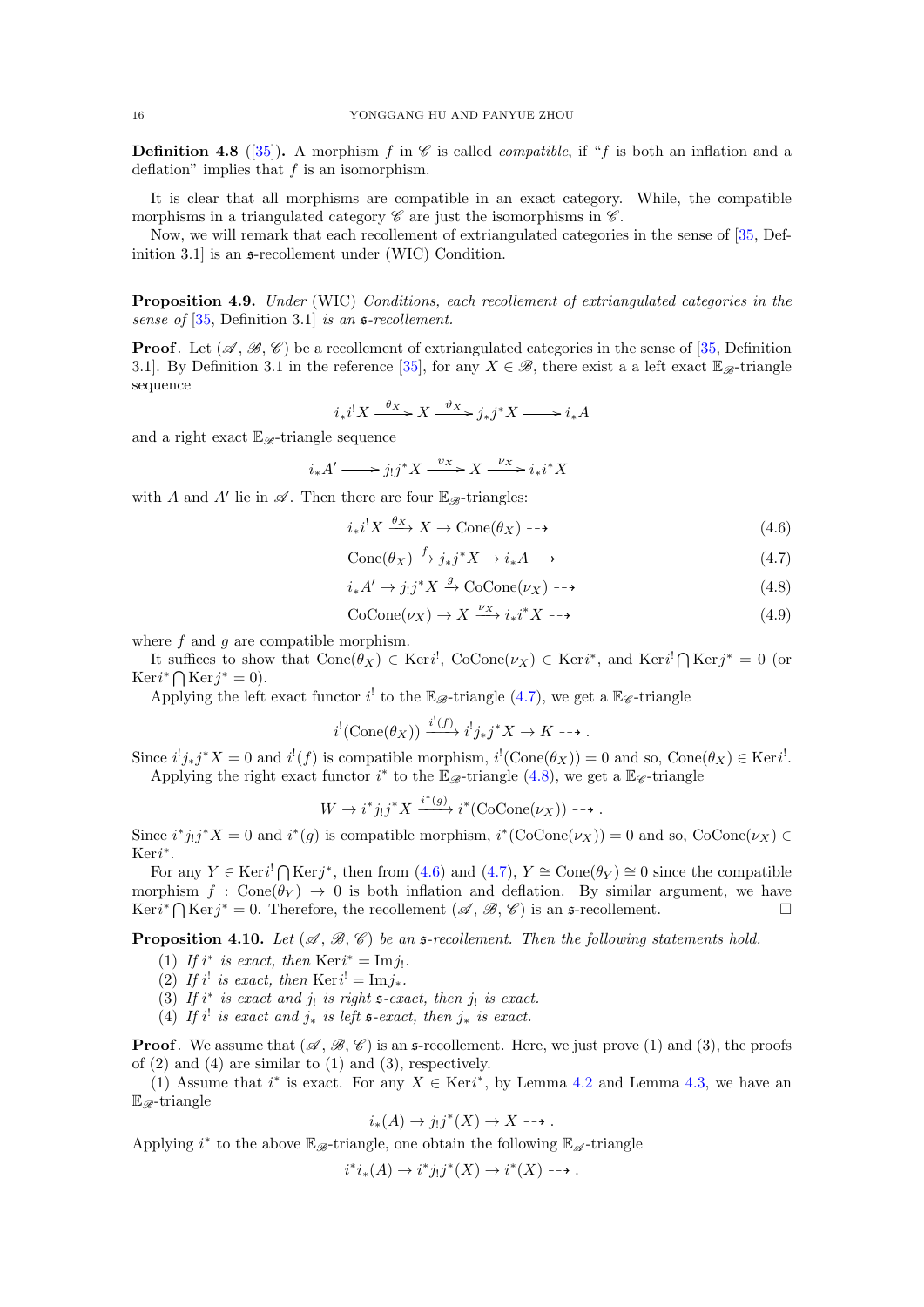Since  $i^*j_!j^*(X) = i^*(X) = 0$  and  $i_*$  is fully faithful,  $A \cong i^*i_*(A) \cong 0$ . Then  $i_*(A) = 0$  and hence,  $X \cong j_!j^*(X)$ . It means that Keri<sup>\*</sup>  $\subseteq \text{Im } j_!$ . By Lemma [4.5](#page-14-0) (1), we know that Keri<sup>\*</sup> = Imj<sub>!</sub>.

(3) It suffices to show that for any  $\mathbb{E}_{\mathscr{C}}$ -triangle  $A \xrightarrow{x} B \xrightarrow{y} C \dashrightarrow$ , the sequence

$$
j_!(A) \xrightarrow{j_!(x)} j_!(B) \xrightarrow{j_!(y)} j_!(C)
$$

is a conflation in  $\mathscr{B}.$ 

Since  $j_!$  is right exact, we have a right  $\epsilon$ -exact sequence

$$
j_!(A) \xrightarrow{j_!(x)} j_!(B) \xrightarrow{j_!(y)} j_!(C)
$$

Then there are two  $\mathbb{E}_{\mathscr{B}}$ -triangles

$$
K \to j_!(A) \xrightarrow{b} Q \dashrightarrow \tag{4.10}
$$

<span id="page-16-0"></span>
$$
Q \xrightarrow{a} j_!(B) \xrightarrow{j_!(y)} j_!(C) \dashrightarrow \tag{4.11}
$$

where  $j_!(x) = ab$ . Applying  $i^*$  to  $\mathbb{E}_{\mathscr{B}}$ -triangle [\(4.11\)](#page-16-0), from the exactness of  $i^*$ , we have an  $\mathbb{E}_{\mathscr{A}}$ triangle  $i^*(Q) \xrightarrow{i^*(a)} i^*j_!(B) \xrightarrow{i^*j_!(y)} i^*j_!(C) \dashrightarrow$ . By Lemma [4.5](#page-14-0) (1), we know that  $i^*j_!=0$  and hence,  $i^*(Q) = 0$ . Then, for the object Q, by Proposition [4.6](#page-14-1) (2), the counit map  $\varepsilon_Q : j_!j^*(Q) \to Q$ is an isomorphism.

Applying the exact  $j^*$  to  $\mathbb{E}_{\mathscr{B}}$ -triangle [\(4.11\)](#page-16-0), we obtain a morphism  $\alpha: X \to j^*(Q)$  such that the following diagram commutative

$$
A \xrightarrow{\quad x \quad} B \xrightarrow{\quad y \quad} C \qquad - \qquad \rightarrow
$$
  
\n
$$
\downarrow^{\alpha} \qquad \qquad \downarrow^{\eta} B \qquad \qquad \downarrow^{\eta} C
$$
  
\n
$$
j^*(Q) \longrightarrow j^*j_!(B) \xrightarrow{j^*j_!(y)} j^*j_!(C) \qquad \rightarrow
$$

Since  $j_!$  is fully faithful, the unit maps  $\eta_B$  and  $\eta_C$  are isomorphisms. Then so does  $\alpha$ . Then we have the isomorphisms  $j_!(A) \cong j_!j^*(Q) \cong Q$ . Set the isomorphism  $\alpha' : j_!(A) \to Q$ . Then we get an  $\mathbb{E}_{\mathscr{B}}$ -triangle

<span id="page-16-1"></span>
$$
j_!(A) \xrightarrow{a\alpha'} j_!(B) \xrightarrow{j_!(y)} j_!(C) \dashrightarrow . \tag{4.12}
$$

Since  $j_!$  is fully faithful, there exist two morphisms  $a': A \rightarrow B$  and  $b': A \rightarrow A$  such that  $j_1(a') = a\alpha'$  and  $j_1(b') = \alpha'^{-1}b$ . Then  $j_1(a')j_1(b') = a\alpha'\alpha'^{-1}b = ab = j_1(x)$ . Thus,  $j_1(x - a'b') = 0$ and so,  $x - a'b' = 0$  since  $j_!$  is fully faithful. It means that  $x = a'b'$ .

Applying the exact functor  $j^*$  to  $\mathbb{E}_{\mathscr{B}}$ -triangle [\(4.12\)](#page-16-1), we have the following commutative diagram

$$
A \xrightarrow{a'} B \xrightarrow{y} C
$$
  
\n
$$
\sqrt[n]{n_A} \qquad \sqrt[n]{n_B} \qquad \sqrt[n]{n_C}
$$
  
\n
$$
j^* j_!(A) \xrightarrow{j_!(a')} j^* j_!(B) \xrightarrow{j^* j_!(y)} j^* j_!(C)
$$

Thus,  $A \xrightarrow{a'} B \xrightarrow{y} C \longrightarrow$  is an  $\mathbb{E}_{\mathscr{C}}$ -triangle since  $\eta : j^*j_! \longrightarrow id$  is a natural equivalence. Then we have the following commutative diagram.

$$
A \xrightarrow{x} B \xrightarrow{y} C -- \rightarrow
$$
  
\n
$$
\downarrow b'
$$
  
\n
$$
A \xrightarrow{a'} B \xrightarrow{y} C -- \rightarrow
$$

Thus, we know that  $b'$  is an isomorphism and so does  $j_!(b')$ . It implies that b is an isomorphism since  $j_!(b') = \alpha'^{-1}b$ . Then we we have the following commutative diagram

$$
j_!(A) \xrightarrow{j_!(x)} j_!(B) \xrightarrow{j_!(y)} j_!(C)
$$
  
\n
$$
\downarrow b \qquad \qquad \parallel \qquad \qquad j_!(B) \xrightarrow{j_!(y)} j_!(C)
$$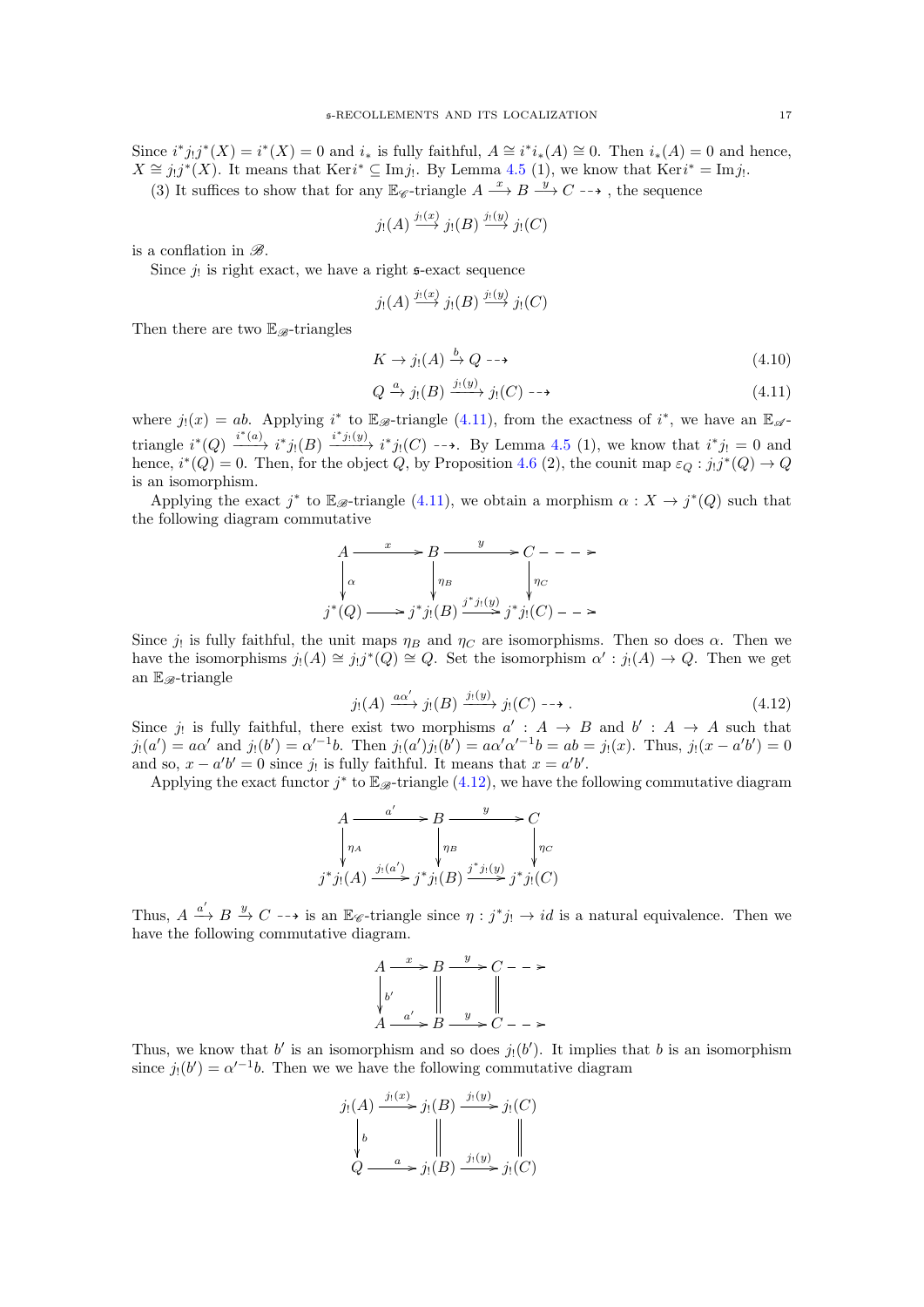Therefore,  $j_!(A) \stackrel{j_!(x)}{\longrightarrow} j_!(B) \stackrel{j_!(y)}{\longrightarrow} j_!(C) \longrightarrow$  is an  $\mathbb{E}_{\mathscr{B}}$ -triangle.

At last, we will remark that if  $(\mathscr{A}, \mathscr{B}, \mathscr{C})$  is an s-recollement, then  $\mathscr{C}$  is a localization of  $\mathscr{B}$  in the sense of [\[25,](#page-23-33) Theorem 3.5].

<span id="page-17-0"></span>**Proposition 4.11.** Let  $(\mathcal{A}, \mathcal{B}, \mathcal{C})$  be an s-recollement of extriangulated categories. Then there is a unique equivalence functor  $\widetilde{j}^* : \widetilde{\mathscr{B}} \to \mathscr{C}$ , where  $\widetilde{\mathscr{B}}$ , equipped with an exact functor  $Q : \mathscr{B} \to \widetilde{\mathscr{B}}$ , is the localization of  $\mathscr{B}$  by  $\mathscr{I} = j^{*-1}(\text{Iso}\mathscr{C})$  such that  $j^* = \tilde{j}^*Q$ .

**Proof.** Assume that  $(\mathscr{A}, \mathscr{B}, \mathscr{C})$  is an s-recollement. Let  $\mathscr{I} = j^{*-1}$  (Iso $\mathscr{C}$ ). By Corollary [\[25,](#page-23-33) Corollary 3.8], there is a unique exact functor  $j^* : \mathscr{B} \to \mathscr{C}$  such that  $j^* = j^*Q$ , where Q is a composition of canonical quotient functor  $p : \mathscr{B} \to \mathscr{B}/[N_{\mathscr{I}}]$  and localization functor  $\overline{Q} : \mathscr{B}/[N_{\mathscr{I}}] \to$  $\widetilde{\mathscr{B}}$ , see [\[25\]](#page-23-33) for the detail. It is clearly that  $N_{\mathscr{I}} = \text{Ker} j^* = \text{Im} i_*$ . Then,  $Q(\text{Im} i_*) = 0$ .

Next, we claim that  $j^*$  is an equivalence and its inverse is  $j_! = Q \circ j_!$ . For any  $X \in \mathscr{B}$ , since  $j_!$ is fully faithful, we have that

$$
j_!j^*(Q(X)) = Q(j_!j^*(Q(X)))
$$
  
=  $Q(j_!({\widetilde{j}}^*Q(X)))$   
=  $Q(j_!({j}^*(X)))$   
 $\cong Q(X).$ 

Moreover, from Lemma [4.2](#page-13-0) and Lemma [4.3,](#page-13-3) we have two  $\mathbb{E}_{\mathscr{B}}$ -triangles:

$$
i_*A' \to j_!j^*X \to \text{CoCone}(\nu_X) \dashrightarrow
$$
  
CoCone $(\nu_X) \to X \to i_*i^*X \dashrightarrow$ .

Applying the exact functor Q to the above  $\mathbb{E}_{\mathscr{B}}$ -triangles, we have the following  $\mathbb{E}_{\widetilde{\mathscr{B}}}$ -triangles:

$$
Qi_* A' \to Qj_!j^* X \to Q(\text{CoCone}(\nu_X)) \to \to
$$
  
 
$$
Q(\text{CoCone}(\nu_X)) \to Q(X) \to Qi_*i^* X \to \to .
$$

Since  $Qi_*A' = 0 = Qi_*i^*X$ , we have the isomorphism  $Qj_!j^*X \cong Q(X)$ . Note that  $j^* = \tilde{j}^*Q$ . It follows that  $\tilde{j}_!j^*(Q(X)) \cong Q(X)$ . It completes the proof.

**Corollary 4.12.** Let  $(\mathcal{A}, \mathcal{B}, \mathcal{C})$  be an s-recollement of extriangulated categories. If  $\mathcal{A}, \mathcal{B},$  and  $\mathcal{C}$ are triangulated (or, abelian) categories, then there is an equivalence between  $\widetilde{\mathscr{B}}$  and  $\mathscr{B}/[i_*(\mathscr{A})]$ . where  $\widetilde{\mathscr{B}}$  is the localization of  $\mathscr{B}$  by  $\mathscr{I} = j^{*-1}(\text{Iso}\mathscr{C}) \widetilde{\mathscr{B}}$ .

**Proof.** By Corollary [4.7](#page-14-2) (or, Proposition [4.4\)](#page-13-4), we know that  $\mathscr{C}$  is equivalent to  $\mathscr{B}/[i_*(\mathscr{A})]$ . From Proposition [4.11,](#page-17-0) we get the desired equivalence.

We end this section with the following result which describes the localization category  $\mathscr C$  of  $\mathscr B$ by perpendicular subcategories.

<span id="page-17-1"></span>**Lemma 4.13.** Let  $(F, G)$  be an adjoint pair between extriangulated categories  $\mathscr A$  and  $\mathscr B$ . The following hold.

- (1) If  $G : \mathcal{B} \to \mathcal{A}$  is exact, then F preserves projective objects.
- (2) If  $F : \mathcal{A} \to \mathcal{B}$  is exact, then G preserves injective objects.

**Proof.** We just prove (1) and (2) can be obtained by dual arguments.

(1) This proof is similar to  $[35, \text{Lemma } 3.3 \ (3)]$  $[35, \text{Lemma } 3.3 \ (3)]$ . For convenience, we give the details.

Let P be a projective object of  $\mathscr A$ . Assume that

$$
X \xrightarrow{a} Y \xrightarrow{b} Z \dashrightarrow
$$

is an arbitrary  $\mathbb{E}_{\mathscr{B}}$ -triangle. As  $G : \mathscr{B} \to \mathscr{A}$  is exact, we have an  $\mathbb{E}_{\mathscr{A}}$ -triangle

$$
G(X) \xrightarrow{G(a)} G(Y) \xrightarrow{G(b)} G(Z) \dashrightarrow.
$$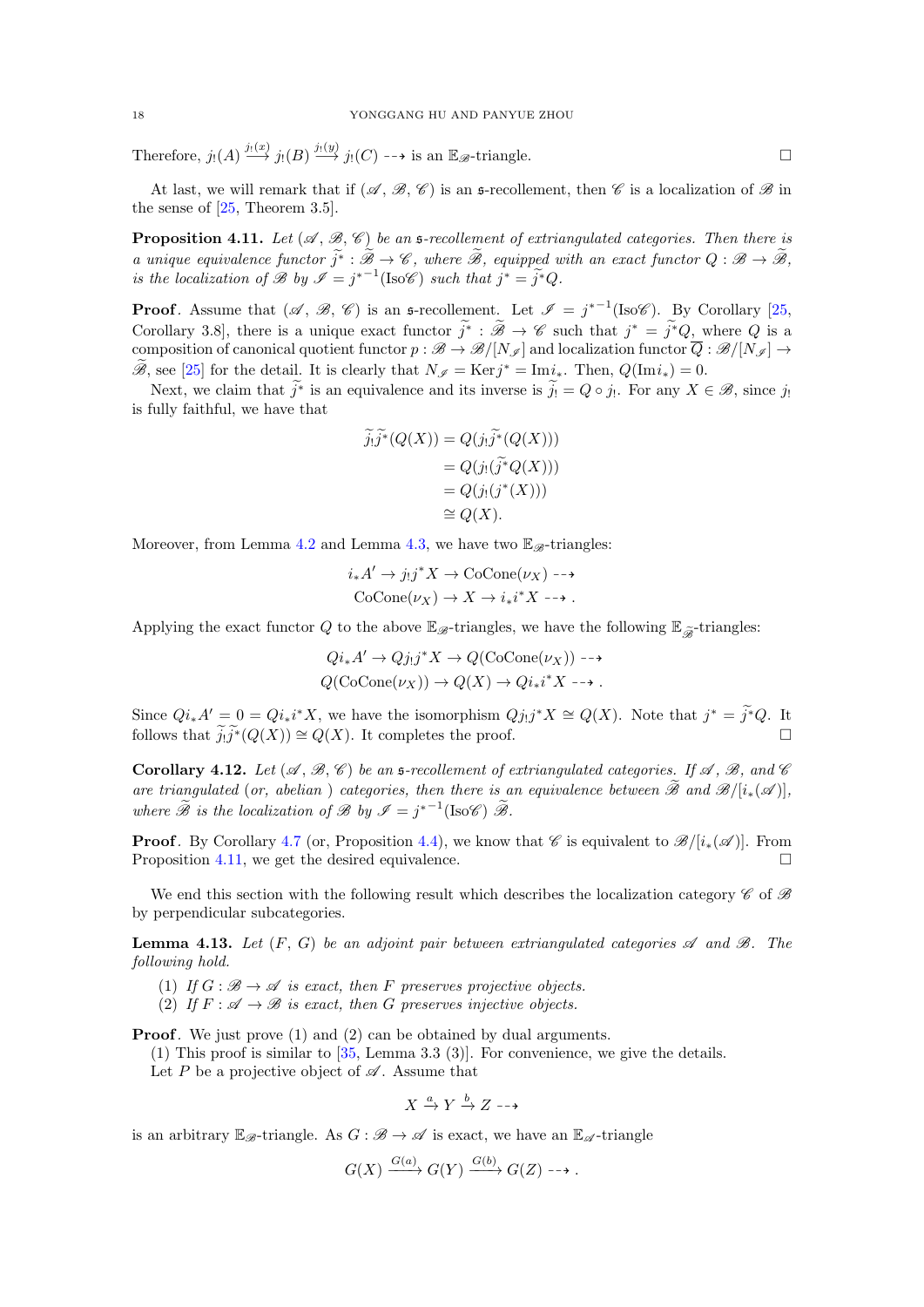Applying the Hom $\mathscr{B}(F(P), -)$  to the above  $\mathbb{E}_{\mathscr{A}}$ -triangle, by adjointness of  $(F, G)$ , we have the following commutative diagram

$$
\text{Hom}_{\mathscr{B}}(F(P), Y) \xrightarrow{\text{Hom}_{\mathscr{B}}(F(P), b)} \text{Hom}_{\mathscr{B}}(F(P), Z)
$$
\n
$$
\downarrow_{\eta_{P,Y}} \qquad \qquad \downarrow_{\eta_{P,Z}}
$$
\n
$$
\text{Hom}_{\mathscr{A}}(P, G(Y)) \xrightarrow{\text{Hom}_{\mathscr{A}}(P, G(b))} \text{Hom}_{\mathscr{A}}(P, G(Z))
$$

where the vertical arrows are isomorphisms. Since P is projective,  $\text{Hom}_{\mathscr{A}}(P, G(b))$  is epic. Note that  $\eta_{PX}$  and  $\eta_{P,Z}$  are isomorphisms. Then,  $\text{Hom}_{\mathscr{B}}(F(P), b)$  is epic. Therefore,  $F(P)$  is a projective object of  $\mathscr{B}$ .

<span id="page-18-0"></span>**Proposition 4.14.** Let  $(\mathcal{A}, \mathcal{B}, \mathcal{C})$  be an s-recollement of extriangulated categories. Assume that C has enough projective and injective objects. Set

$$
\mathscr{X} = \left\{ B \in \mathscr{B} \middle| \begin{array}{c} \exists \text{ a right } \mathfrak{s}\text{-exact sequence } j_!(P_1) \to j_!(P_0) \xrightarrow{f} B \text{ in } \mathscr{B}, \\ \text{where } P_i \in \text{Proj} \mathscr{C}, \text{ CoCone}(f) \in \text{KerHom}_{\mathscr{B}}(-, i_*(\mathscr{A})) \end{array} \right\}
$$

$$
\mathscr{Y} = \left\{ B \in \mathscr{B} \middle| \begin{array}{c} \exists \text{ a left } \mathfrak{s}\text{-exact sequence } B \xrightarrow{g} j_*(I_0) \to j_*(I_1) \text{ in } \mathscr{B}, \\ \text{where } I_i \in \text{Inj}\mathscr{C}, \text{ Cone}(g) \in \text{KerHom}_{\mathscr{B}}(i_*(\mathscr{A}),-) \end{array} \right\}.
$$

Then the following hold.

- (1) If j! is right s-exact, then  $\mathscr{X} \bigcap \text{KerHom}_{\mathscr{B}}(-, i_*(\mathscr{A})) = {}^{0 \perp_{1}}i_*(\mathscr{A})$  and there is an equiva $lence \iota^{\perp_1} i_*(\mathscr{A}) \to \mathscr{C}, \text{ where } \iota^{\perp_1} i_*(\mathscr{A}) = \text{KerHom}_{\mathscr{B}}(-, i_*(\mathscr{A})) \bigcap \text{Ker}\mathbb{E}_{\mathscr{B}}(-, i_*(\mathscr{A})).$
- (2) If  $j_*$  is left s-exact, then  $\mathscr{Y} \bigcap \text{KerHom}_{\mathscr{B}}(i_*(\mathscr{A}),-) = i_*(\mathscr{A})^{0 \perp_1}$  and there is an equivalence  $i_*(\mathscr{A})^{0\perp_1} \to \mathscr{C}$ , where  $i_*(\mathscr{A})^{0\perp_1} = \text{Ker}\text{Hom}_{\mathscr{B}}(i_*(\mathscr{A}),-) \bigcap \text{Ker}\mathbb{E}_{\mathscr{B}}(i_*(\mathscr{A}),-)$ .

**Proof.** (1) Let  $B \in \mathcal{X} \cap \text{KerHom}_{\mathcal{B}}(-, i_*(\mathcal{A}))$ . Then there is an  $\mathbb{E}_{\mathcal{B}}$ -triangle

$$
CoCone(f) \to j_!(P_0) \xrightarrow{f} B \dashrightarrow
$$

with  $\text{CoCone}(f) \in \text{KerHom}_{\mathscr{B}}(-, i_*(\mathscr{A}))$ . For any  $A \in \mathscr{A}$ , applying the functor  $\text{Hom}_{\mathscr{B}}(-, i_*(A))$ to the above  $\mathbb{E}_{\mathscr{B}}$ -triangle, we have the exact sequence

$$
\to \operatorname{Hom}_{\mathscr{B}}(j_!(P_0), i_*(A)) \to \operatorname{Hom}_{\mathscr{B}}(\operatorname{CoCone}(f), i_*(A)) \to \mathbb{E}_{\mathscr{B}}(B, i_*(A)) \to \mathbb{E}_{\mathscr{B}}(j_!(P_0), i_*(A)) \to
$$

By Lemma [4.13,](#page-17-1)  $j_!(P_0)$  is projective. It yields that  $\mathbb{E}_{\mathscr{B}}(j_!(P_0), i_*(A)) = 0$ . Using the adjoint pair  $(j_!,j^*)$ , we infer that  $\text{Hom}_{\mathscr{B}}(j_!(P_0),i_*(A)) \cong \text{Hom}_{\mathscr{C}}(P_0,j^*i_*(A)) = 0$  since  $j^*i_*(A) = 0$ . It implies that  $\mathbb{E}_{\mathscr{B}}(B, i_*(A)) \cong \text{Hom}_{\mathscr{B}}(\text{CoCone}(f), i_*(A)) = 0$ . Thus,  $\mathscr{X} \bigcap \text{KerHom}_{\mathscr{B}}(-, i_*(\mathscr{A})) \subseteq$  $^{\mathfrak{a} \perp_1}i_*(\mathscr{A}).$ 

Now, suppose  $B \in \mathbb{R}^{d-1}i_*(\mathscr{A})$ . Then  $j^*(B) \in \mathscr{C}$ . Since  $\mathscr{C}$  has enough projective objects, there is a deflation  $\alpha: P_0 \to j^*(B)$ , where  $P_0 \in Proj\mathscr{C}$ . Since  $j_!$  is right  $\mathfrak{s}$ -exact,  $j_!(\alpha): j_!(P_0) \to j_!j^*(B)$ is a deflation. By (SR4) and Lemma [4.3,](#page-13-3) there are two  $\mathbb{E}_{\mathscr{B}}$ -triangle

$$
i_*(A') \to j_!j^*(B) \xrightarrow{g} \text{CoCone}(\nu_B) \dashrightarrow
$$
  
CoCone $(\nu_B) \xrightarrow{f} B \xrightarrow{\nu_B} i_*i^*(B) \dashrightarrow$ 

where  $fg = v_B$  is a counit map. Note that  $\text{Hom}_{\mathscr{B}}(B, i_*(\mathscr{A})) = 0$ . We infer that  $\nu_B = 0$ . Thus, by  $(ET3)^\text{op}$ , we have the following commutative diagram

$$
B \longrightarrow B \longrightarrow 0 --- \rightarrow
$$
  
\n
$$
\downarrow^{\beta} \qquad \qquad \downarrow^{\alpha} \qquad \qquad \downarrow^{\beta}
$$
  
\n
$$
\text{CoCone}(\nu_B) \longrightarrow B \longrightarrow i_*i^*(B) --- \rightarrow
$$

Thus,  $f\beta = 1$  and hence f is a deflation since f is a retraction. It yields that  $v_B = fg$  is a deflation by [\[26,](#page-23-17) Remark 2.16]. Thus,  $v_B j_! (\alpha) : j_! (P_0) \to B$  is a deflation. Then there is an  $\mathbb{E}_{\mathscr{B}}$ -triangle

$$
K_0 \xrightarrow{\lambda} j_!(P_0) \xrightarrow{v_B j_!(\alpha)} B \dashrightarrow.
$$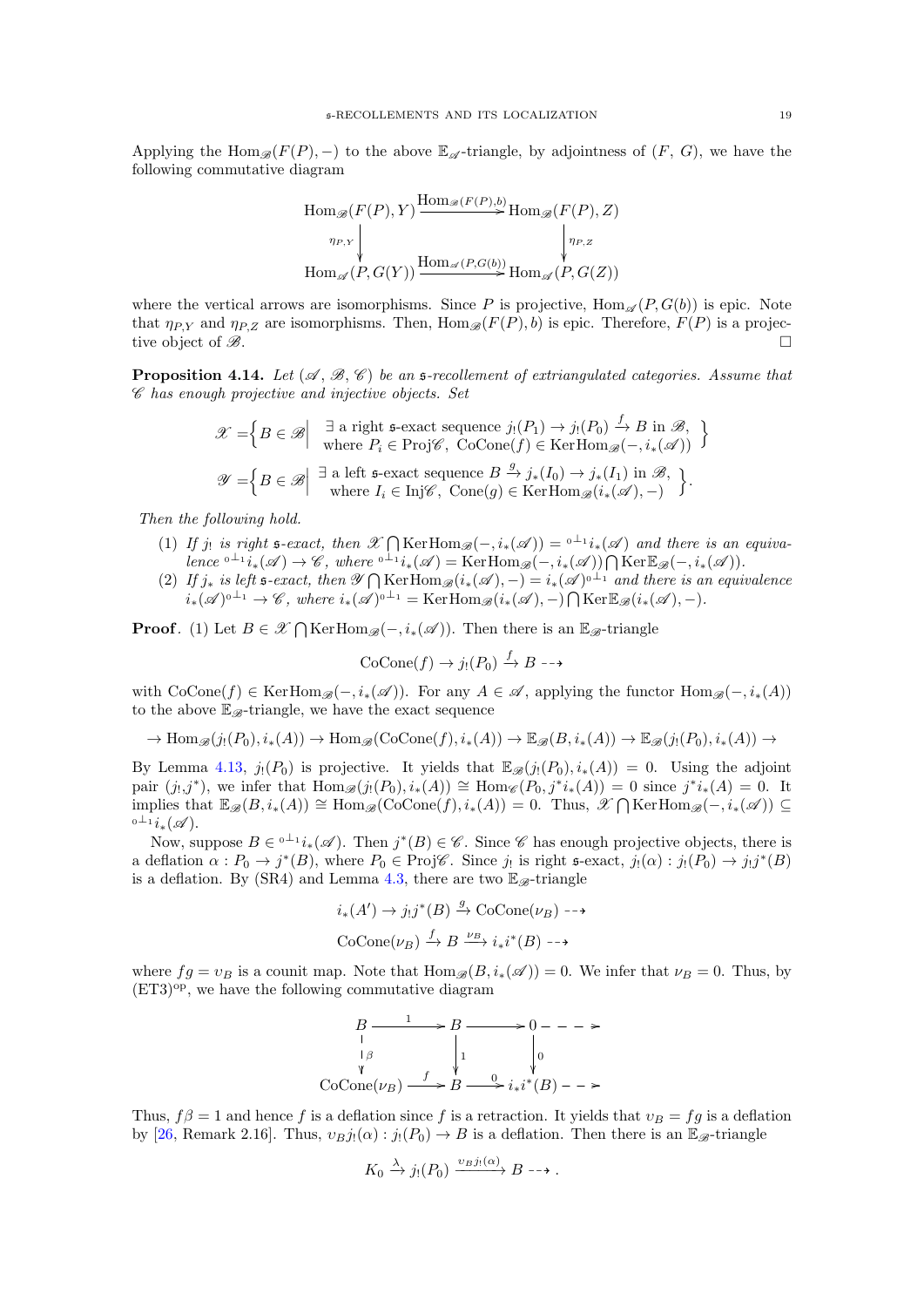where  $K_0 = \text{CoCone}(v_Bj_l(\alpha))$ . Applying the functor  $\text{Hom}_{\mathscr{B}}(-, i_*(A))$  to the above  $\mathbb{E}_{\mathscr{B}}$ -triangle, we have the exact sequence

$$
\to \operatorname{Hom}_{\mathscr{B}}(j_!(P_0), i_*(A)) \to \operatorname{Hom}_{\mathscr{B}}(K_0, i_*(A)) \to \mathbb{E}_{\mathscr{B}}(B, i_*(A)) \to \mathbb{E}_{\mathscr{B}}(j_!(P_0), i_*(A)) \to
$$

It is easy to see that  $\text{Hom}_{\mathscr{B}}(j_!(P_0), i_*(A)) = \mathbb{E}_{\mathscr{B}}(B, i_*(A)) = 0$ . Thus,  $K_0 \in \text{KerHom}_{\mathscr{B}}(-, i_*(A)).$ Repeating the above arguments, there is a deflation  $\gamma : j_!(P_1) \to K_0$ . Thus, there is a right  $\mathfrak{s}\text{-exact}$  sequence  $j_!(P_1) \xrightarrow{\lambda\gamma} j_!(P_0) \xrightarrow{v_B j_!(\alpha)} B \dashrightarrow \text{with CoCone}(v_B j_!(\alpha)) \in \text{KerHom}_{\mathscr{B}}(-, i_*(A)).$ Therefore,  $B \in \mathscr{X} \bigcap \text{KerHom}_{\mathscr{B}}(-, i_*(\mathscr{A}))$  and so,  $\Phi^{-1} i_*(\mathscr{A}) \subseteq \mathscr{X} \bigcap \text{KerHom}_{\mathscr{B}}(-, i_*(\mathscr{A})).$ 

Next, we show that  $j^*$  induces the equivalence  $\phi \rightharpoonup i_*(\mathscr{A}) \to \mathscr{C}$ .

Assume that  $B \in \mathbb{R}^{d}$  i<sub>\*</sub>( $\mathscr{A}$ ). Then, from the above arguments, there is an  $\mathbb{E}_{\mathscr{B}}$ -triangle

$$
i_*(A') \to j_!j^*(B) \xrightarrow{v_B} B \dashrightarrow
$$

Since  $\mathbb{E}_{\mathscr{B}}(B, i_*(\mathscr{A})) = 0$ , the above  $\mathbb{E}_{\mathscr{B}}$ -triangle is split and hence,  $j_!j^*(B) \cong B \oplus i_*(A')$ . Moreover, applying  $\text{Hom}_{\mathscr{B}}(-, i_*(A'))$  to this split  $\mathbb{E}_{\mathscr{B}}$ -triangle, we have the following exact sequence

$$
\to \operatorname{Hom}_{\mathscr{B}}(j_!j^*(B), i_*(A')) \to \operatorname{Hom}_{\mathscr{B}}(i_*(A'), i_*(A')) \to \mathbb{E}_{\mathscr{B}}(B, i_*(A')) \to
$$

Note that  $\text{Hom}_{\mathscr{B}}(j_!j^*(B), i_*(A')) \cong \text{Hom}_{\mathscr{C}}(j^*(B), j^*i_*(A')) = 0$  and  $\mathbb{E}_{\mathscr{B}}(B, i_*(A')) = 0$  since  $j^*i_* = 0$  and  $\mathbb{E}_{\mathscr{B}}(B, i_*(\mathscr{A})) = 0$ . Thus,  $\text{Hom}_{\mathscr{B}}(i_*(A'), i_*(A')) = 0$  and so  $i_*(A') = 0$ . Therefore,  $j_!j^*(B) \cong B$ . It implies that  $j^* : 0^{\perp_1}i_*(\mathscr{A}) \to \mathscr{C}$  is an equivalence.

(2) can be proved by similar arguments.

**Corollary 4.15.** ([29, Proposition 3.2]) Let 
$$
(\mathcal{A}, \mathcal{B}, \mathcal{C})
$$
 be a recollement of abelian categories.  
Assume that  $\mathcal{C}$  has enough projective and injective objects. Set

 $\mathscr{X}' = \{ B \in \mathscr{B} \mid \exists \text{ a right exact sequence } j_1(P_1) \to j_1(P_0) \stackrel{f}{\to} B \text{ in } \mathscr{B}, \text{ where } P_i \in \text{Proj}\mathscr{C} \}$ 

 $\mathscr{Y}' = \{ B \in \mathscr{B} \mid \exists \text{ a left exact sequence } B \stackrel{g}{\to} j_*(I_0) \to j_*(I_1) \text{ in } \mathscr{B}, \text{ where } I_i \in \text{Inj}\mathscr{C} \}$ 

$$
0^{\perp_1}i_*(\mathscr{A}) = \text{Ker}\operatorname{Hom}_{\mathscr{B}}(-,i_*(\mathscr{A})) \bigcap \text{Ker}\,\mathbb{E}_{\mathscr{B}}(-,i_*(\mathscr{A}))
$$

$$
i_*(\mathscr{A})^{0,\perp_1}=\operatorname{KerHom}_{\mathscr{B}}(i_*(\mathscr{A}),-)\bigcap \operatorname{Ker}\mathbb{E}_{\mathscr{B}}(i_*(\mathscr{A}),-).
$$

Then the following hold.

- (1)  $\mathscr{X}' = {}^{0} \perp {}^{1}i_{*}(\mathscr{A})$  and there is an equivalence  $\mathscr{X}' \to \mathscr{C}$ .
- (2)  $\mathscr{Y}' = i_*(\mathscr{A})^{0 \perp_1}$  and there is an equivalence  $\mathscr{Y}' \to \mathscr{C}$ .

**Proof.** It is enough to show that  $\mathscr{X} \bigcap \text{KerHom}_{\mathscr{B}}(-, i_*(\mathscr{A})) = \mathscr{X}'$ . Clearly, one can see that  $\mathscr{X} \bigcap \text{KerHom}_{\mathscr{B}}(-, i_*(\mathscr{A})) \subseteq \mathscr{X}'$ . Next, for any  $B \in \mathscr{X}'$ , there are two short exact sequences

$$
0 \to K_1 \to j_!(P_1) \to K_0 \to 0
$$

$$
0 \to K_0 \to j_!(P_0) \xrightarrow{f} B \to 0
$$

where  $K_0 = \text{Ker } f$ . For any  $A \in \mathscr{A}$ , applying the functor  $\text{Hom}_{\mathscr{B}}(-, i_*(\mathscr{A}))$  to them, we have the following exact sequences

$$
0 \to \operatorname{Hom}_{\mathscr{B}}(K_0, i_*(\mathscr{A})) \to \operatorname{Hom}_{\mathscr{B}}(j_!(P_1), i_*(\mathscr{A})) \to \operatorname{Hom}_{\mathscr{B}}(K_1, i_*(\mathscr{A})) \to
$$
  

$$
0 \to \operatorname{Hom}_{\mathscr{B}}(B, i_*(\mathscr{A})) \to \operatorname{Hom}_{\mathscr{B}}(j_!(P_0), i_*(\mathscr{A})) \to \operatorname{Hom}_{\mathscr{B}}(K_0, i_*(\mathscr{A})) \to
$$

Using the adjoint pair  $(j_!, j^*)$ , we have that  $\text{Hom}_{\mathscr{B}}(j_!(P_1), i_*(\mathscr{A})) \cong \text{Hom}_{\mathscr{C}}(P_1, j^*i_*(\mathscr{A})) = 0$  since  $j^*i_* = 0$ . Thus,  $\text{Hom}_{\mathscr{B}}(K_0, i_*(\mathscr{A})) = 0$ . Similarly,  $\text{Hom}_{\mathscr{B}}(B, i_*(\mathscr{A})) = 0$ . This completes the proof. By Proposition  $4.14$  (1), we show the statement (1).

Finally, similar arguments prove the statement  $(2)$ .

#### 5. Applications

**Definition 5.1.** [\[25\]](#page-23-33) Let  $(\mathscr{A}, \mathbb{E}, \mathfrak{s})$  be an extriangulated category

- (1) A full additive subcategory  $\mathcal{N} \subseteq \mathcal{A}$  is called a thick subcategory if it satisfies the following conditions.
	- (a)  $\mathcal{N} \subseteq \mathcal{A}$  is closed by isomorphisms and direct summands.
	- (b)  $\mathcal N$  satisfies 2-out-of-3 for conflations. Namely, if any two of objects A, B, C in an conflation  $A \xrightarrow{x} B \xrightarrow{y} C$  belong to  $\mathcal{N}$ , then so does the third.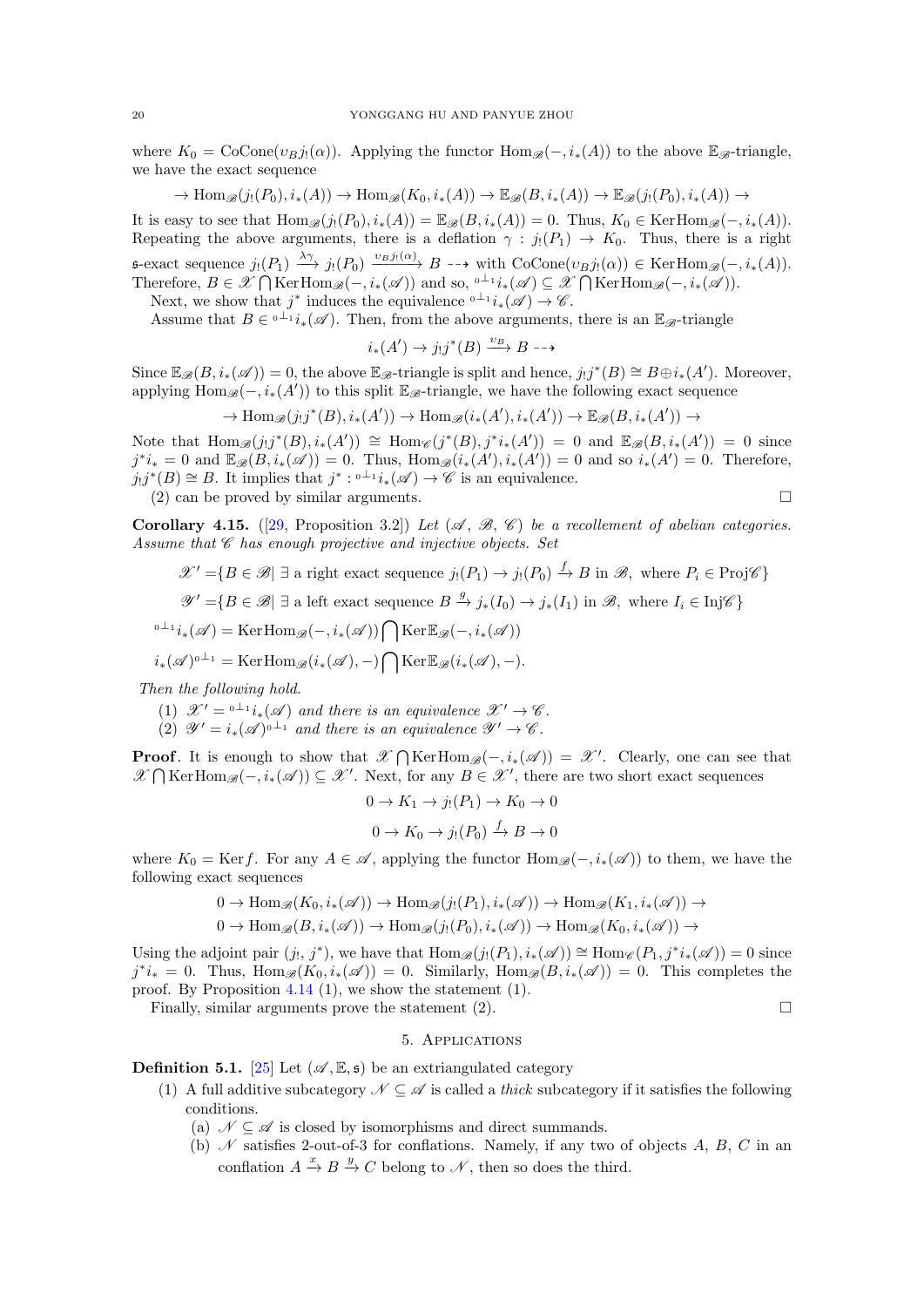(2) A thick subcategory  $\mathcal{N} \subseteq \mathcal{A}$  is called biresolving, if for any  $A \in \mathcal{A}$  there exists an inflation  $C \to N$  and a deflation  $N' \to C$  for some  $N, N' \in \mathcal{N}$ .

**Definition 5.2.** [\[25\]](#page-23-33) Let  $(\mathscr{A}, \mathbb{E}, \mathfrak{s})$  be an extriangulated category. For a thick subcategory  $\mathscr{N} \subseteq \mathscr{A}$ , we associate the following classes of morphisms.

$$
\mathcal{R} = \{ f \in \mathcal{M} | f \text{ is an inflation with Cone}(f) \in \mathcal{N} \}
$$

$$
\mathcal{L} = \{ f \in \mathcal{M} | f \text{ is a deflation with CoCone}(f) \in \mathcal{N} \}
$$

Define  $\mathscr{I}_{\mathscr{N}} \subseteq \mathscr{M}$  to be the smallest subset closed by compositions containing both  $\mathscr{R}$  and  $\mathscr{L}$ . It is obvious that  $\mathscr{I}_{\mathscr{N}}$  satisfies condition (M0) in Section [3.](#page-3-1)

Remark 5.3. [\[25\]](#page-23-33)  $\mathcal{I}_{\mathcal{N}}$  coincides with the set of all finite compositions of morphisms in  $\mathcal{R}$  and  $\mathcal{L}$ . Moreover,  $\mathcal{N}_{\mathscr{I}_{\mathcal{N}}} = \mathcal{N}$ , see [\[25,](#page-23-33) Lemma 4.5].

<span id="page-20-0"></span>**Lemma 5.4.** Let  $\mathscr A$  and  $\mathscr B$  be extriangulated categories. Assume that  $\mathscr N_1$  and  $\mathscr N_2$  are thick subcategories of  $\mathscr A$  and  $\mathscr B$ , respectively. If the exact functor F satisfies  $F(\mathscr N_1)\subseteq \mathscr N_2$ , then  $F(\mathscr I_{\mathscr N_1})\subseteq \mathscr I_{\mathscr N_2}$ .

**Proof.** Let  $f \in \text{Hom}_{\mathscr{A}}(X, Y)$ . If  $f \in \mathscr{R}_{\mathscr{A}}$ , then there is a  $\mathbb{E}_A$ -triangle  $X \stackrel{f}{\to} Y \to \text{Cone}(f) \dashrightarrow$ . Applying the exact functor F to this triangle, we have the  $\mathbb{E}_B$ -triangle  $F(X) \xrightarrow{F(f)} F(Y) \rightarrow$  $F(\text{Cone}(f)) \dashrightarrow$ . Thus,  $\text{Cone}(F(f)) \cong F(\text{Cone}(f)) \in \mathcal{N}_2$  since  $F(\mathcal{N}_1) \subseteq \mathcal{N}_2$  and  $\text{Cone}(f) \in \mathcal{N}_1$ . Thus,  $F(\mathcal{R}_{\mathscr{A}}) \subseteq \mathcal{R}_{\mathscr{B}}$ . Dually, we can prove that  $F(\mathcal{L}_{\mathscr{A}}) \subseteq \mathcal{L}_{\mathscr{B}}$ . Note that  $\mathscr{I}_{\mathscr{N}_1}$  coincides with the set of all finite compositions of morphisms in  $\mathscr{R}_{\mathscr{A}}$  and  $\mathscr{L}_{\mathscr{A}}$ . Hence, for any  $h \in \mathscr{I}_{\mathscr{N}_1}$ ,  $F(h) \in \mathscr{I}_{\mathscr{N}_2}.$ .

<span id="page-20-1"></span>**Proposition 5.5.** [\[25\]](#page-23-33) Let  $\mathscr A$  be an extriangulated category satisfying (WIC) condition, or  $\mathscr A$  be an exact category. If N is a biresolving thick subcategory of  $\mathscr A$ , then the following hold.

- (1)  $\mathcal{I}_N = \mathcal{R} \circ \mathcal{L}$ .
- (2)  $p(\mathscr{I}_{\mathscr{N}}) = \overline{\mathscr{I}_{\mathscr{N}}}$ .
- (3)  $\mathscr{I}_{\mathscr{N}}$  satisfies (MR1), ..., (MR4).
- (4) The localization of  $\mathscr A$  by  $\mathscr I_N$  corresponds to a triangulated category.

**Definition 5.6.** (1)([\[2\]](#page-23-0)) A recollement of triangulated categories is a diagram of triangulated categories and triangle functors



satisfying

- (R1)  $(i^*, i_*)$ ,  $(i_*, i^!)$ , and  $(j_!, j^*)$ ,  $(j^*, j_*)$  are adjoint pairs;
- (R2)  $i_*, j_*, j_!$  are fully faithful functors;
- (R3)  $j^* \circ i_* = 0;$
- (R4) for each  $X \in \mathscr{B}$  there are triangles

$$
j_!j^*(X) \to X \to i_*i^*(X) \to i_*i^!(X)[1]
$$

$$
i_*i^!(X) \to X \to j_*j^*(X) \to j_*j^*(X)[1],
$$

where the arrows to and from  $C$  are the counit and the unit, respectively. (2) ([\[3,](#page-23-34) [20,](#page-23-10) [30\]](#page-23-35)) A lower recollement of  $\mathscr{C}'$  and  $\mathscr{C}''$  is a diagram of triangle functors

$$
\mathscr{A} \xrightarrow{\hspace{-3mm}-i_*\longrightarrow} \mathscr{B} \xrightarrow{\hspace{-3mm}-j^* \longrightarrow} \mathscr{C}.
$$

such that the conditions involved  $i^!, i_*, j_*, j^*$  in (1) are satisfied. Dually, one can define the upper recollement.

In what follows, add  $\mathscr{X} \subseteq \mathscr{A}$  denotes the smallest additive full subcategory containing  $\mathscr{X}$ , closed by isomorphisms and direct summands. All extriangulated categories containing in s-recollements are assumed to satisfy the (WIC) condition.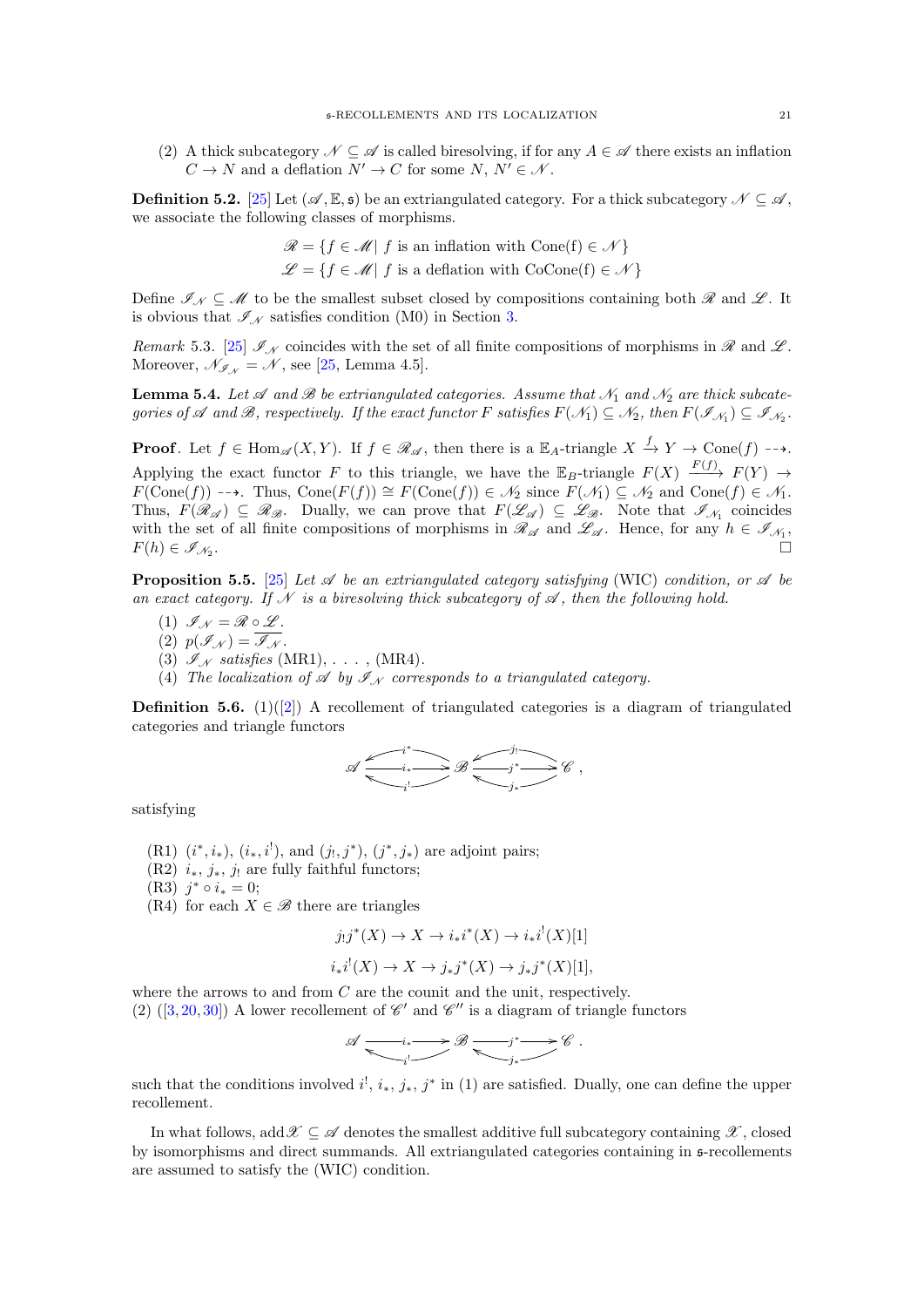<span id="page-21-2"></span>**Proposition 5.7.** Let  $(\mathcal{A}, \mathcal{B}, \mathcal{C})$  be an s-recollement of extriangulated categories. Assume that N is a biresolving thick subcategory of B such that  $i_*i^!(\mathcal{N}) \subseteq \mathcal{N}$ . Set  $\mathcal{N}_1 = \text{addi} \cdot \mathcal{N}$  and  $\mathcal{N}_2=\text{add}j^*\mathcal{N}$ . If i<sup>t</sup> is exact and  $j_*$  is left s-exact, then there is a lower recollement of triangulated categories.

$$
\widetilde{\mathscr{A}}\xrightarrow{\tilde{i_*}\xrightarrow{\tilde{j_*}}} \widetilde{\mathscr{B}}\xrightarrow{\tilde{j^*}\xrightarrow{\tilde{j^*}}}\widetilde{\mathscr{C}}\ .
$$

where  $\mathscr A$ ,  $\mathscr B$  and  $\mathscr C$  are the localizations by  $\mathscr I_{\mathcal N_1}$ ,  $\mathscr I_{\mathcal N}$  and  $\mathscr I_{\mathcal N_2}$ .

**Proof.** First, we show that  $\mathcal{N}_1$  and  $\mathcal{N}_2$  are biresolving thick subcategory of  $\mathcal{A}$  and  $\mathcal{C}$ , respectively. For any conflation  $X \to Y \to Z$ , since  $i_*$  is exact, we have a conflation  $i_*(X) \to i_*(Y) \to i_*(Z)$ in B. Since  $i_*i^!(\mathcal{N}) \subseteq \mathcal{N}$  and  $i_*$  is fully faithful, by the 2-out-of-3 property of  $\mathcal{N}$ , we know that  $\mathcal{N}_1$  satisfies the 2-out-of-3 property.

For any  $X \in \mathscr{A}$ ,  $i_*(X) \in \mathscr{B}$ . Then there is an inflation  $i_*(X) \to N$  and a deflation  $N' \to i_*(X)$ . Since i<sup>'</sup> is exact,  $i^i i_*(X) \to i^i(N)$  is an inflation and  $i^i(N') \to i^i i_*(X)$  is a deflation. Since  $i_*$  is fully faithful,  $i^i i_*(X) \cong X$ . Thus,  $\mathcal{N}_1$  is a biresolving thick subcategory of  $\mathscr{A}$ .

Since i<sup>!</sup> is exact and  $j_*$  is left s-exact, we know that  $j_*$  is exact by Proposition [4.10.](#page-15-3) Moreover, by Proposition [4.6,](#page-14-1) there is an  $\mathbb{E}_{\mathscr{B}}$ -triangle

<span id="page-21-0"></span>
$$
i_*i^!(X) \to X \to j_*j^*(X) \dashrightarrow \tag{5.1}
$$

for any  $X \in \mathscr{B}$ . Then, for any  $X \in \mathscr{N}$ , by the 2-out-of-3 property,  $j_*j^*(X) \in \mathscr{N}$ . Hence,  $j_*j^*(\mathcal{N}) \subseteq \mathcal{N}$ . By similar arguments of  $\mathcal{N}_1$ , we know that  $\mathcal{N}_2$  is a biresolving thick subcategory of  $\mathscr{B}$ .

Now, we know that  $i^! \mathcal{N} \subseteq \mathcal{N}_1$ ,  $j^* (\mathcal{N}) \subseteq \mathcal{N}_2$ ,  $i_*(\mathcal{N}_1) \subseteq \mathcal{N}$  and  $j_*(\mathcal{N}_2) \subseteq \mathcal{N}$ . Moreover, these four functors are all exact. By Lemma [5.4,](#page-20-0) Theorem [3.4,](#page-4-0) and Proposition [5.5,](#page-20-1) there is a diagram of exact functors

<span id="page-21-1"></span>
$$
\widetilde{\mathscr{A}} \xrightarrow{\widetilde{i}} \widetilde{\mathscr{B}} \xrightarrow{\widetilde{j}^*} \widetilde{\mathscr{B}} \xrightarrow{\widetilde{j}^*} \widetilde{\mathscr{C}}.
$$
\n(5.2)

where  $\mathscr A$ ,  $\mathscr B$  and  $\mathscr C$  are the localizations by  $\mathscr I_{\mathcal M}$ ,  $\mathscr I_{\mathcal N}$  and  $\mathscr I_{\mathcal M}$ ,  $(i_*, i^!)$  and  $(j^*, j_*)$  are adjoint pairs. By Corollary [3.5,](#page-11-1) we know that  $i_*$  and  $j_*$  are fully faithful. By Corollary [3.3,](#page-4-2)  $i_*j^*(Q_\mathscr{A}(X)) =$  $Q_{\mathscr{A} i_*j^*}(X) = Q_{\mathscr{A}}(0) = 0, Q_{\mathscr{A} i_*i^!}(X) = \tilde{i_*i^!}(Q_{\mathscr{A}}(X))$  and  $Q_{\mathscr{A} j_*j^*}(X) = \tilde{j_*j^*}(Q_{\mathscr{A}}(X))$ , for any  $X \in \mathscr{B}$ . Then, applying the exact functor  $Q_A$  to the  $\mathbb{E}_{\mathscr{B}}$ -triangle [\(5.1\)](#page-21-0), we have the following  $\widetilde{\mathbb{E}}_{\widetilde{\mathscr{B}}}$ -triangle

$$
\widetilde{i_*i^!}(Q_{\mathscr{A}}(X)) \to Q_{\mathscr{A}}(X) \to \widetilde{j_*j^*}(Q_{\mathscr{A}}(X)) \dashrightarrow,
$$

which is a triangle of triangulated category  $\mathscr{B}$ .

Therefore, the diagram  $(5.2)$  is a lower recollement of triangulated categories.

Dually, we have the following result.

**Proposition 5.8.** Let  $(\mathcal{A}, \mathcal{B}, \mathcal{C})$  be an s-recollement of extriangulated categories. Assume that N is a biresolving thick subcategory of B such that  $i_*i^*(\mathcal{N}) \subseteq \mathcal{N}$ . Set  $\mathcal{N}_1 = \text{add} i^*\mathcal{N}$  and  $\mathcal{N}_2 =$  $\text{add } j^* \mathscr{N}$ . If i<sup>\*</sup> is exact and j<sub>!</sub> is right  $\mathfrak{s}\text{-}exact$ , then there is an upper recollement of triangulated categories.

$$
\widetilde{\mathscr{A}} \xrightarrow{\widetilde{i}^*} \widetilde{\mathscr{B}} \xrightarrow{\widetilde{j}^*} \widetilde{\mathscr{C}} ,
$$

where  $\mathscr A$ ,  $\mathscr B$  and  $\mathscr C$  are the localizations by  $\mathscr I_{\mathcal N_1}$ ,  $\mathscr I_{\mathcal N}$  and  $\mathscr I_{\mathcal N_2}$ .

<span id="page-21-4"></span>**Corollary 5.9.** Let  $(\mathcal{A}, \mathcal{B}, \mathcal{C})$  be an s-recollement of extriangulated categories. Assume that N is a biresolving thick subcategory of B such that  $i_*i^!(\mathcal{N}) \subseteq \mathcal{N}$  and  $j_!j^*(\mathcal{N}) \subseteq \mathcal{N}$ . Set  $\mathcal{N}_1 = \text{addi}^!\mathcal{N}$ and  $\mathcal{N}_2 = \text{add} j^* \mathcal{N}$ . If both i<sup>1</sup> and j<sub>1</sub> are exact, j<sub>\*</sub> is left s-exact, then there is a recollement of triangulated categories.

<span id="page-21-3"></span>
$$
\widetilde{\mathscr{A}} \xrightarrow{\widetilde{i^*}} \widetilde{\mathscr{B}} \xrightarrow{\widetilde{j^*}} \widetilde{\mathscr{C}},
$$
\n
$$
\widetilde{i^*} \xrightarrow{\widetilde{j^*}} \widetilde{\mathscr{C}},
$$
\n
$$
(5.3)
$$

where  $\mathscr A$ ,  $\mathscr B$  and  $\mathscr C$  are the localizations by  $\mathscr I_{\mathcal N_1}$ ,  $\mathscr I_{\mathcal N}$  and  $\mathscr I_{\mathcal N_2}$ .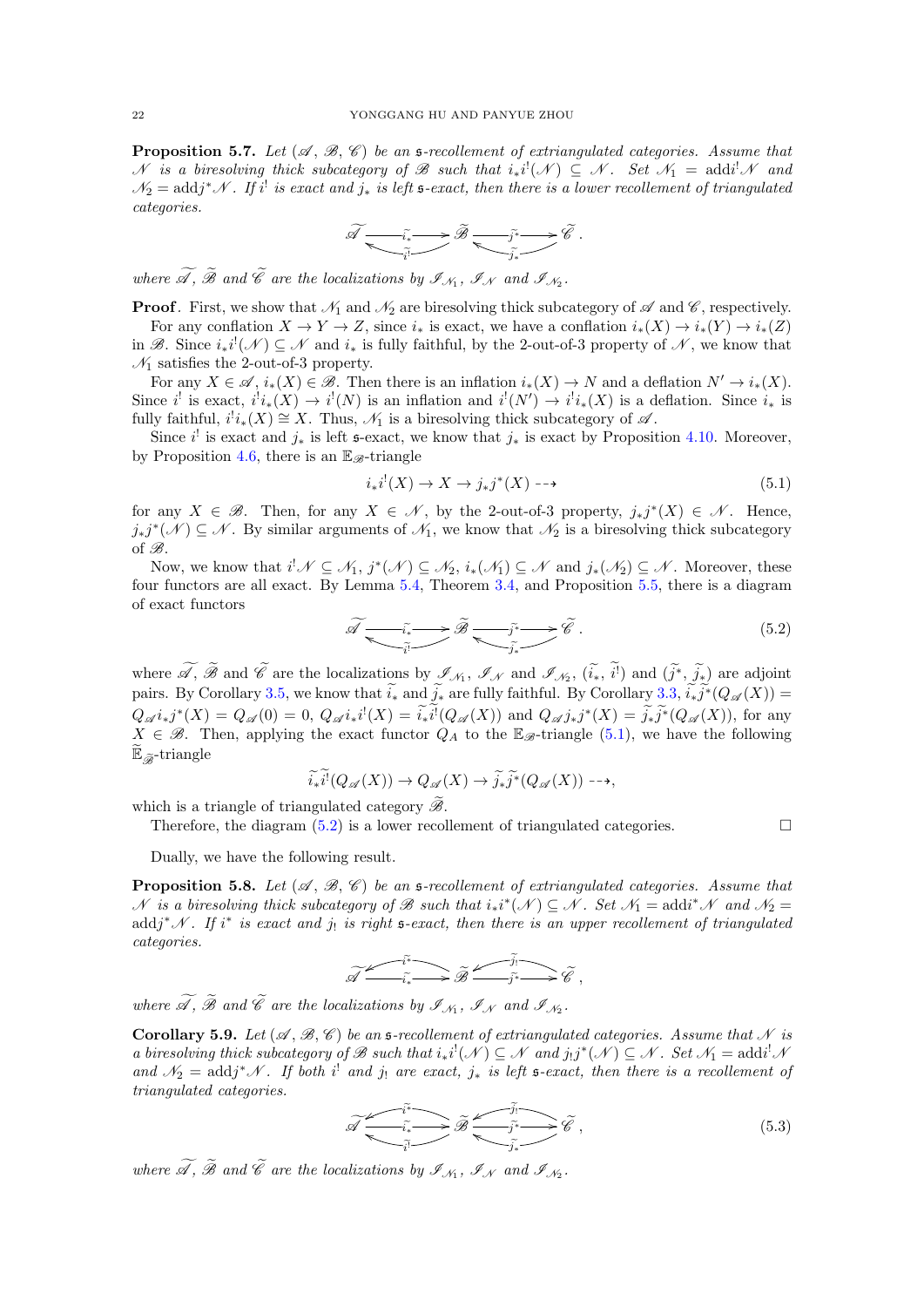Proof. By Proposition [5.7,](#page-21-2) there is a lower recollement of triangulated categories.

$$
\widetilde{\mathscr{A}}\xrightarrow{\widetilde{i_*}\xrightarrow{\widetilde{j_*}}} \widetilde{\mathscr{B}}\xrightarrow{\widetilde{j^*}\xrightarrow{\widetilde{j_*}}} \widetilde{\mathscr{C}}\ .
$$

where  $\widetilde{\mathscr{A}}, \widetilde{\mathscr{B}}$  and  $\widetilde{\mathscr{C}}$  are the localizations by  $\mathscr{I}_{\mathscr{N}_1}, \mathscr{I}_{\mathscr{N}}$  and  $\mathscr{I}_{\mathscr{N}_2}$ . Then  $\widetilde{\mathscr{A}} \cong \text{Kerj}^*$ .

Since  $j_!j^*(\mathcal{N}) \subseteq \mathcal{N}$  and  $j_!$  is exact, by Theorem [3.4](#page-4-0) and Corollary [3.5,](#page-11-1) the exact functor  $\tilde{j}^*$ admits a fully faithful left adjoint functor j. By [\[37,](#page-23-36) Corollary 2.6], the embedding functor  $i_*$ admits a left adjoint functor  $\widetilde{i^*}$  such that

$$
\widetilde{\mathscr{A}} \xrightarrow{\widetilde{i}} \widetilde{i} \longrightarrow \widetilde{\mathscr{B}} \xrightarrow{\widetilde{j}} \widetilde{j} \longmapsto \widetilde{\mathscr{C}} ,
$$

is an upper recollement. Then, we have the reollement  $(5.3)$ .

Corollary 5.10. Let  $(\mathscr{A}, \mathscr{B}, \mathscr{C})$  be an s-recollement of extriangulated categories. Assume that N is a biresolving thick subcategory of B such that  $i_*i^*(\mathcal{N}) \subseteq \mathcal{N}$  and  $j_*j^*(\mathcal{N}) \subseteq \mathcal{N}$ . Set  $\mathcal{N}_1 = \text{addi}^!\mathcal{N}$  and  $\mathcal{N}_2 = \text{addj}^*\mathcal{N}$ . If both i<sup>\*</sup> and  $j_*$  are exact,  $j_!$  is right s-exact, then there is a recollement of triangulated categories.

$$
\widetilde{\mathscr{A}}\xrightarrow{\widetilde{i^*}\xrightarrow[\widetilde{i^*}\xrightarrow[\widetilde{j^*}\xrightarrow[\widetilde{j^*}\xrightarrow[\widetilde{j^*}\xrightarrow[\widetilde{j^*}\xrightarrow[\widetilde{j^*}\xrightarrow[\widetilde{j^*}\xrightarrow[\widetilde{j^*}\xrightarrow[\widetilde{j^*}\xrightarrow[\widetilde{j^*}\xrightarrow[\widetilde{j^*}\xrightarrow[\widetilde{j^*}\xrightarrow[\widetilde{j^*}\xrightarrow[\widetilde{j^*}\xrightarrow[\widetilde{j^*}\xrightarrow[\widetilde{j^*}\xrightarrow[\widetilde{j^*}\xrightarrow[\widetilde{j^*}\xrightarrow[\widetilde{j^*}\xrightarrow[\widetilde{j^*}\xrightarrow[\widetilde{j^*}\xrightarrow[\widetilde{j^*}\xrightarrow[\widetilde{j^*}\xrightarrow[\widetilde{j^*}\xrightarrow[\widetilde{j^*}\xrightarrow[\widetilde{j^*}\xrightarrow[\widetilde{j^*}\xrightarrow[\widetilde{j^*}\xrightarrow[\widetilde{j^*}\xrightarrow[\widetilde{j^*}\xrightarrow[\widetilde{j^*}\xrightarrow[\widetilde{j^*}\xrightarrow[\widetilde{j^*}\xrightarrow[\widetilde{j^*}\xrightarrow[\widetilde{j^*}\xrightarrow[\widetilde{j^*}\xrightarrow[\widetilde{j^*}\xrightarrow[\widetilde{j^*}\xrightarrow[\widetilde{j^*}\xrightarrow[\widetilde{j^*}\xrightarrow[\widetilde{j^*}\xrightarrow[\widetilde{j^*}\xrightarrow[\widetilde{j^*}\xrightarrow[\widetilde{j^*}\xrightarrow[\widetilde{j^*}\xrightarrow[\widetilde{j^*}\xrightarrow[\widetilde{j^*}\xrightarrow[\widetilde{j^*}\xrightarrow[\widetilde{j^*}\xrightarrow[\widetilde{j^*}\xrightarrow[\widetilde{j^*}\xrightarrow[\widetilde{j^*}\xrightarrow[\widetilde{j^*}\xrightarrow[\widetilde{j^*}\xrightarrow[\widetilde{j^*}\xrightarrow[\widetilde{j^*}\xrightarrow[\widetilde{j^*}\xrightarrow[\widetilde{j^*}\xrightarrow[\widetilde{j^*}\xrightarrow[\widetilde{j^*}\xrightarrow[\widetilde{j^*}\xrightarrow[\widetilde{j^*}\xrightarrow[\widetilde{j^*}\xrightarrow[\widetilde{j^*}\xrightarrow[\widetilde{j^*}\xrightarrow[\widetilde{j^*}\xrightarrow[\widetilde{j^*}\xrightarrow[\widetilde{j^*}\xrightarrow[\widetilde{j^*}\xrightarrow[\widetilde{j^*}\xrightarrow[\widetilde{j^*}\xrightarrow[\widetilde{j^*}\xrightarrow[\widetilde{j^*}\xrightarrow[\widetilde{j^*
$$

where  $\mathscr A$ ,  $\mathscr B$  and  $\mathscr C$  are the localizations by  $\mathscr I_{\mathcal N_1}$ ,  $\mathscr I_{\mathcal N}$  and  $\mathscr I_{\mathcal N_2}$ .

**Example 5.11.** Let A be a finite dimension algebra over field k and  $T_2(A)$  be the upper triangular matrix algebra  $\begin{bmatrix} A & A \\ 0 & A \end{bmatrix}$ . It is well-known that each left  $\Lambda$ -module can be uniquely described as  $\begin{bmatrix} X \\ Y \end{bmatrix}_f$ , where  $f: Y \to X$  is a left  $\Lambda$ -module homomorphism.

By [\[29,](#page-23-16) Example 2.12], we have a recollement of module categories

<span id="page-22-0"></span>
$$
\text{Mod}A \xrightarrow{i^* \longrightarrow} \text{Mod}T_2(A) \xrightarrow{j^* \longrightarrow} \text{Mod}A. \tag{5.4}
$$

where

$$
i^*([\begin{array}{c} X \\ Y \end{array}]_f) = \text{Coker} f \qquad i_* (X) = [\begin{array}{c} X \\ \text{O} \end{array}]_0 \qquad i^!([\begin{array}{c} X \\ Y \end{array}]_f) = X
$$
  

$$
j_!(Y) = [\begin{array}{c} Y \\ Y \end{array}]_1 \qquad j^*([\begin{array}{c} X \\ Y \end{array}]_f) = Y \qquad j_*(Y) = [\begin{array}{c} \text{O} \\ Y \end{array}]_0.
$$

Here, all functors but  $i^*$  are exact.

Now, we lift the recollement [\(5.4\)](#page-22-0) of module categories to that of categories of chain complexes. Let A and B be abelian categories. We denote by  $Ch(\mathscr{A})$  the category of chain complexes over  $\mathscr{A}$ . Let  $\text{Ch}_{ac}(\mathscr{A})$  be the subcategory of acyclic complexes. By [\[33,](#page-23-37) Example 2], we know that  $\text{Ch}_{ac}(\mathscr{A})$ is a biresolving subcategory of  $\text{Ch}_{ac}(\mathscr{A})$  and the localization  $\widetilde{\text{Ch}(\mathscr{A})}$  by  $\mathscr{I}_{\text{Ch}_{ac}(\mathscr{A})}$  is just the derived category  $D(\mathscr{A})$ . Let  $F : \mathscr{A} \to \mathscr{B}$  be a additive functor. For any  $X^{\bullet} = (X^n, d^n) \in \text{Ch}(\mathscr{A})$ , define  $F^C(X^{\bullet})$  (or written as  $F_C(X^{\bullet})$ ) to be the complex of which the component and differentation of degree *n* are  $F(X^n)$  and  $F(d^n)$  respectively, for any  $n \in \mathbb{Z}$ . Then, by [\[6,](#page-23-38) Theorem 5.3], we have a new recollement of abelian categories

$$
\text{Ch}(A) \xrightarrow{i_c^c} \text{Ch}(T_2(A)) \xrightarrow{j_c^c} \text{Ch}(A). \tag{5.5}
$$

It is easy to check that all functors but  $i_C^*$  are exact since all functors contained in the recollement [\(5.4\)](#page-22-0) but i<sup>\*</sup> are exact. Note that  $\mathcal{N}_1 = j_C^*(\text{Ch}_{ac}(T_2(A))) = \text{Ch}_{ac}(A)$  and  $\mathcal{N}_2 = i^!(\text{Ch}_{ac}(T_2(A))) =$  $\text{Ch}_{ac}(A)$ . Since  $j_!^C$  is exact,  $j_!^C(\text{Ch}_{ac}(A)) \subseteq \text{Ch}_{ac}(T_2(A))$ . By Corollary [5.9,](#page-21-4) we get the following recollement of derived categories

$$
D(\text{Mod} A) \xrightarrow{i^*} D(\text{Mod} T_2(A)) \xrightarrow{j_1} D(\text{Mod} A).
$$